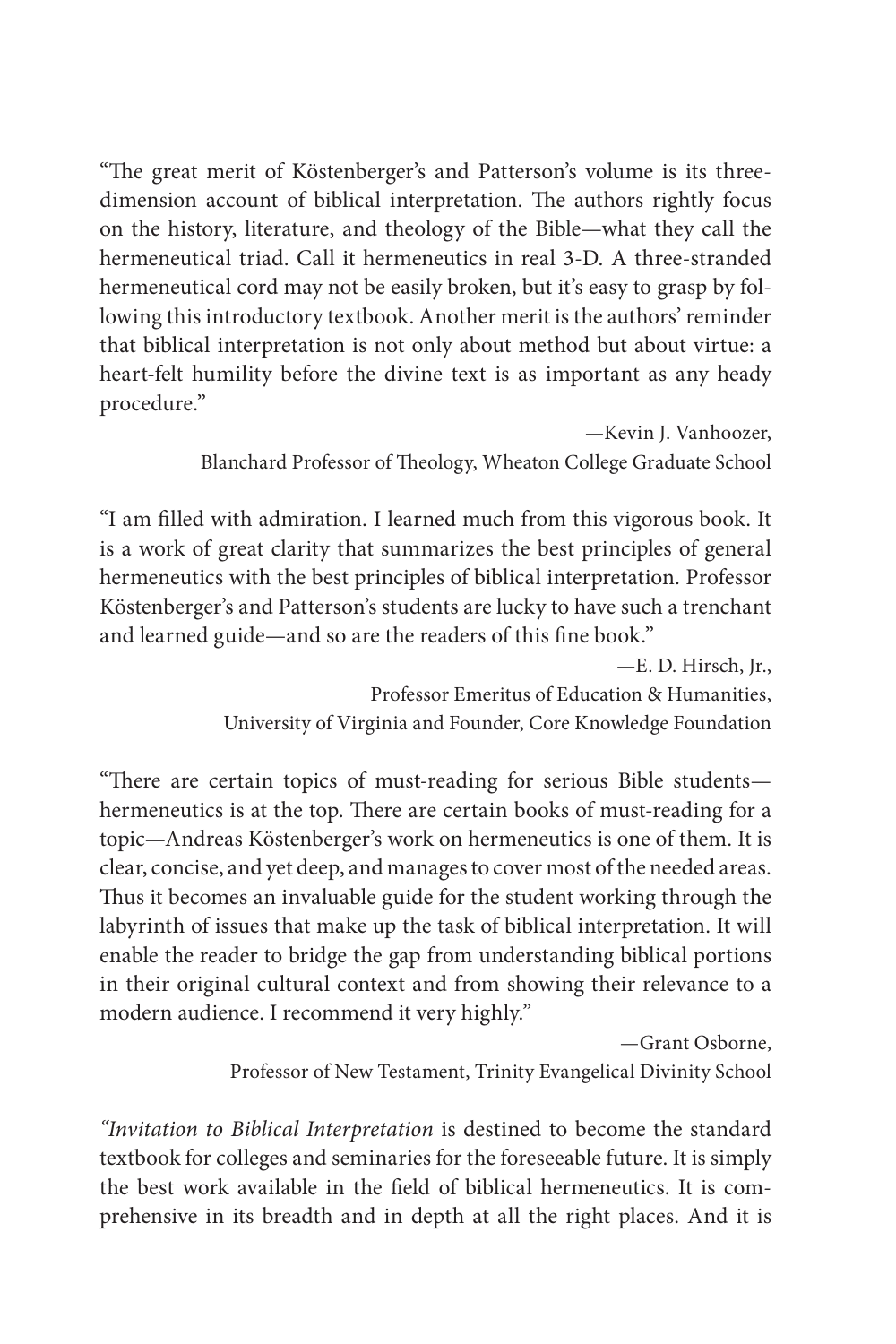well written! I will be certain to make it my anchor text as I teach biblical hermeneutics."

> —Daniel L. Akin, President, Professor of Preaching and Theology, Southeastern Baptist Theological Seminary

"Andreas Köstenberger and Richard Patterson, two brilliant and experienced interpreters of Holy Scripture, have produced a first-rate volume on biblical hermeneutics. Distinctive in its approach, with a focus on the "hermeneutical triad," this monumental publication is encyclopedic in its thoroughness, masterful in its organizational design, and skillful in its pedagogical emphasis. The clear discussions in each chapter, followed by helpful and informative bibliographies, will make this book a rich resource for students, scholars, and pastors for years to come. I am truly excited about the publication of Invitation to Biblical Interpretation."

—David S. Dockery, President, Professor of Christian Thought & Tradition, Union University

"I am truly impressed. This introduction to hermeneutics covers all the bases, and I mean all of them. Read this book and you will be well prepared for the task of serious interpretation."

> —Tremper Longman, Robert H. Gundry Professor of Biblical Studies, Westmont College

"This introduction to hermeneutics is outstanding in several ways: It takes full account of the unique divine authorship of the Bible; it is clear, readable, and doctrinally sound; it attends to the spiritual state of the interpreter; it provides detailed guidance for understanding the historical background, literary and linguistic features, and theological significance of each text; it is coauthored by an Old Testament and a New Testament professor; and it insists that right interpretation must end in application to life. It is an excellent book that will be widely used as a standard textbook for years to come." —Wayne Grudem,

Research Professor of Theology and Biblical Studies, Phoenix Seminary

"This book on biblical interpretation combines training in exegesis with a basic knowledge of hermeneutics. It urges careful consideration of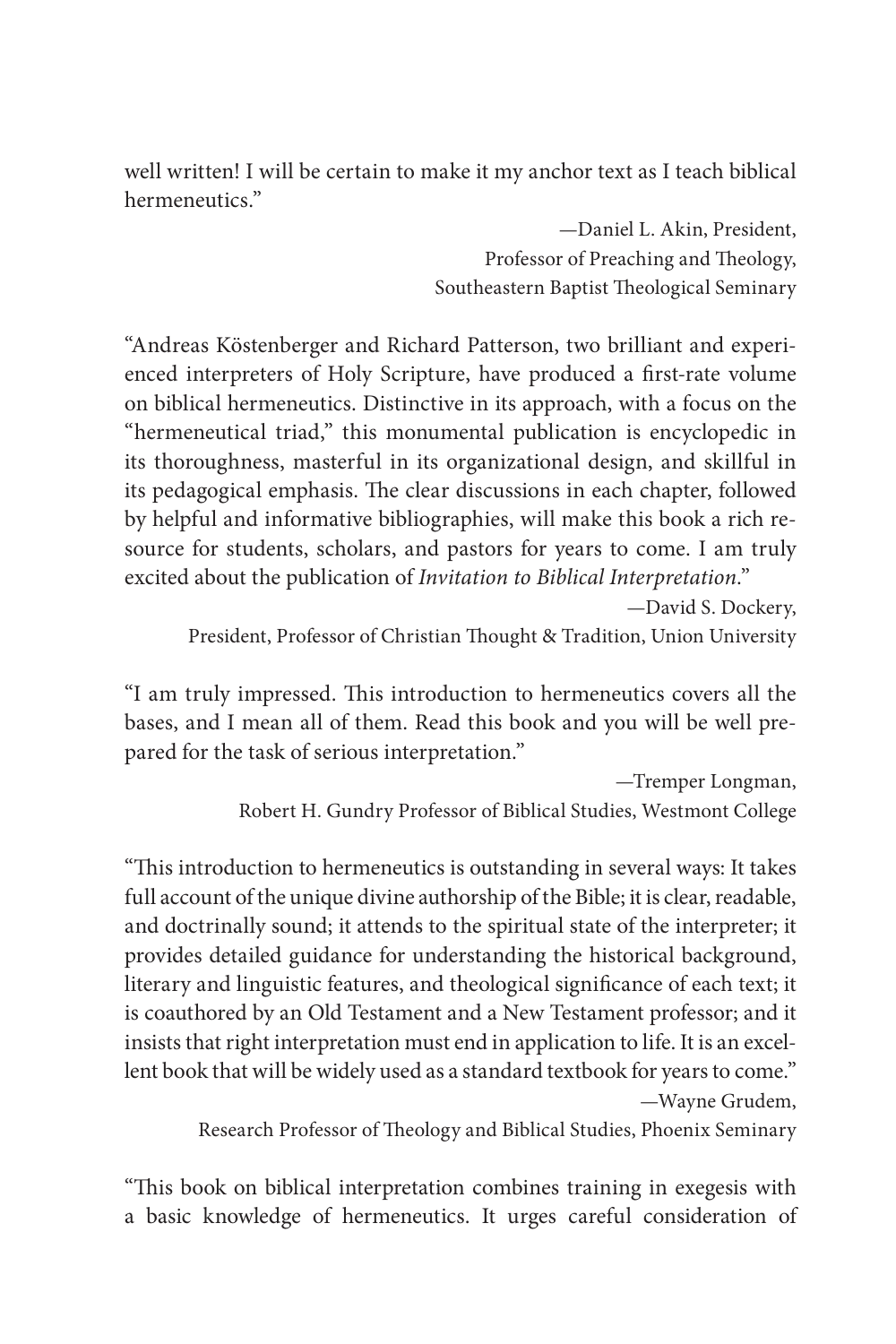historical, literary, and theological issues. Thus, historically, it includes helpful chronological charts, and much on cultural history. Its literary focus includes canon, genre, and language. Its theological dimension includes application. Genre is crucial: thus narrative, poetry and wisdom are distinguished in the Old Testament; and parable, epistles, and apocalyptic, in the New. Why responsible interpretation requires toil and labor receives careful explanation. This book contains plenty of common sense, sanity, and love of Scripture. I commend it especially to students, teachers, and even pastors, as helping all of us to use the Bible responsibly and fruitfully."  $-$ Anthony C. Thiselton,

Professor of Christian Theology, University of Nottingham

"A major task—perhaps the major task—of hermeneutics is to clarify the meaning of texts. This work by Köstenberger and Patterson not only succeeds brilliantly in elucidating the fundamental principles and processes of biblical hermeneutics but itself is a model of how a book ought to be written. Its conception, organization, systematic development, and applications—all work together to make this the finest contribution of its kind to biblical scholarship. There is no stodginess or impenetrable "academese" here. Layman and scholar alike will find it to be a virtual treasure house of sane and sensible hermeneutical practice."

—Eugene H. Merrill,

Distinguished Professor of Old Testament Studies, Dallas Theological Seminary

"Don't be misled by the title; this is no typical hermeneutics primer. Here, in considerable detail, covering both introductory and more advanced topics, and interacting with the most current and classic scholarship, is a one-stop shopping resource for the entire exegetical process for the most capable seminary students, pastors, and teachers. Particularly distinctive and/or helpful are the discussions of Old Testament chronology, interpreting Revelation, discourse analysis, grammatical fallacies, biblical theology, and homiletical method. Warmly recommended."

—Craig L. Blomberg,

Distinguished Professor of New Testament, Denver Seminary

"This is a well-written, clear, and thorough book on the principles of biblical interpretation for the whole Bible. It would be an excellent book for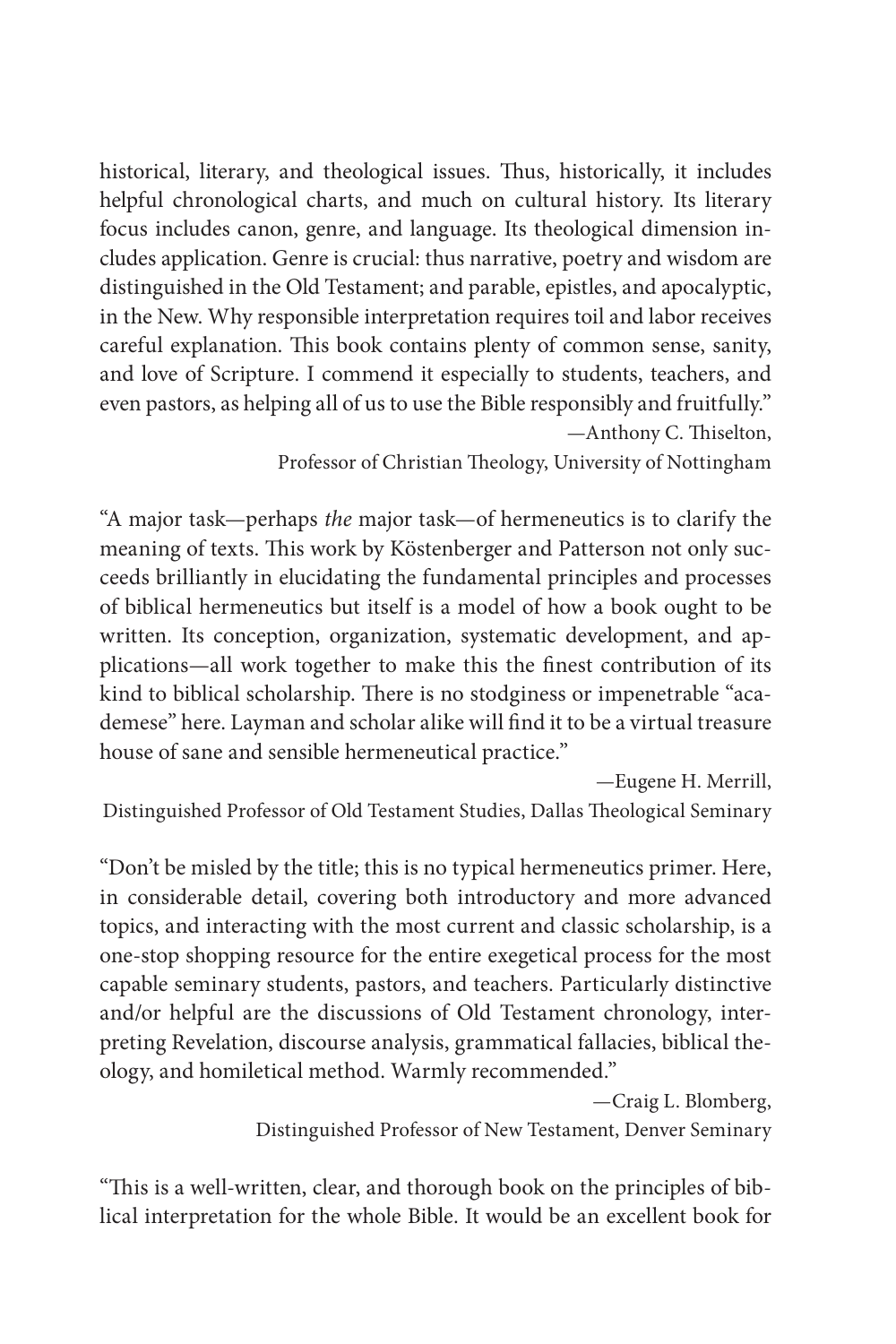an upper-level hermeneutics course at the college level or an introductory hermeneutics course at the seminary level. Pastors will also find this a useful book to get an overview of the interpretative principles for different parts of the Bible from which they are preparing to preach. Seminary students and pastors will also benefit from the concluding chapter that applies the interpretative approach of the book to the task of preaching. The authors rightly contend that hermeneutics is to be viewed through the triadic lens of history, literature, and theology. This is not so much a theoretical approach to hermeneutics but a competent hands-on guide for interpreting the different kinds of literature that one encounters in the Bible. In this respect, each chapter helpfully concludes with a sample passage in which the principles discussed in the chapter are applied and illustrated, followed by study questions for the student and important bibliographical resources pertaining to the chapter. This is one of the best general and most thorough introductions to interpreting the English Bible that I have read. While paying attention to the details of interpretative method, it re flects a robust view of the absolute truth of Scripture."

> —Gregory K. Beale, Professor of New Testament and Biblical Theology, Westminster Theological Seminary

"Köstenberger's Invitation to Biblical Interpretation is just that, a rich invitation to engage Scripture as God's Word, making appropriate use of all available tools. His triadic approach is fresh and helpfully non-reductive. This work is wide-ranging and in touch with contemporary scholarly trends while written and produced in a thoroughly accessible way for student, pastor, and professor. Highly recommended."

> —Craig Bartholomew, Professor of Religion and Theology, Redeemer University College

"In this triad dance of history, literature, and theology, as they move across the floor of biblical interpretation, Köstenberger and Patterson excel at sorting through and clearly presenting massive amounts of material across a wide spectrum of cognate disciplines. Written in a down-to-earth style, the book is as accessible as it is broad, as practical as it is informed on contemporary discussions of these difficult matters. From the particulars of Greek grammar and discourse analysis to helpful introductions on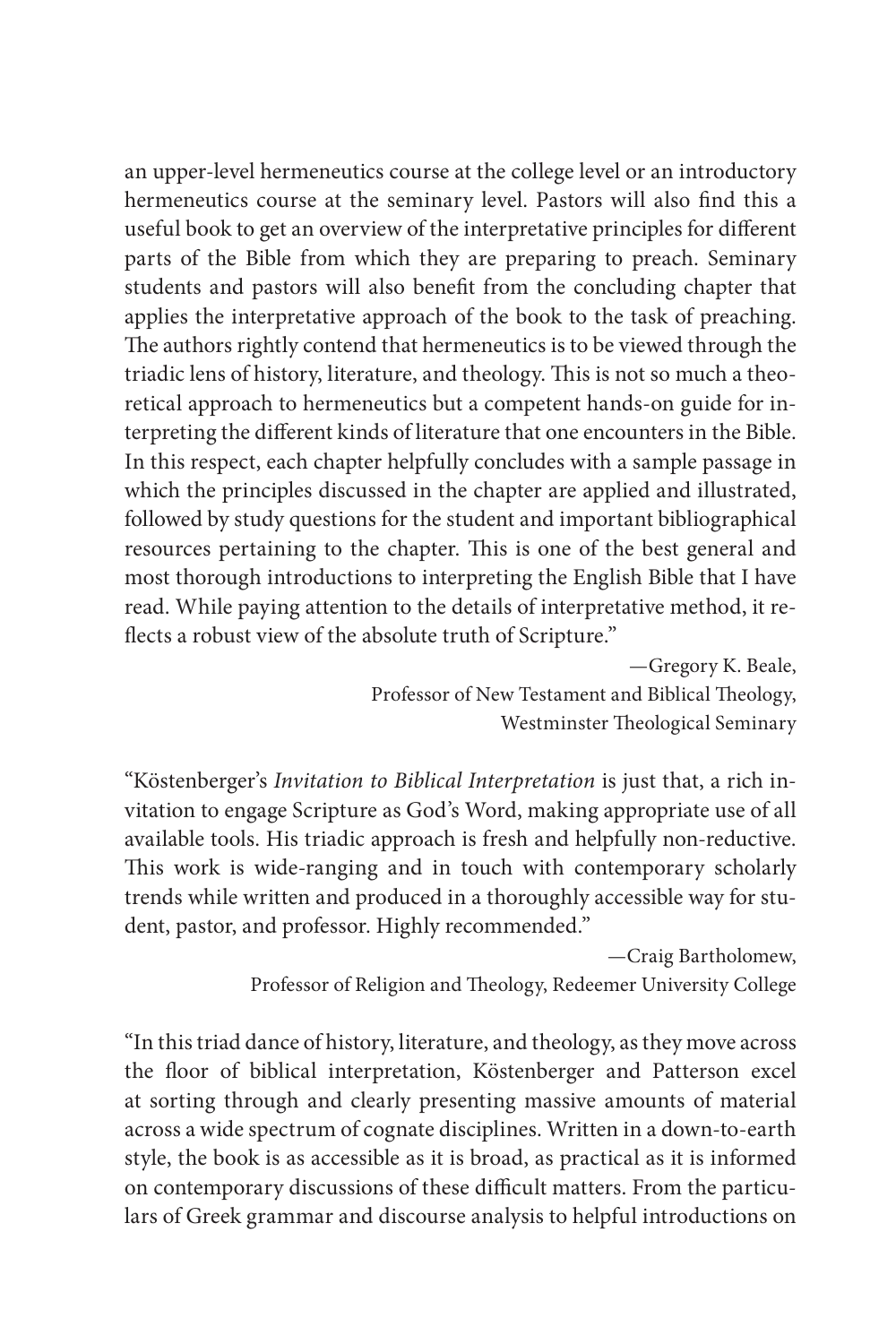canon, biblical theology, and appropriate application, here one again and again finds a welcome orientation to the bread-and-butter concepts, sound practices, and tools needed for handling the biblical text responsibly and the spiritual posture for approaching it reverently. I am impressed and looking forward to putting this book in the hands of my students, who will find here a rich, expansive resource from which to draw guidance for years to come."

> —George H. Guthrie, Benjamin W. Perry Professor of Bible, Union University

"Invitation to Biblical Interpretation offers a thorough, scholarly, Scripturehonoring approach to biblical hermeneutics that lays the foundations for genuine expository preaching. Under its "hermeneutical triad" of the preaching text's historical setting, literary dimensions, and theological message, the book provides a balanced approach even as it explores most of the topics discussed in contemporary biblical hermeneutics. It is well researched and documented and clearly written and illustrated. This student-friendly book is not only an excellent text for a seminary course in biblical hermeneutics but is equally useful for independent study. I highly recommend this book for all who desire to preach and teach the Word faithfully and accurately."

—Sidney Greidanus, Professor of Preaching Emeritus, Calvin Theological Seminary

"This is indeed a warm invitation to interpret the Bible responsibly, passionately, and practically. Showing readers how to explore the context, literature, and theology of the biblical books, the authors provide a guide to all phases of interpretation. The work climaxes in particularly helpful instructions on how to move from study of the text to crafting of the sermon. Novices should not be put off by the size of the volume. Although comprehensive in scope and breadth, the style of writing and the practical helps at the end of each chapter ensure that the concepts conveyed will be readily grasped even by non-professionals. If students of Scripture are seeking a single volume to which they can turn for practical assistance in interpretation, this is the book to get. Thank you, Kregel Publishers, for making their work available to us."

—Daniel I. Block,

Gunther H. Knoedler Professor of Old Testament, Wheaton College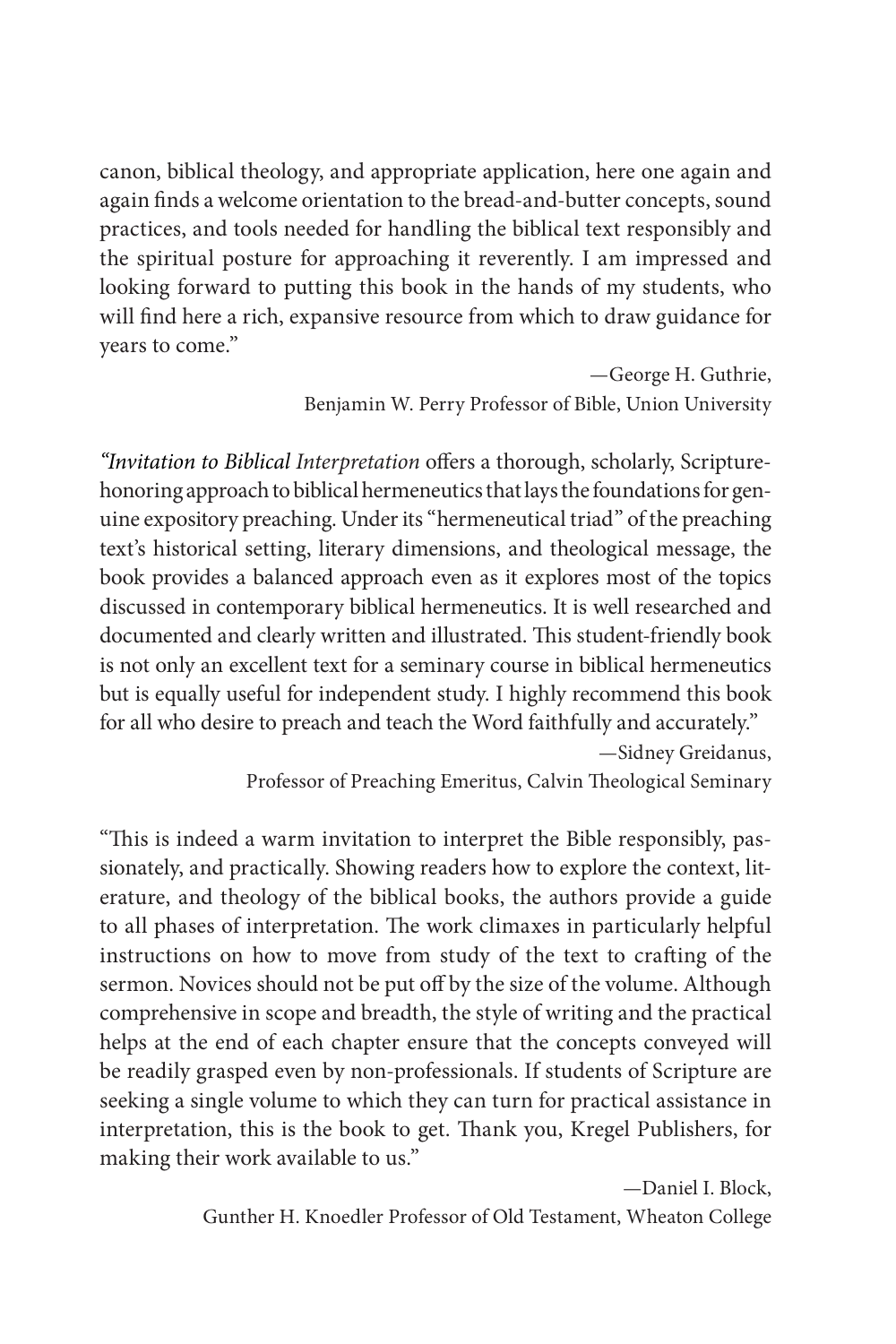"This book distills a wealth of wisdom from two seasoned scholars whose expertise spans both Testaments. Chapters are up to date without succumbing to the trendy. There is attention to both the theory and practice of interpreting Scripture, obligatory given the title. But the novel element of this volume is at least twofold. (1) It unabashedly privileges Scripture as recording a history that produced literature which conveys theology of eternal redemptive importance. (2) It strikes a balance between these three elements in a readable and engrossing style. No book on this subject can do everything. But this one is without peer as a classroom resource supporting the triadic reading it calls for at a level that is neither brutally rudimentary nor unrealistically advanced. It will enhance the teaching of this subject and draw students into the excitement of navigating hermeneutical frontiers."

— Robert W. Yarbrough, Professor of New Testament, Covenant Theological Seminary

"The field of biblical interpretation and hermeneutics is vast and complicated, and those outside of the field might be forgiven for thinking that it renders any aspiration to reading, understanding, and preaching the Bible to be little more than a fool's errand. That is why it is great, as one such amateur, to be able to recommend this new book by Andreas Köstenberger and Richard Patterson. In clear, thoughtful chapters, the authors guide the reader through the dense thickets of theory, and yet never stray from the principal task of imparting the knowledge and techniques which will make the Bible more understandable and, above all, more preachable. Everyone—from the humblest Bible reader to the most accomplished preacher—will find something here to benefit them and to unlock yet more of the riches of God's Word for their lives and ministries. A book for both teachers and students."

> —Carl Trueman, Dean, Westminster Theological Seminary

"Laid out as a seminary class book, this is a thoroughly researched, upto-the-minute didactic treatise on the method and disciplines—historical and canonical, literary and linguistic, theological and applicatory—of biblically valid biblical interpretation. It is a superb resource that deserves a place on every preacher's shelf."

> —J. I. Packer, Lord of Governors Professor of Theology, Regent College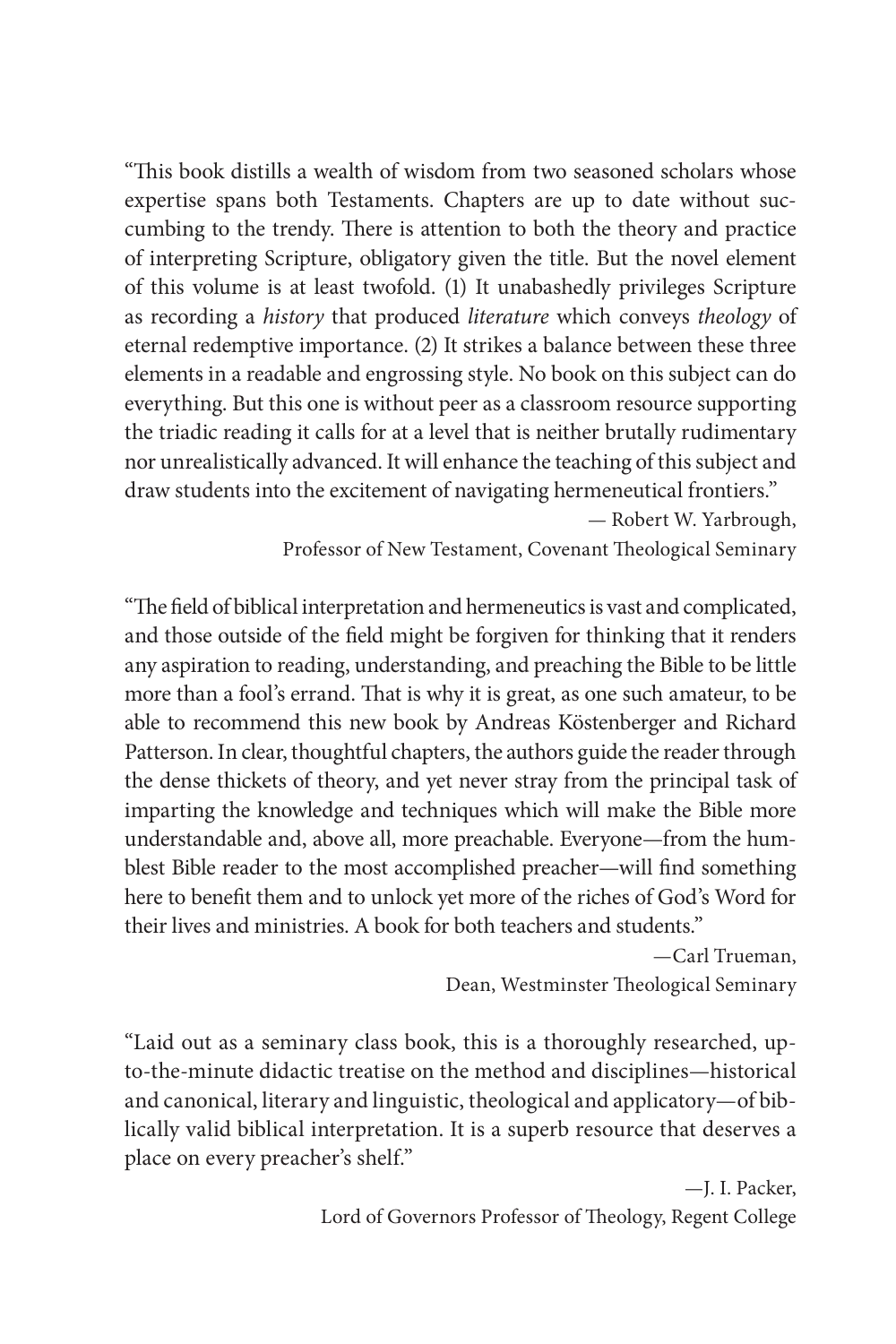"Here is the answer for the student who wants the results of sound scholarship in the field of hermeneutics without having to negotiate all the philosophical debates that have so come to dominate the subject. For the theological student (and the serious Bible reader) Köstenberger and Patterson have assembled a logically organized, comprehensive yet uncomplicated, guide to interpreting the Bible. This book not only provides an excellent basic course in hermeneutics, but it will serve students and those who preach and teach the Bible as an invaluable and practical reference handbook."

> —Graeme Goldsworthy, Visiting Lecturer in Hermeneutics, Moore College

"Andreas Köstenberger and Richard Patterson have produced a comprehensive yet accessible introduction to biblical hermeneutics, chock full of helpful examples of the exegetical process. Approaching the Bible through the hermeneutical "triad" of history, literature, and theology, the authors take into account the nature of Scripture as divine discourse delivered through human authors in diverse genres and historically-embedded cultures, contexts, and languages. The volume is well researched, well organized, and clearly written, an excellent text for seminary or college level courses on biblical interpretation."

> —Mark L. Strauss, Professor of New Testament, Bethel Seminary San Diego

"Since the Scriptures are the Word of God, it is imperative that we interpret them accurately. Köstenberger and Patterson have provided a comprehensive work, full of wisdom and good sense, which will enable readers to be skilled interpreters of Scripture. The authors do not merely explain the rules of hermeneutics, but they also provide many helpful examples, so that the reader also learns a significant amount of biblical theology in this invaluable textbook."

> — Thomas R. Schreiner, James Buchanan Harrison Professor of New Testament Interpretation, The Southern Baptist Theological Seminary

"It is important to understand what this book is not. Despite its size, it is not a comprehensive guide to advanced hermeneutics. Rather, its size stems from the fact that it is a thorough introduction to (mostly) common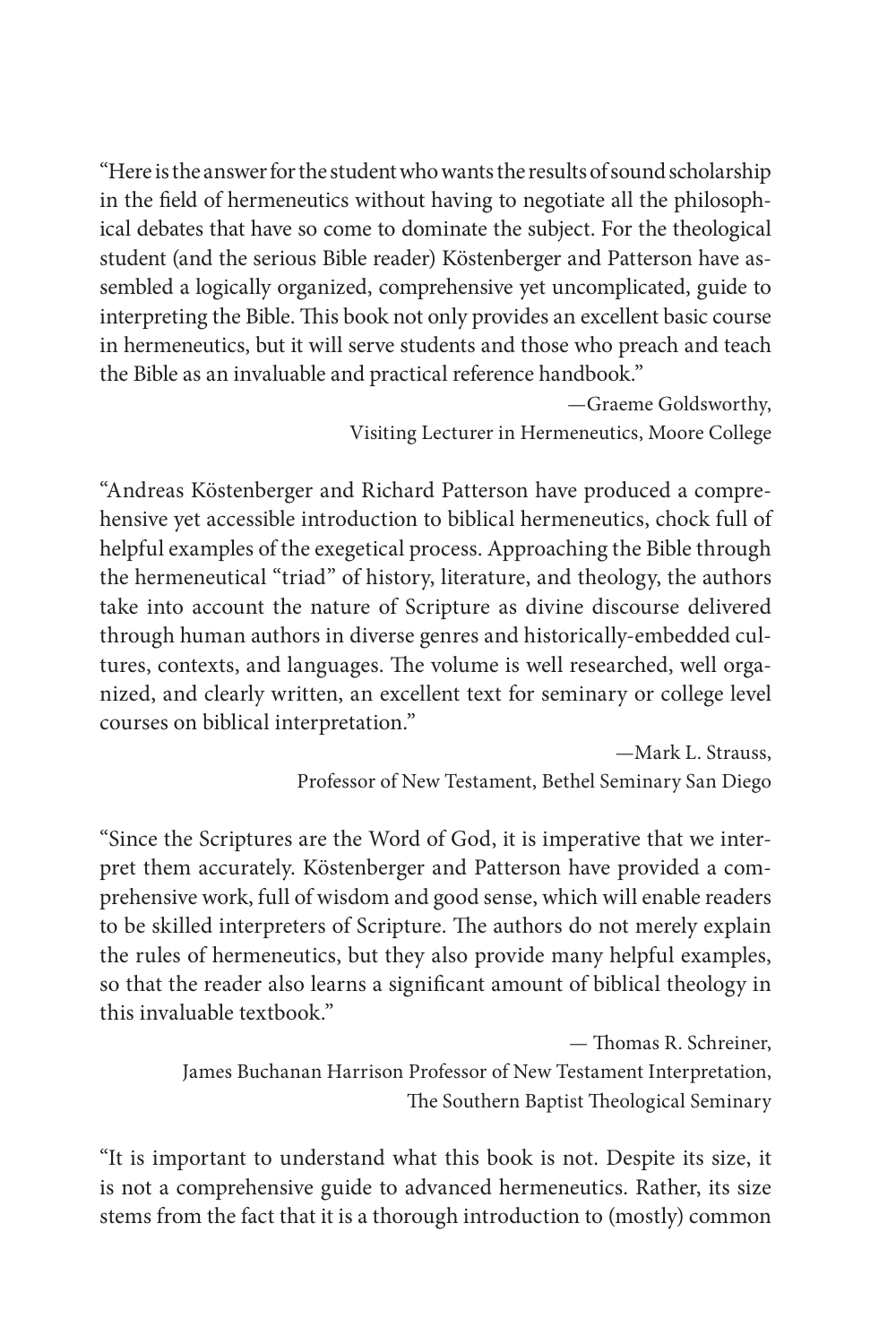sense elements that go into faithful biblical interpretation, diligently worked out with many examples. The step-by-step approach will be too mechanical if anyone thinks that in real life such sequences guarantee an accurate and mature grasp of what the Bible says, but it will be an enormous help to those who are taking their first steps toward recognizing the many elements that go into sound interpretive judgment."

—D. A. Carson, Research Professor of New Testament, Trinity Evangelical Divinity School

"Biblical interpretation is a delicately balanced and widely expansive field of study. This volume, replete with explanations, charts, diagrams, study questions, assignments, and sample texts, reflects this reality. Köstenberger and Patterson structure their approach on the belief that Scripture is meant for our instruction, and their hermeneutical triad of history, literature, and theology provides the functional structure for achieving this goal. Obviously designed out of the authors' many years of classroom teaching, teachers and preachers and serious students of Scripture will find this volume to be indeed an Invitation to a lavish feast of biblical understanding."

—C. Hassell Bullock, Franklin S. Dyrness Professor of Biblical Studies Emeritus, Wheaton College

"Köstenberger and Patterson have put together a significant volume on biblical interpretation. It covers three important areas of interpretation: the historical context of God's revelation, the literary dimensions of the text, and the theological nature of God's communication to us. Attention to these three dimensions opens up the world of Scripture. The authors provide ample examples and encouragements to enter the world of the text. This is a book all students of the Bible will want to read in order to meet God afresh through his written Word."

> —Willem A. VanGemeren, Professor of Old Testament, Trinity Evangelical Divinity School

"This book is yet another gift from one of my favorite biblical scholars. Can there be anything more important than learning how to correctly interpret and apply the Bible?"

—Pastor Mark Driscoll, Mars Hill Church, The Resurgence, The Acts 29 Church Planting Network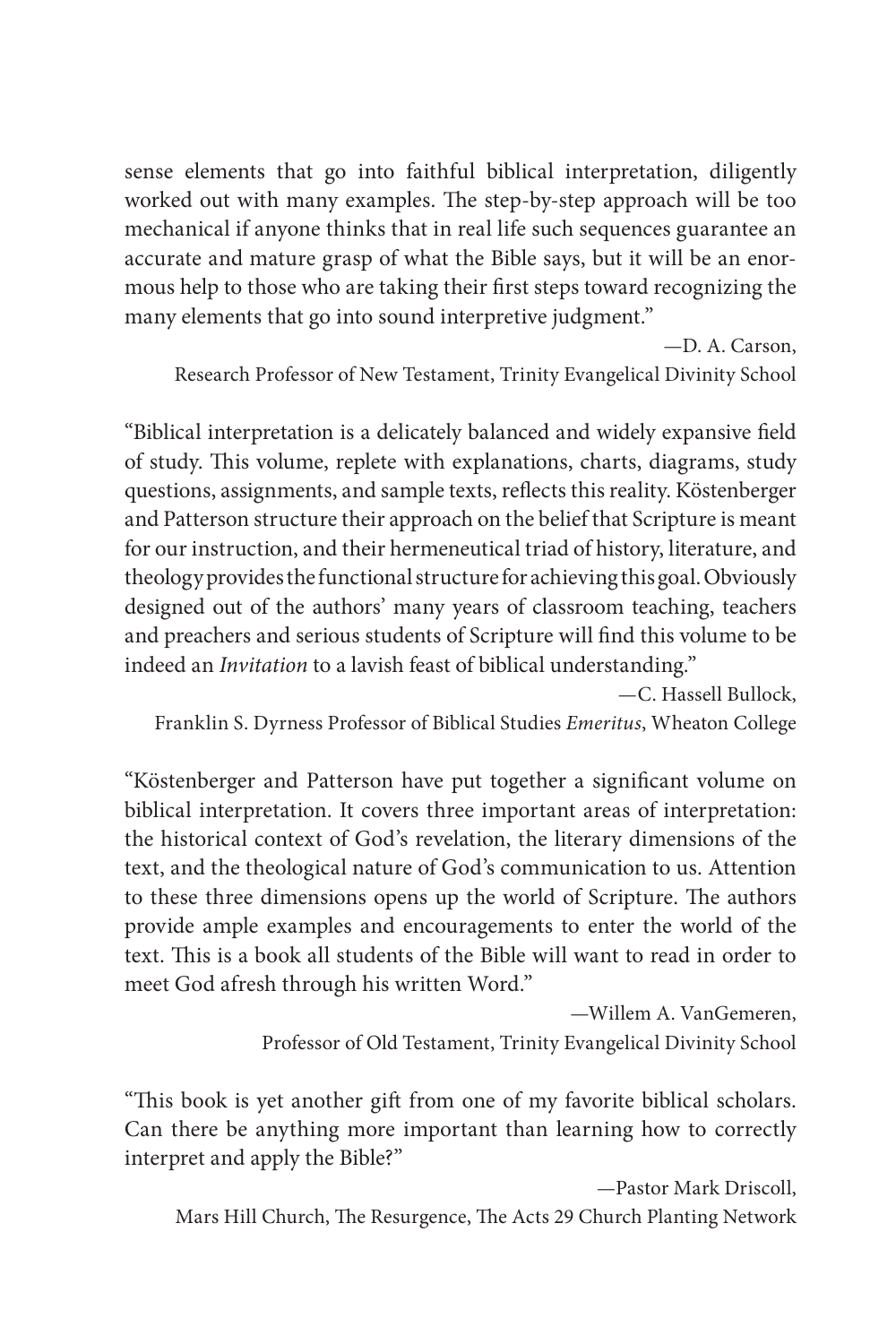"The task of interpreting the word of the Lord is fraught with peril, and it has been since our primeval ancestors took hermeneutical direction from a demon. This book, written by two of the most significant biblical scholars in Christianity today, is a sure and steady pathfinder through the most difficult aspects of reading, interpreting, and communicating the Bible. Read this book and prepare yourself to hear afresh the Spirit speaking in the Scriptures."

> —Russell D. Moore, Dean, The Southern Baptist Theological Seminary

"Here is a hermeneutics textbook aimed squarely at instructing students in the essentials of how to interpret the Bible. It avoids jargonladen, philosophical discussion on the relationship between the reader and the text, but instead gives the student an objective method for finding what a text means. Yet it is not simply a "how-to" book; it demonstrates that each biblical text must be read as a representative of the biblical world and not just as words and sentences to be analyzed. A text should be interpreted by a kind of triangulation, seeing it from its historical, literary, and theological context. This in turn allows the student to grasp that text's historical, literary, and theological meaning. Along the way, Köstenberger and Patterson give students a complete but concise introduction to the concepts that make up the world of biblical hermeneutics."

> — Duane Garrett, John R. Sampey Professor of Old Testament Interpretation, The Southern Baptist Theological Seminary

"Invitation to Biblical Interpretation may easily become the new standard hermeneutics textbook for seminaries and evangelical universities. Köstenberger and Patterson faithfully guide readers across the vast and diverse terrain of the biblical canon. They expertly provide readers with all the necessary historical, literary, and theological tools for the task of exegesis as part of the interpretive journey. Along the way, they point out relevant signposts and occasionally stop to dig deeply into the text with probing insights. They begin with the broad scope of the canon and brilliantly interweave matters of general and special hermeneutics while managing to present a robust hermeneutical theory. This comprehensive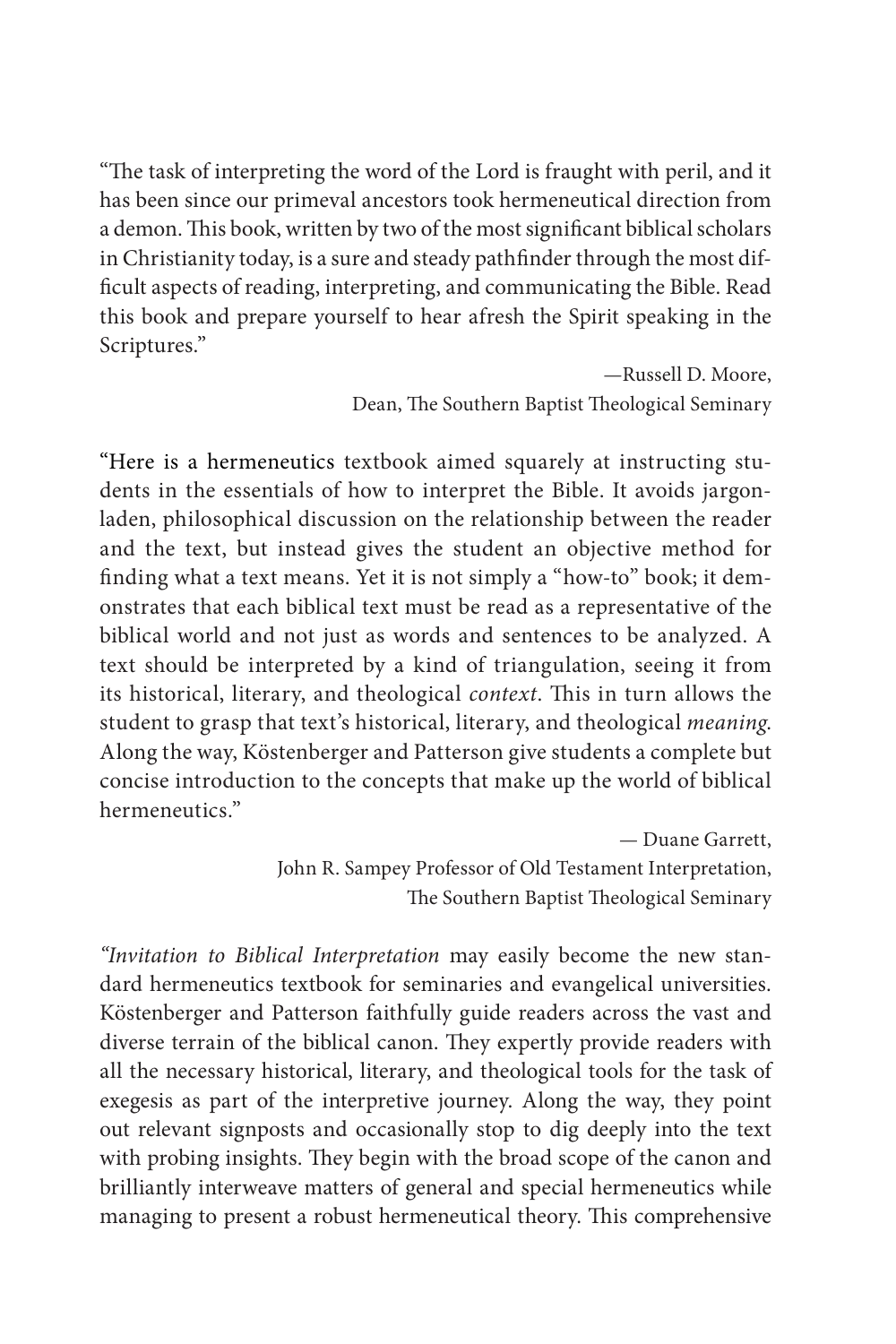hermeneutics textbook rivals, and may even surpass, the well-respected works by Fee and Stuart or Duvall and Hays."

> — Alan S. Bandy, Rowena R. Strickland Assistant Professor of New Testament, Oklahoma Baptist University

"The authors have provided a treasure trove of information, methods, procedures, and insights that will benefit anyone who wants to read the Bible seriously and delve deeply into its riches. Fully equipped with examples and cautions, the book will guide readers judiciously under the careful tutelage that Köstenberger and Patterson bring to the task of interpretation informed by their long years of experience."

> —John H. Walton, Professor of Old Testament, Wheaton College

"Hermeneutics is without a doubt a difficult course to teach. Köstenberger and Patterson have made that task a little easier now with their impressive textbook on the subject. Their clear, objective method for interpreting the Bible is built around the "hermeneutical triad," studying Scripture in terms of its historical setting, literary and linguistic features, and theological message. User friendly and example rich, Invitation to Biblical Interpretation will help theological students to become better interpreters of  $the$  Bible. A fine work!"

— Terry L. Wilder, Professor of New Testament, Southwestern Baptist Theological Seminary

"This volume is well conceived and well written. It presents introductory and advanced concepts in a systematic way that makes it suitable for college or seminary use. Its authors are trustworthy veteran scholars and master teachers. I recommend it highly to teachers, students, pastors, and lay teachers."

> —Paul House, Professor of Divinity and Old Testament, Beeson Divinity School

"Invitation to Biblical Interpretation is a welcome addition for those who seek to move beyond the hermeneutical "basics" to even more serious consideration of the biblical text. Its emphasis on the "hermeneutical triad"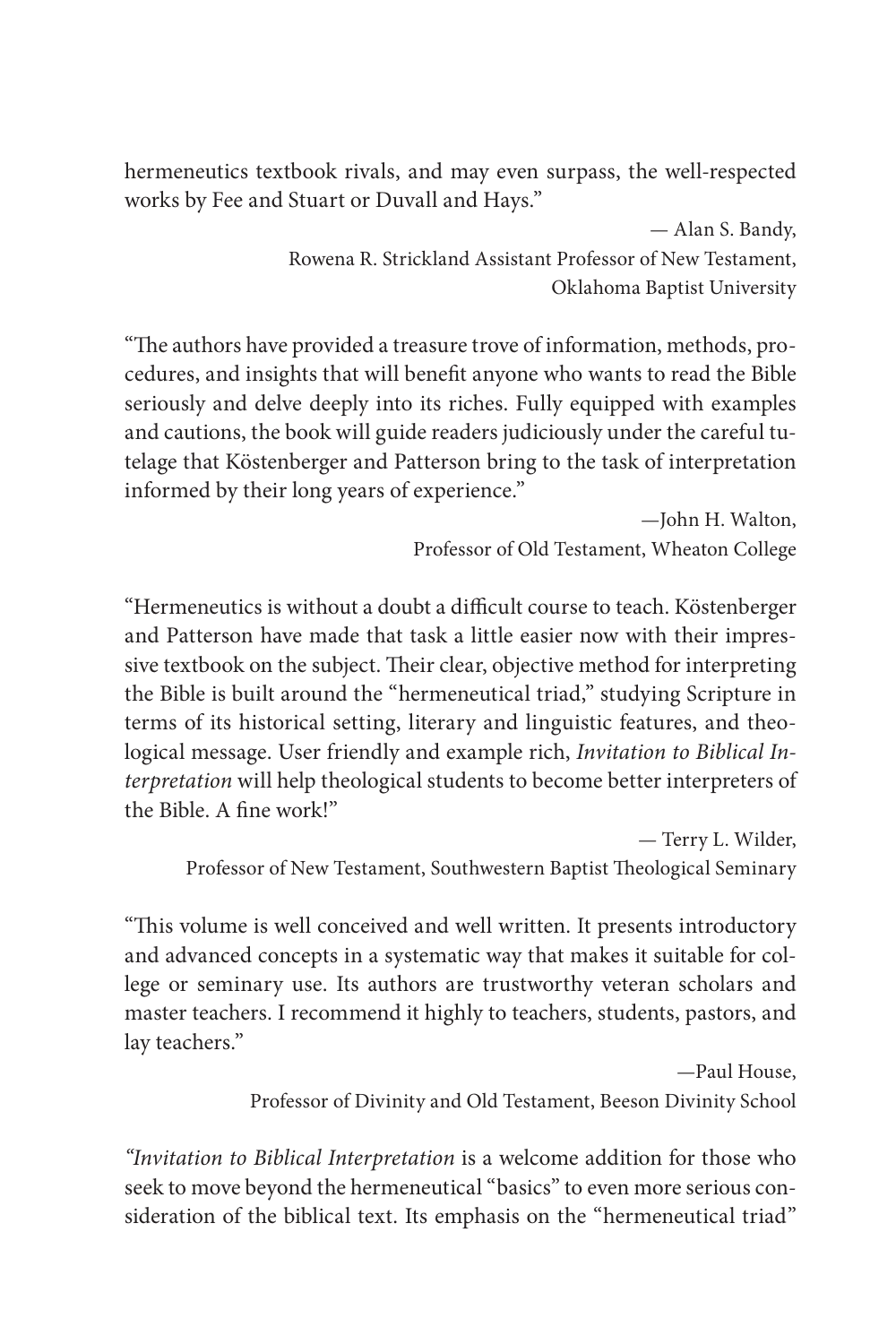of history, literature, and theology results in a comprehensive approach to biblical interpretation that leaves few, if any, stones unturned. It provides ample bibliography and guides students in developing their own personal biblical and theological libraries. Finally, Köstenberger and Patterson insist the exegete move beyond interpretation to application and proclamation—a good reminder that hermeneutics should never become an end in itself, but a tool to life change."

> —Bryan Beyer, Professor of Old Testament, Columbia International University

"In Invitation to Biblical Interpretation, Andreas Köstenberger and Richard Patterson condense their many years of teaching hermeneutics into an engaging and faithful interpretive guide. Much thought has gone into designing a textbook with maximum utility for the classroom. I highly commend this fine new book."

> —Robert L. Plummer, Associate Professor of New Testament Interpretation, The Southern Baptist Theological Seminary

"Hermeneutics textbooks can sometimes occlude rather than reveal the meaning of the Bible. Invitation to Biblical Interpretation brilliantly illumines the Scriptures by rightly paying attention to their historical, literary and theological horizons. It is insightful, lucidly written, and thorough. I am certain this resource will become a standard text for many universities, seminaries, and theological colleges."

—Heath Thomas, Assistant Professor of Old Testament & Hebrew, Southeastern Baptist Theological Seminary Fellow in Old Testament Studies, The Paideia Centre for Public Theology

"Greek and Hebrew are invaluable tools for exegesis. However, without a consistent, informed, balanced approach to interpreting Scripture, their use can become a pretext for eisegesis instead of exegesis. The text then becomes whatever the reader wants it to mean and the biblical languages can be sorely abused. Köstenberger and Patterson have crafted an extraordinary volume that takes scholarly concepts from advanced hermeneutics books and simplifies them for the striving seminary student (and even the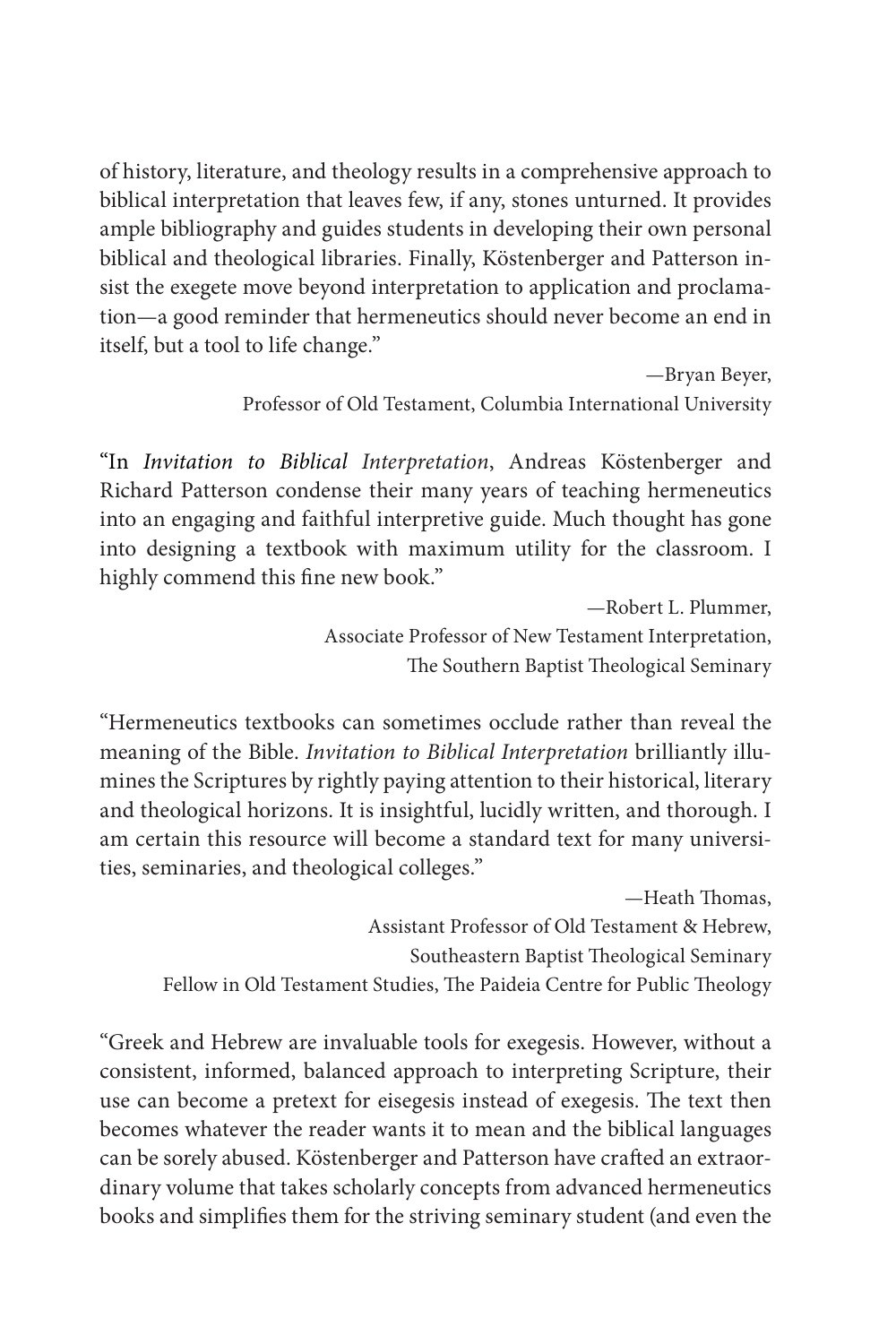undergraduate student) to understand. They delineate difficult concepts in tangible ways for sound and effective exegesis. This book should get widespread use in classes among seminary and undergraduate biblical interpretation courses. I highly recommend it."

> — David A. Croteau, Associate Professor of Biblical Studies, Liberty University

"Köstenberger and Patterson have provided us a well-rounded and sound hermeneutical method, clearly explaining the historical, literary, and theological dimensions. It is evident that this volume is the result of years of in-depth and careful study. Students and pastors alike will gain a wealth of knowledge and insight from this book. Köstenberger and Patterson have given us an invitation to study the Bible and we would do well to accept their offer."

> —Benjamin L. Merkle, Associate Professor of New Testament and Greek, Southeastern Baptist Theological Seminary

"Wedding clarity with grace, precision with pastoral sensitivity, Köstenberger and Patterson have provided us with an introduction to biblical interpretation that is firm in conviction without being strident in tone. The hermeneutical triad of history, text, and theology, presented in a way that moves from the big picture (canon) to the specifics (words) and thus assumes from the start a coherent, unified, and divinely governed narrative, will achieve its goal—producing workers who need not be ashamed but rightly handle the word of truth."

> —Dane Ortlund, Senior Editor, Crossway Books

"Between the covers of this book you'll find impressive coverage of primary and secondary sources related to the interpretation of the Bible, competent engagement with topics relevant to the hermeneutical task, and a student-friendly package made easy for teachers to deploy. This faithful exploration of the hermeneutical triad of history, literature, and theology deserves wide reading and heavy use."

> —Jim Hamilton, Associate Professor of New Testament, The Southern Baptist Theological Seminary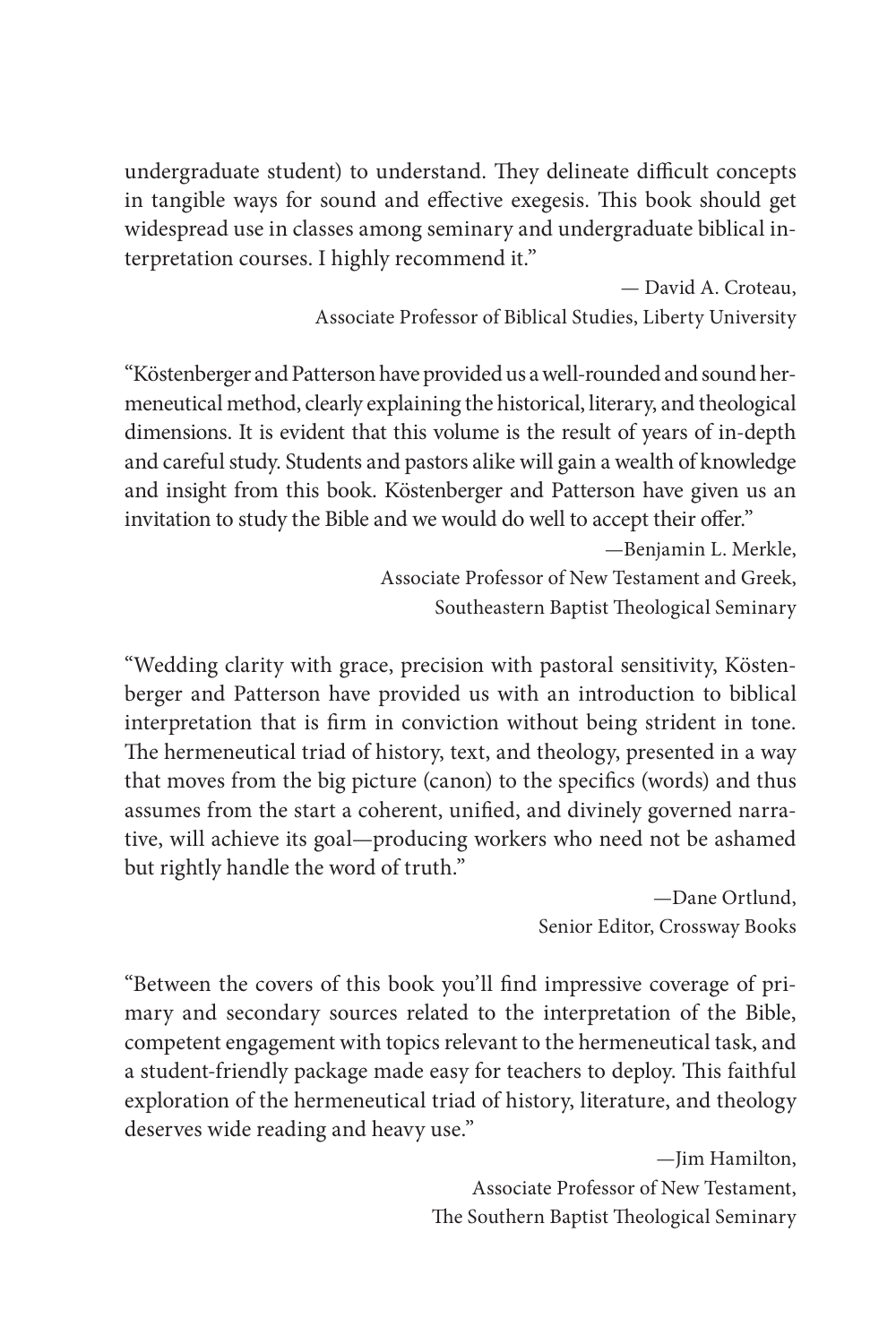"Part biblical history, part OT and NT introduction, part genre, form, and literary analysis, part linguistic method, part biblical theology, and part contemporary application—Köstenberger and Patterson provide for the beginning evangelical student a one-stop textbook that is competent, conservative, and contextually oriented at every turn. Showing the crucial interrelationship of history, text, and theology, their work provides a solid place for the new student to stand in order to reach for the Scriptures for the first time!"

> —Scott Hafemann, Mary F. Rockefeller Distinguished Professor of NT, Gordon-Conwell Theological Seminary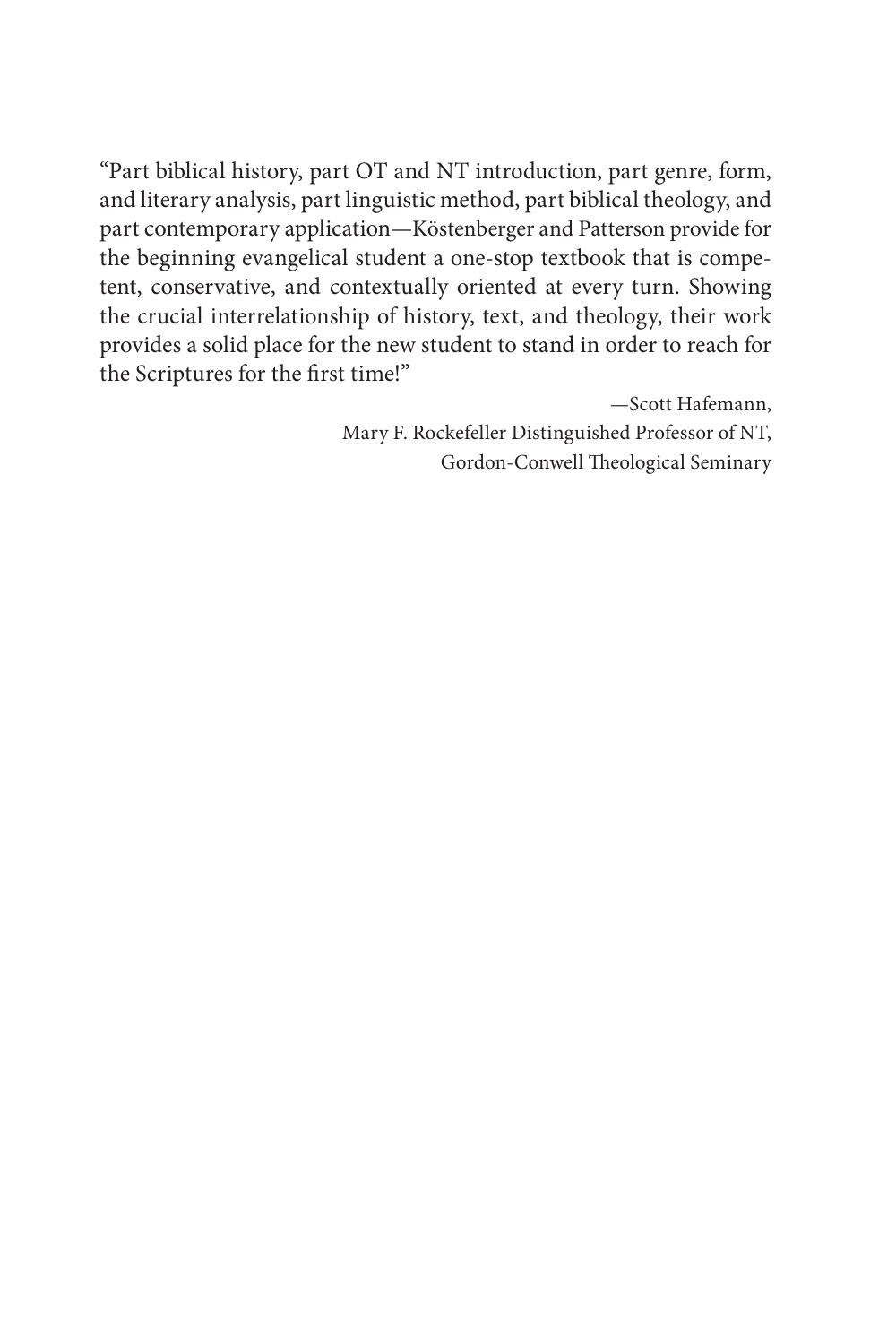INVITATION to THEOLOGICAL STUDIES SERIES

# INVITATION TO **BIBLICAL INTERPRETATION**

*Exploring the Hermeneutical Triad of History, Literature, and Theology*



ANDREAS J. KÖSTENBERGER RICHARD D. PATTERSON

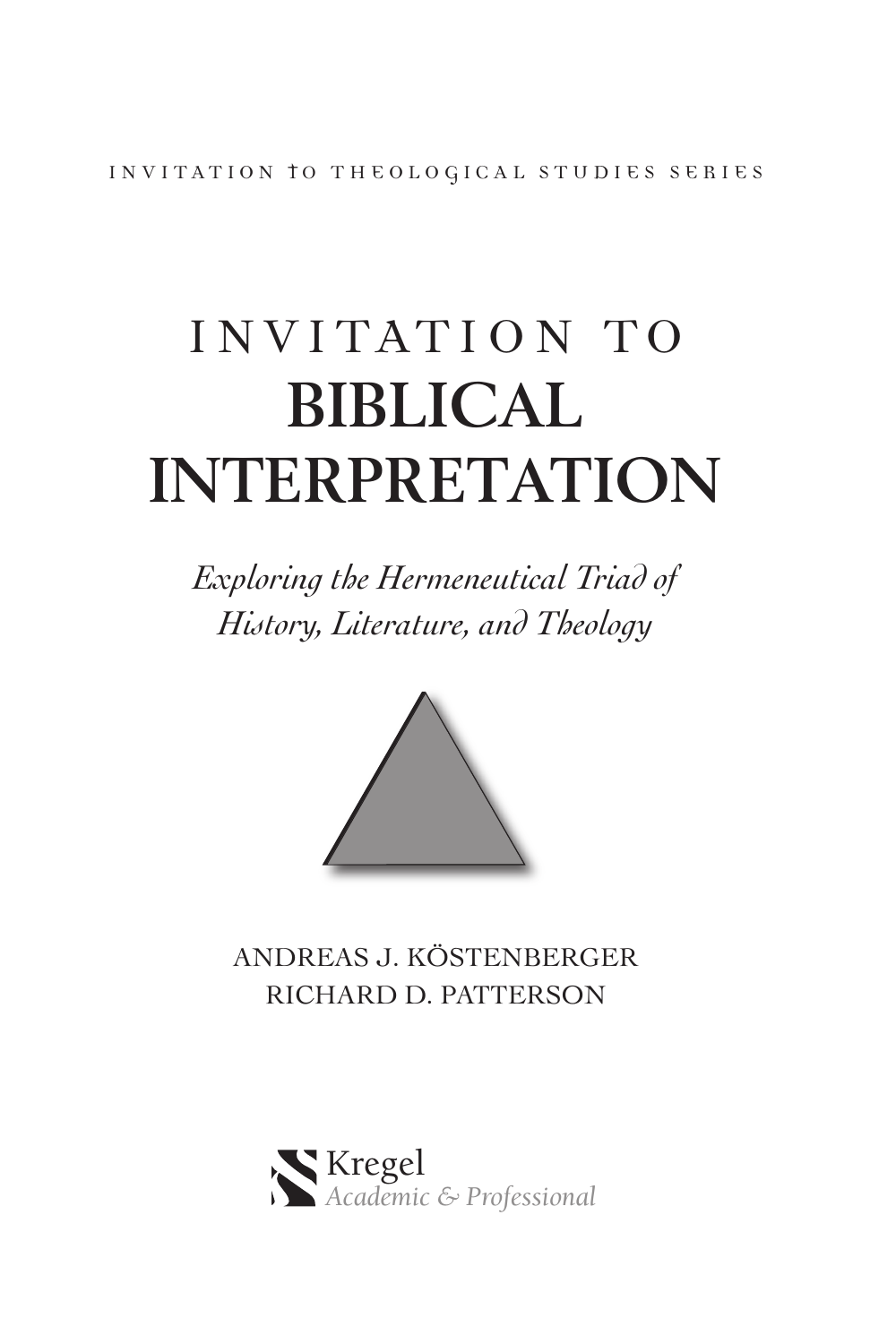There are added resources available for this book on the Kregel website: www.kregeldigitaleditions.com, including an overview chart, a syllabus shell, chapter quizzes, and presentation slides in PowerPoint format. Some of these aids are also accessible from www.biblicalfoundations.org.

Invitation to Biblical Interpretation: Exploring the Hermeneutical Triad of History, Literature, and Theology

© 2011 by Andreas J. Köstenberger and Richard D. Patterson

Published by Kregel Publications, a division of Kregel, Inc., P.O. Box 2607, Grand Rapids, MI 49501.

All rights reserved. No part of this book may be reproduced, stored in a retrieval system, or transmitted in any form or by any means—electronic, mechanical, photocopy, recording, or otherwise—without written permission of the publisher, except for brief quotations in printed reviews.

All Scripture quotations, unless otherwise indicated, are from the Holy Bible, New International Version®. Copyright © 1973, 1978, 1984 by International Bible Society. Used by permission of Zondervan. All rights reserved.

#### **Library of Congress Cataloging-in-Publication Data**

Köstenberger, Andreas J., 1957-

 Invitation to biblical interpretation : exploring the hermeneutical triad of history, literature, and theology / by Andreas J. Köstenberger and Richard D. Patterson.

p. cm. 1. Bib—Textbooks. I. Patterson, Richard Duane. II. Title. BS476.K67 2011 220.601—dc23

ISBN 978-0-8254-3047-3

Printed in the United States of America 11 12 13 14 15 / 5 4 3 2 1

2011039897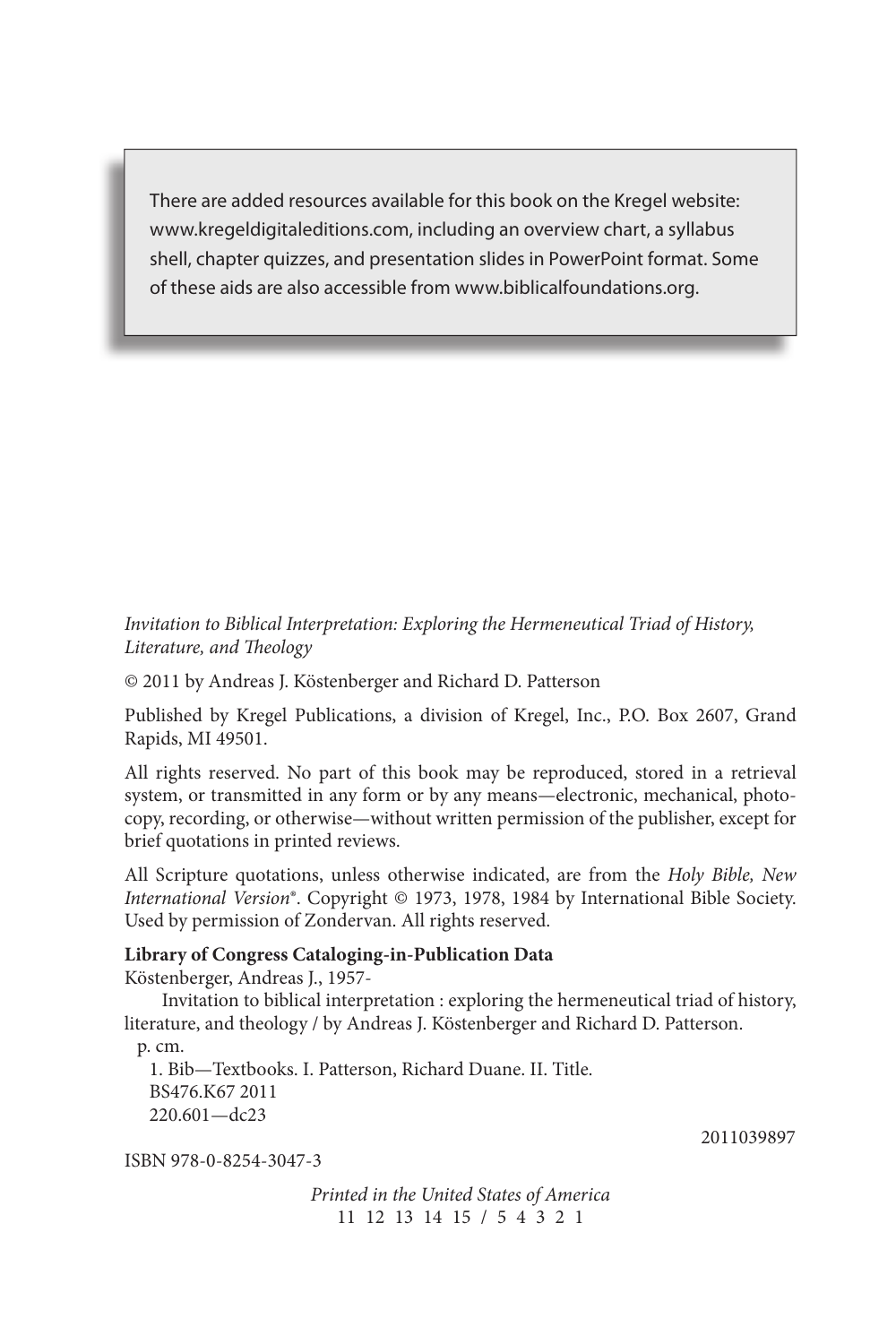To all faithful interpreters of God's Word, Augustine, Luther, Calvin, Schlatter, and to our colleagues and students who strive to do their best to study to show themselves approved by God, correctly handling the word of truth (2 Tim. 2:15)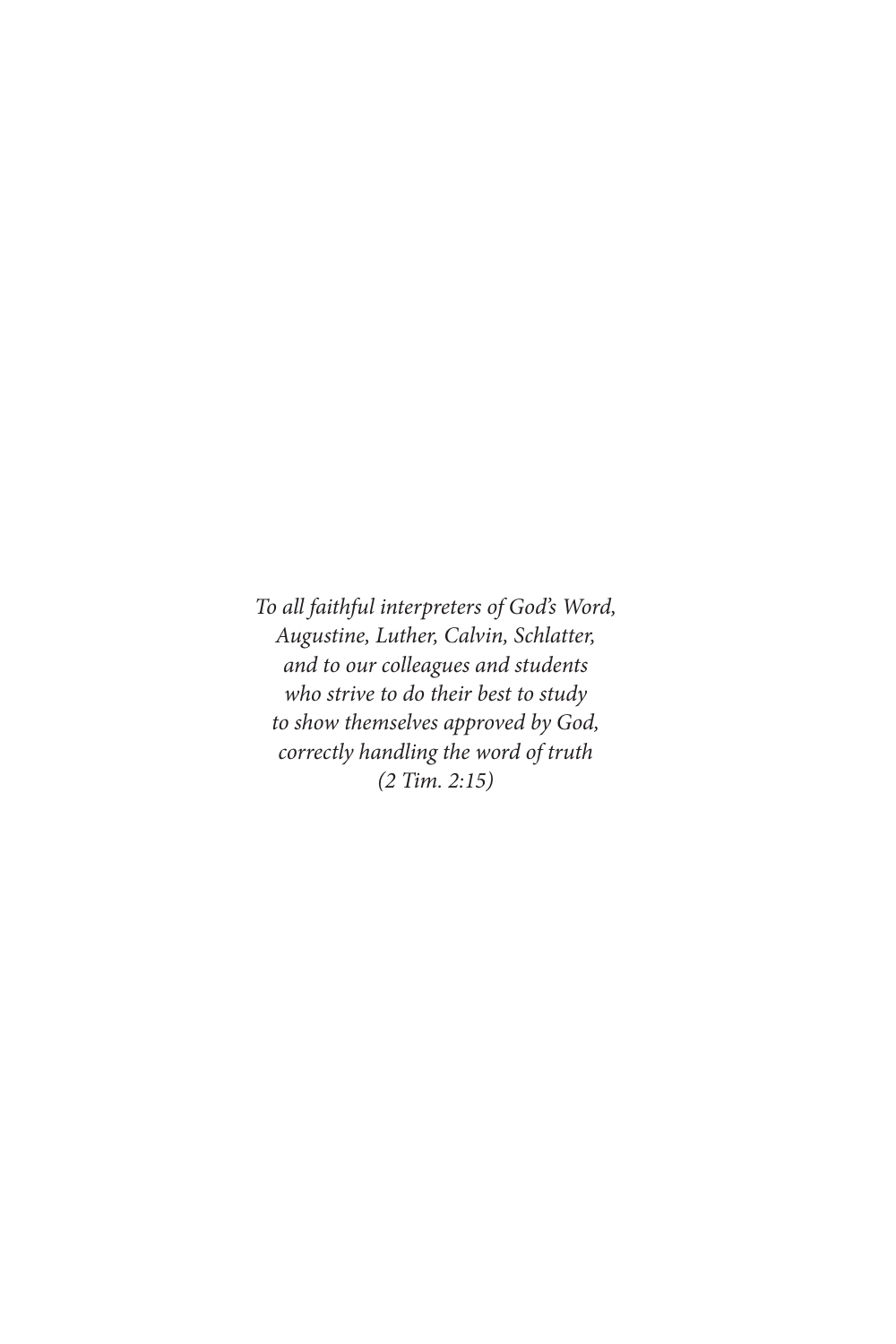### **CONTENTS**

Preface / 21 A Personal Note to Teachers, Students, and Readers / 23 Complete Outline / 31 Abbreviations / 49

**PREPARATION: THE WHO, WHY, AND HOW OF INTERPRETATION** Chapter 1: Welcome to the Hermeneutical Triad: History, Literature, and Theology / 57

#### **INTERPRETATION: THE HERMENEUTICAL TRIAD**

#### **PART 1—The Context of Scripture: History**

Chapter 2: Setting the Stage: Historical-Cultural Background / 93

#### **PART 2—The Focus of Scripture: Literature**

#### *UNIT 1: CANON*

Chapter 3: The Old Testament Canon: The Law, the Prophets, and the Writings / 151

Chapter 4: The New Testament Canon: The Gospels, Acts, Epistles, and Apocalypse / 209

#### *UNIT 2: GENRE*

Chapter 5: Enjoying a Good Story: Old Testament Historical Narrative / 237

Chapter 6: A Word from the Wise: Poetry and Wisdom / 265

Chapter 7: Back to the Future: Prophecy / 319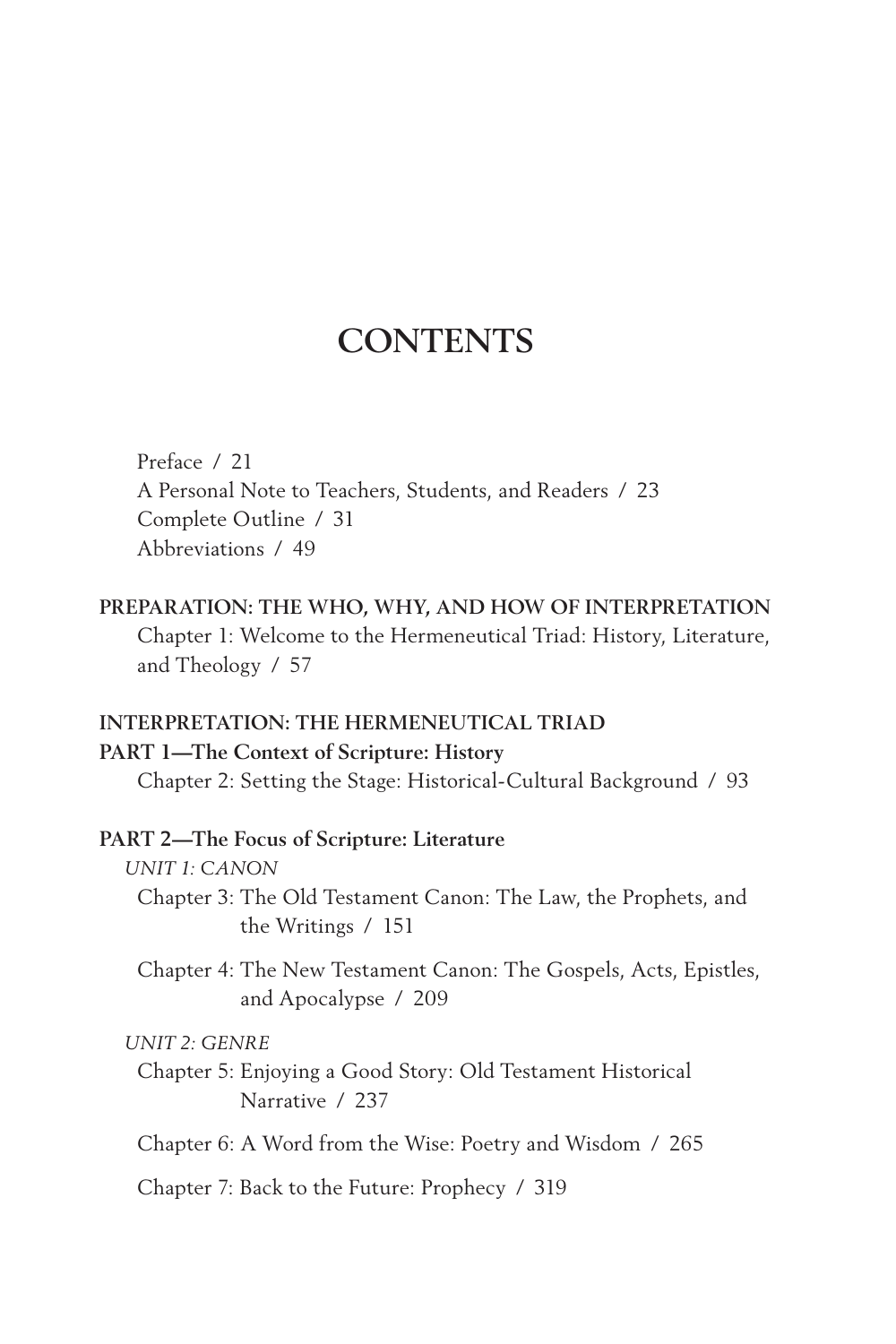Chapter 8: Hearing the Good News: New Testament Historical Narrative (Gospels & Acts) / 369

Chapter 9: Calling for Discernment: Parables / 423

Chapter 10: Going by the Letter: Epistles / 453

Chapter 11: Visions of the End: Apocalyptic Literature (Revelation) / 517

#### *UNIT 3: LANGUAGE*

Chapter 12: The Importance of Context: Grammar, Syntax, and Discourse / 575

Chapter 13: The Meaning of Words: Linguistics, Semantics, and Exegetical Fallacies / 623

Chapter 14: A Way of Speaking: Interpreting Figurative Language / 663

#### **PART 3—The Goal: Theology**

Chapter 15: Making the Connection: Getting Our Theology from the Bible / 693

#### **APPLICATION AND PROCLAMATION: GOD'S WORD COMING TO LIFE**

Chapter 16: Getting Down to Earth: Using the Tools, Preaching and Applying the Word / 727

Appendix: Building a Biblical Studies Library / 809 Glossary / 833 Scripture Index / 851 Subject Index / 881 Person Index / 885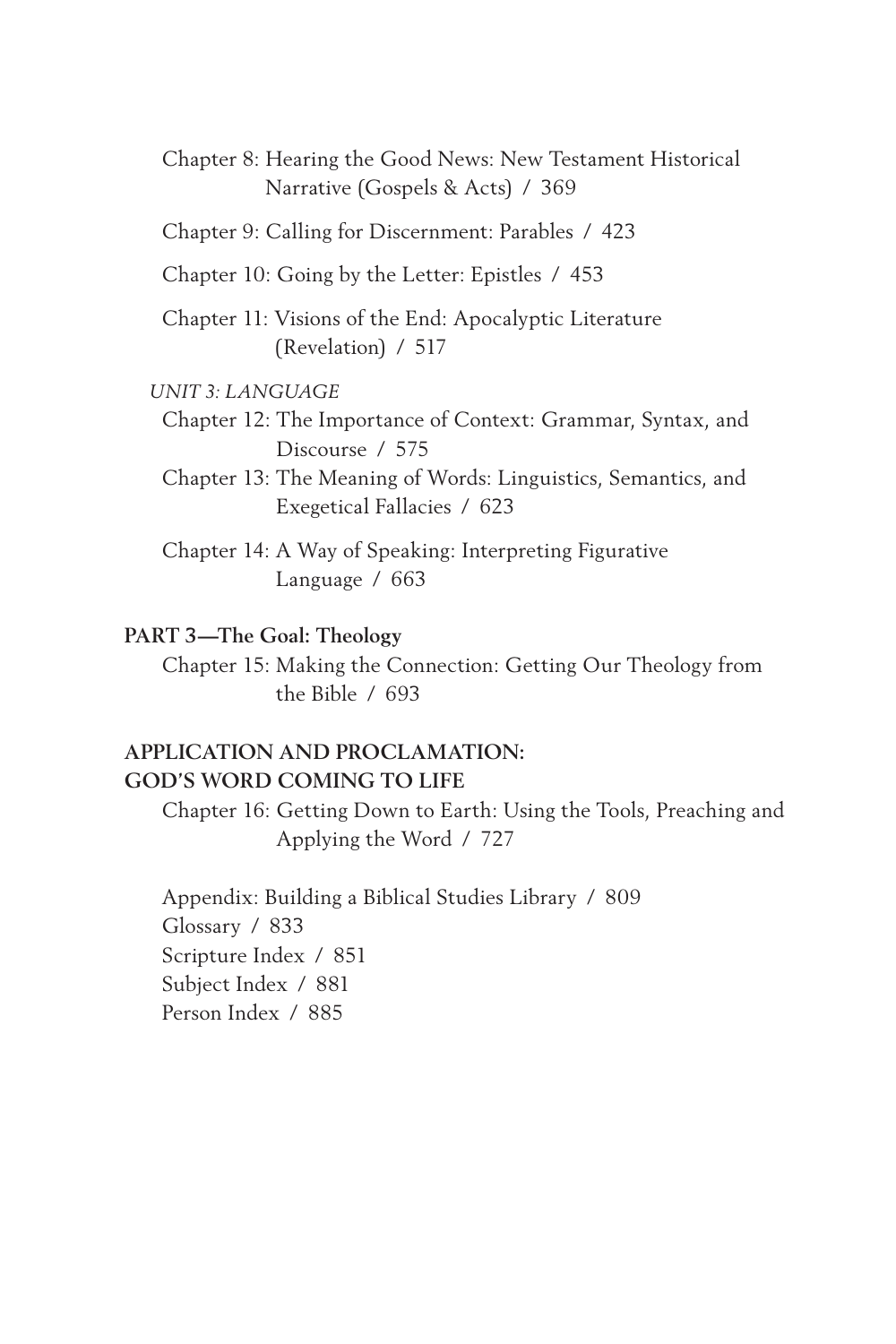## **COMPLETE OUTLINE**

Preface A Personal Note to Teachers, Students, and Readers Complete Outline Abbreviations

#### **PREPARATION: THE WHO, WHY, AND HOW OF INTERPRETATION**

#### **Chapter 1: Welcome to the Hermeneutical Triad: History, Literature, and Theology**

- A. Chapter 1 Objectives
- B. Chapter 1 Outline
- C. Introduction
- D. The Need for Skilled Biblical Interpretation
- E. The Cost of Failed Biblical Interpretation
- F. The Characteristics of the Biblical Interpreter
- G. The Purpose and Plan of This Book
- H. The History of Biblical Interpretation and the Hermeneutical Triad
	- 1. The Old Testament, Jesus, and the Early Church
	- 2. The Apostolic Fathers and the Apologists
	- 3. The Schools of Alexandria and Antioch
	- 4. Jerome and Augustine
	- 5. The Medieval Period
	- 6. The Reformation and the Enlightenment
	- 7. The Modern Period
- I. The Hermeneutical Triad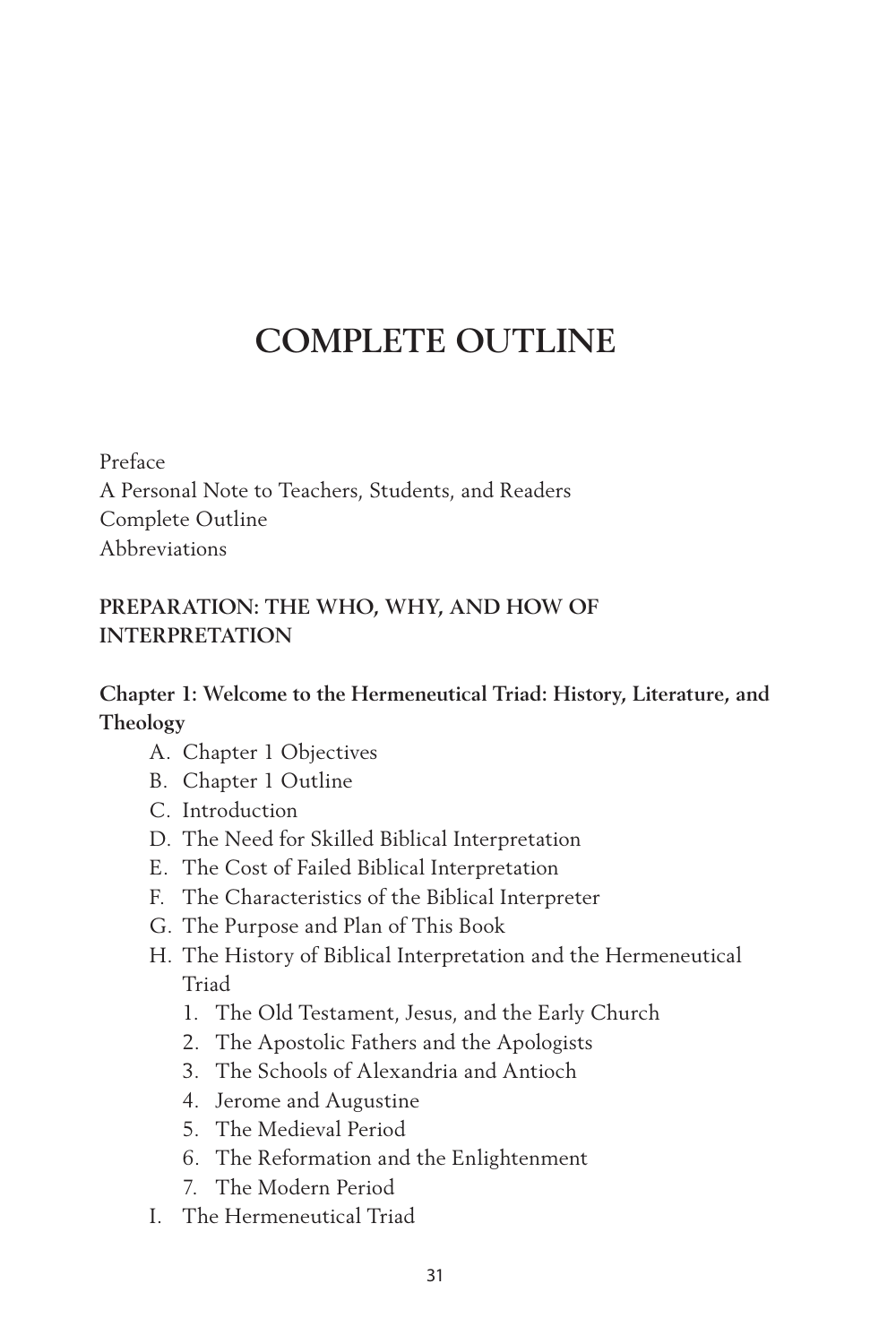- J. Guidelines for Biblical Interpretation: Overall Method
- K. Key Words
- L. Study Questions
- M. Assignments
- N. Chapter Bibliography

#### **INTERPRETATION: THE HERMENEUTICAL TRIAD**

#### **PART 1—The Context of Scripture: History**

#### **Chapter 2: Setting the Stage: Historical-Cultural Background**

- A. Chapter 2 Objectives
- B. Chapter 2 Outline
- C. Introduction: History and Hermeneutics
- D. Chronology
	- 1. Old Testament Period
		- a. Primeval Period
		- b. Patriarchal Period
		- c. From the Exodus to the United Monarchy
		- d. Divided Monarchy
		- e. Exile and Return
	- 2. The Second Temple Period
		- a. Babylonian and Persian Periods
		- b. Hellenistic Period
		- c. Maccabean Period
		- d. Roman Period
	- 3. The New Testament Period
		- a. Jesus
		- b. Early Church and Paul
		- c. Rest of the New Testament
- E. Archaeology
	- 1. Old Testament
	- 2. New Testament
- F. Historical-Cultural Background
	- 1. Primary Sources
		- a. Ancient Near Eastern Literature
		- b. Old and New Testament Apocrypha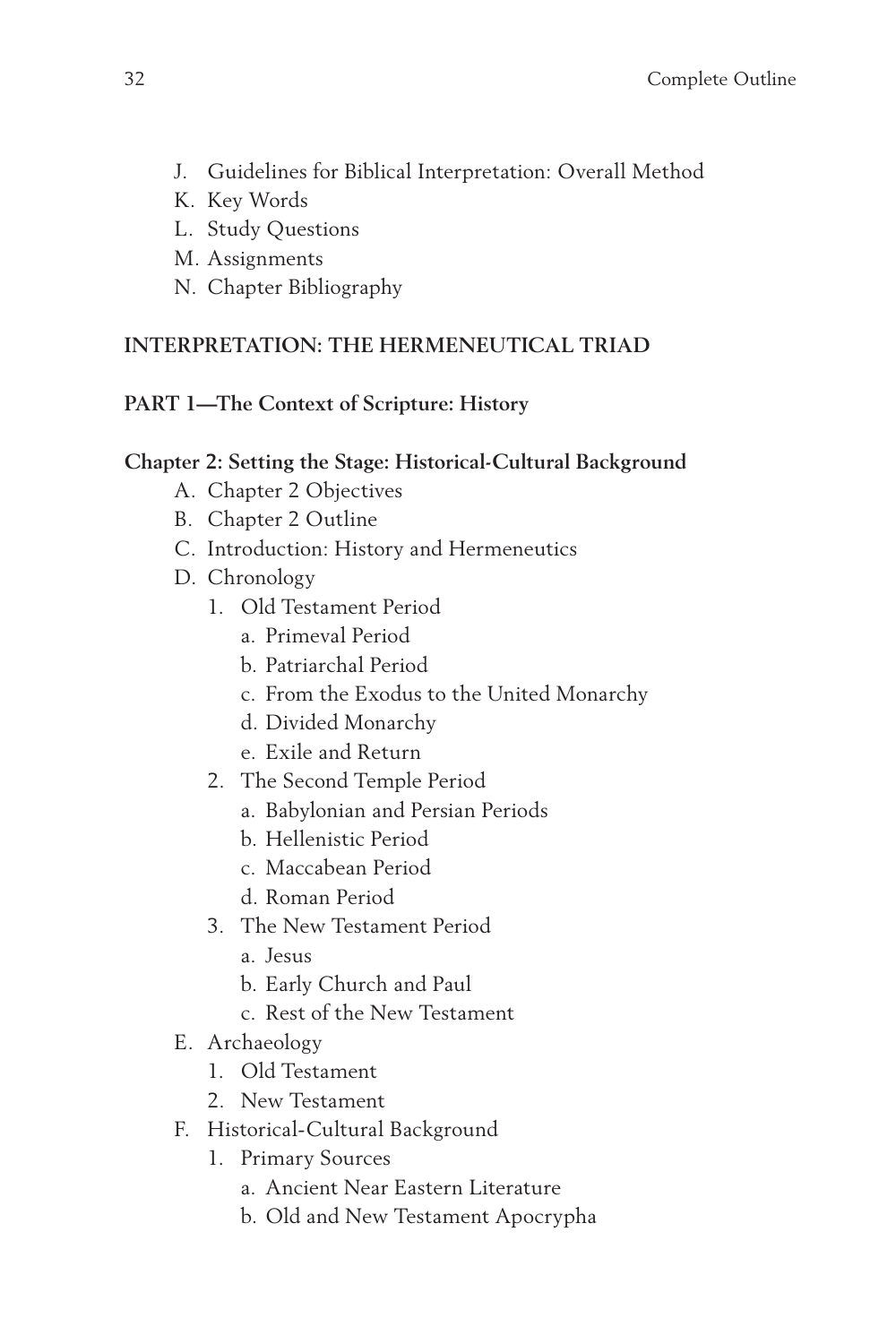- c. Old Testament Pseudepigrapha
- d. Dead Sea Scrolls
- e. Other Relevant Primary Sources
- 2. Secondary Sources
- G. Conclusion
- H. Sample Exegesis (Old Testament): 1 Kings 17–18
- I. Sample Exegesis (New Testament): Luke 2:1–20
- J. Guidelines for Interpreting Biblical Historical-Cultural Backgrounds
- K. Key Words
- L. Study Questions
- M. Assignments
- N. Chapter Bibliography

#### **PART 2—The Focus of Scripture: Literature**

#### *UNIT 1: CANON*

#### **Chapter 3: The Old Testament Canon: The Law, the Prophets, and the Writings**

- A. Chapter 3 Objectives
- B. Chapter 3 Outline
- C. Introduction
- D. Canon and Canonical Interpretation
	- 1. Canon
	- 2. Canonical Interpretation
- E. Law
	- 1. Types of Law
	- 2. Terms for the Law
	- 3. Transmission of the Exodus Account
	- 4. Applicability of Applying the Law
	- 5. Guidelines for Applying the Old Testament Law
- F. The Exodus
	- 1. Setting of the Exodus
	- 2. Transmission
	- 3. Culmination of the Exodus in the New Covenant
	- 4. Applicability of the Exodus
	- 5. Guidelines for Understanding the Exodus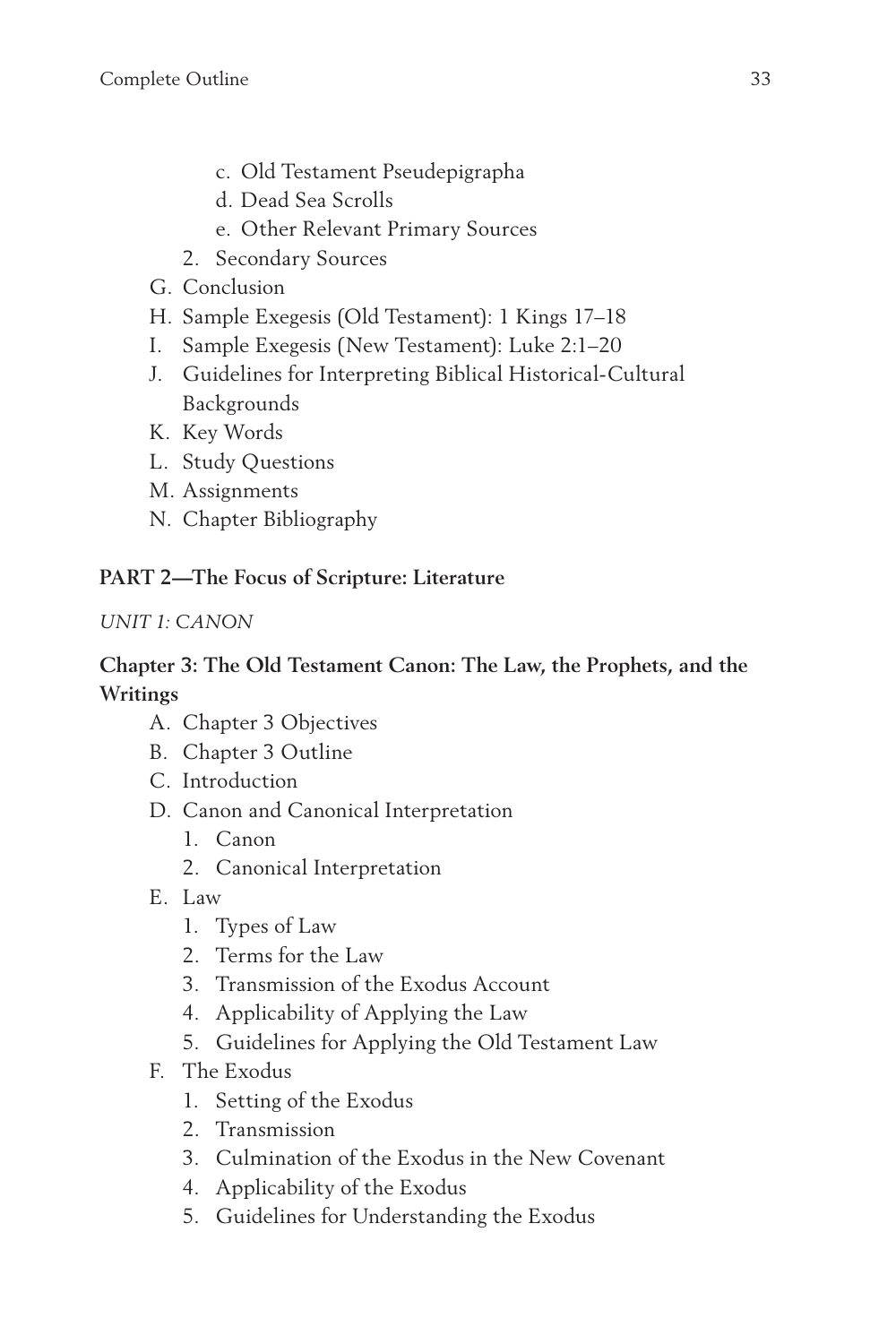- G. Covenant
	- 1. Covenant Types
	- 2. Key Chain of Covenants Culminating in the New Covenant
	- 3. Applicability of the Covenants
	- 4. Guidelines for Understanding the Old Testament Covenants
- H. Coordinating Old Testament Themes
	- 1. Rule of God and the Concept of Messiah
	- 2. Relation of God and of the Messiah to the Law, the Exodus, and the Covenants
	- 3. Role of Messiah in the New Covenant
	- 4. Relation of Old Testament Messianism to the New Testament
	- 5. Righteousness and Faith
- I. Guidelines for Understanding the Nature and Relevance of Messianism
- J. Key Words
- K. Study Questions
- L. Assignments
- G. Chapter Bibliography

**Chapter 4: The New Testament Canon: The Gospels, Acts, Epistles, and Apocalypse**

- A. Chapter 4 Objectives
- B. Chapter 4 Outline
- C. Introduction
- D. New Testament Canon
- E. Gospels and the Gospel
- F. Book of Acts and the Early Church
- G. Epistles, Christ, and the Churches
- H. Apocalypse and the Revelation of the Word
- I. Conclusion
- J. Guidelines for Interpreting the New Testament Canon
- K. Key Words
- L. Study Questions
- M. Assignments
- N. Chapter Bibliography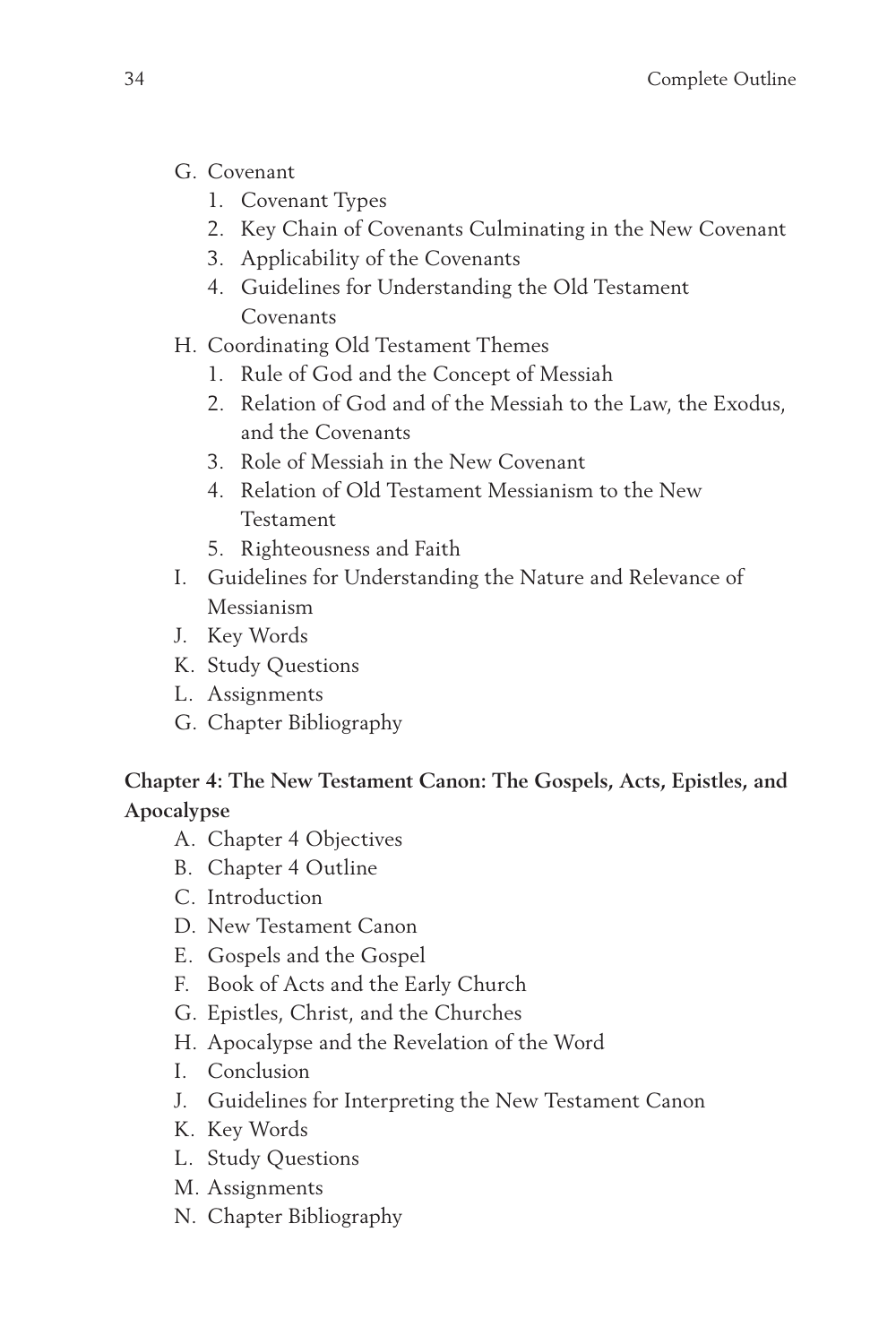#### *UNIT 2: GENRE*

#### **Chapter 5: Enjoying a Good Story: Old Testament Historical Narrative**

- A. Chapter 5 Objectives
- B. Chapter 5 Outline
- C. Nature of Biblical Narrative
- D. Modes of Old Testament Historical Narrative
	- 1. Stories
	- 2. Accounts
	- 3. Reports
- E. Elements of Old Testament Historical Narrative
	- 1. External Elements
	- 2. Internal Elements
		- a. Setting
		- b. Plot
		- c. Characterization
- F. Narrative Style
	- 1. Dialogue
	- 2. Repetition
	- 3. Highlighting
	- 4. Irony
	- 5. Satire
- G. Sample Exegesis: 1 Kings 19
- H. Guidelines for Interpreting Old Testament Narrative
- I. Key Words
- J. Study Questions
- K. Assignments
- L. Chapter Bibliography

#### **Chapter 6: Words of Wisdom: Poetry and Wisdom**

- A. Chapter 6 Objectives
- B. Chapter 6 Outline
- C. Nature and Characteristics of Biblical Poetry
	- 1. Parallelism
		- a. Similar Parallelism
		- b. Antithetic Parallelism
		- c. Progressive Parallelism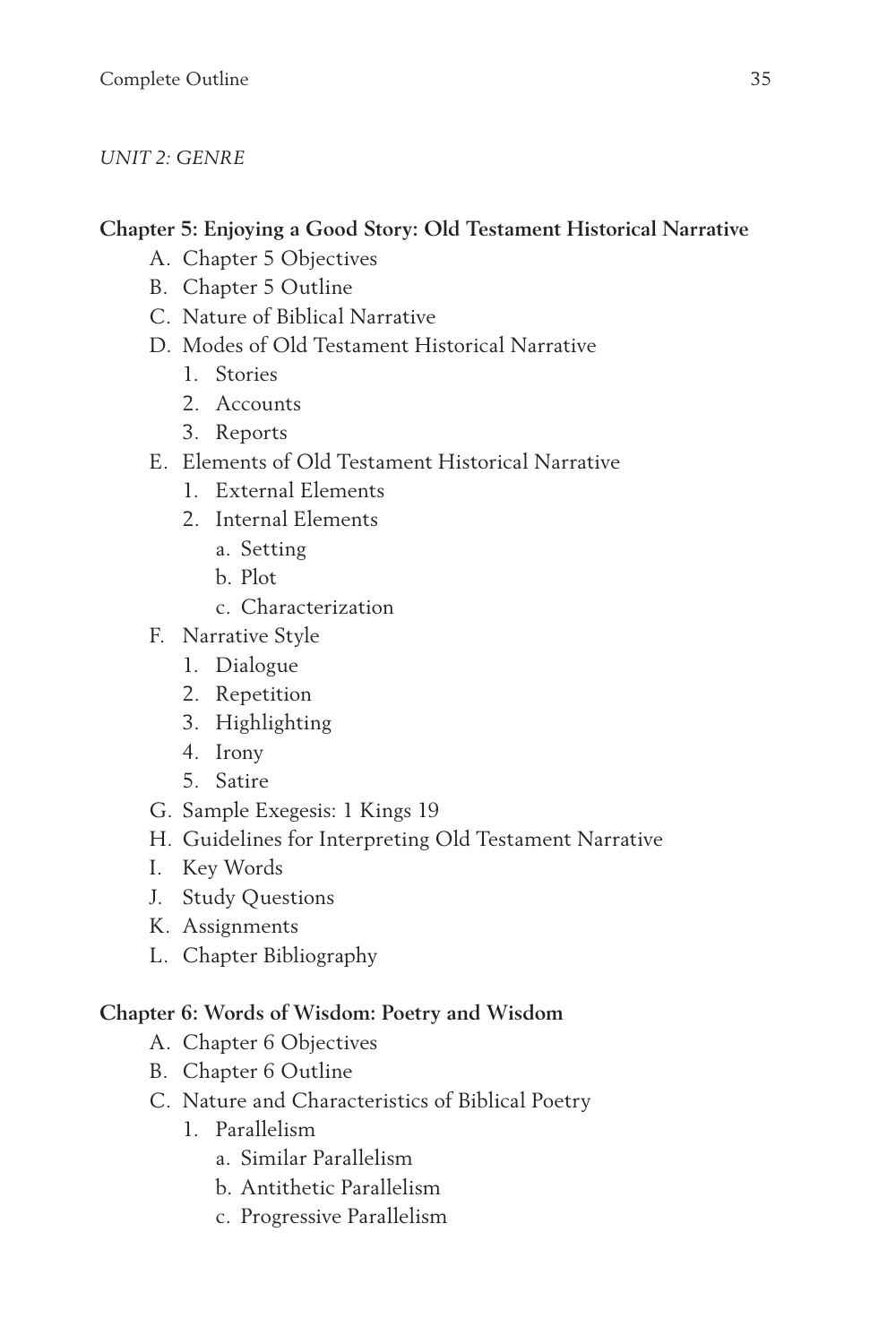- 2. Terseness
- 3. Concreteness
- 4. Imagery
- D. Poetry in the New Testament
- E. Structural Devices in Biblical Poetry
	- 1. Building Blocks
	- 2. Structural Indicators
	- 3. Chiastic Structure
	- 4. Bifid Structure
- F. Stylistic Devices in Biblical Poetry
- G. Wisdom Literature
	- 1. Nature of Wisdom
	- 2. Proverbs
	- 3. Ecclesiastes
	- 4. Job
	- 5. Wisdom Elsewhere in the Old Testament
	- 6. Wisdom in the New Testament
- H. Sample Exegesis: The Book of Job
- I. Guidelines for Interpreting Biblical Poetry
- J. Guidelines for Interpreting Wisdom Literature
- K. Key Words
- L. Study Questions
- M. Assignments
- N. Chapter Bibliography

#### **Chapter 7: Back to the Future: Prophecy**

- A. Chapter 7 Objectives
- B. Chapter 7 Outline
- C. Nature of Prophecy
- D. Subgenres of Prophecy
	- 1. Announcements of Judgment
		- a. General Characteristics
		- b. Woe Oracle
		- c. Lament
		- d. Covenant Lawsuit
	- 2. Salvation Oracles
		- a. Promise of Deliverance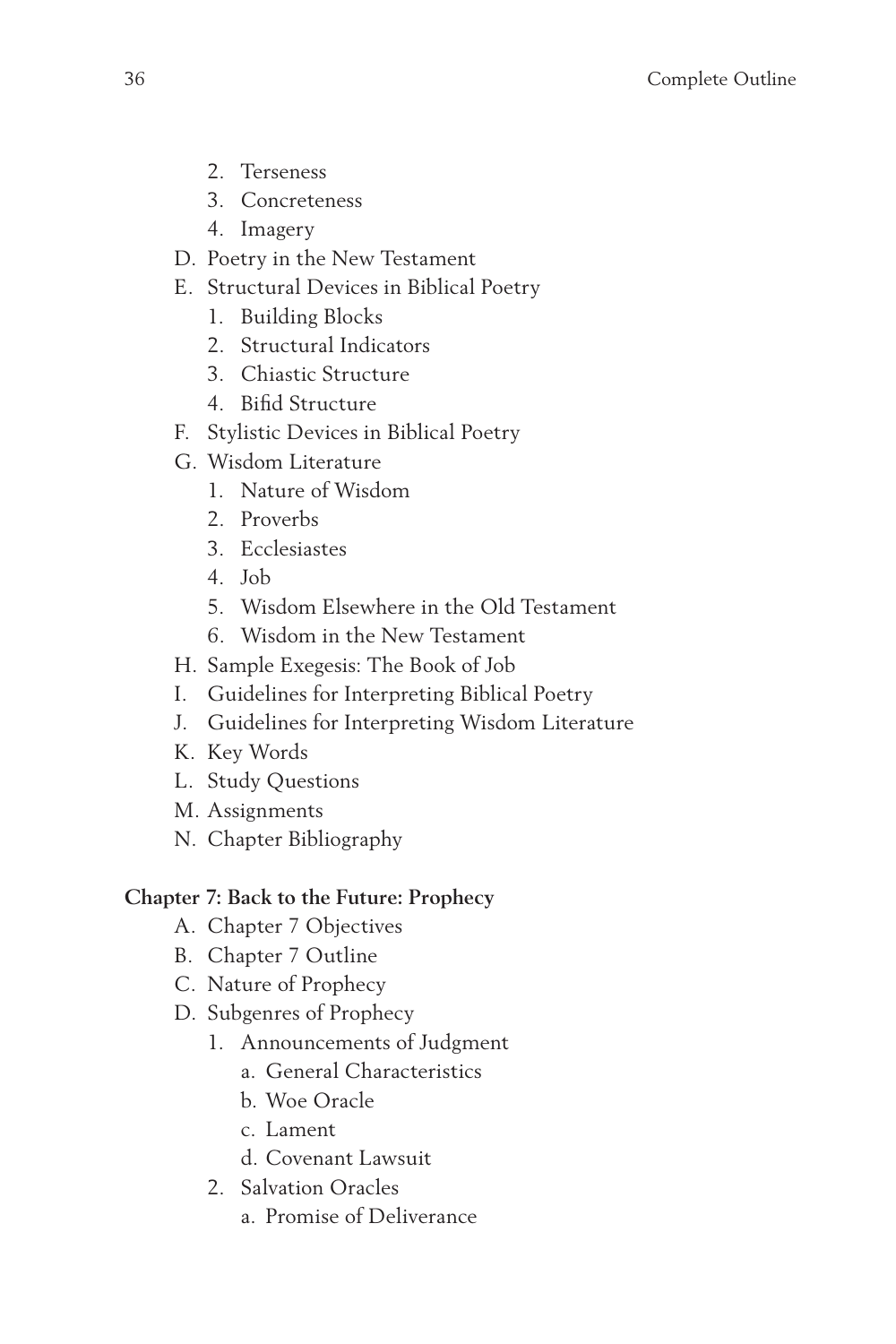- b. Kingdom Oracles
- c. Apocalyptic
- 3. Instructional Accounts
	- a. Disputation
	- b. Exhortation/Warning Speeches
	- c. Satire
	- d. Wisdom Sayings
	- e. Prophetic Narratives
- 4. Miscellaneous Subgenres
	- a. Vision/Dream Reports
	- b. Prophetic Hymns/Songs
	- c. Prophetic Prayers
	- d. Prophetic Letters
- E. Prophecy Outside of the Old Testament Prophetic Books
	- 1. In the Old Testament
	- 2. In the New Testament
- F. Sample Exegesis: The Book of Nahum
	- 1. Introduction
	- 2. History
	- 3. Literature
	- 4. Theology
- G. Guidelines for Interpreting Prophecy
	- 1. General Observations
	- 2. Specific Principles
- H. Key Words
- I. Study Questions
- J. Assignments
- K. Chapter Bibliography

#### **Chapter 8: Hearing the Good News: New Testament Historical Narrative (Gospels & Acts)**

- A. Chapter 8 Objectives
- B. Chapter 8 Outline
- C. Nature of the Gospels
- D. Genre of the Gospels
- E. Origins of the Gospels
	- 1. Why Four Gospels?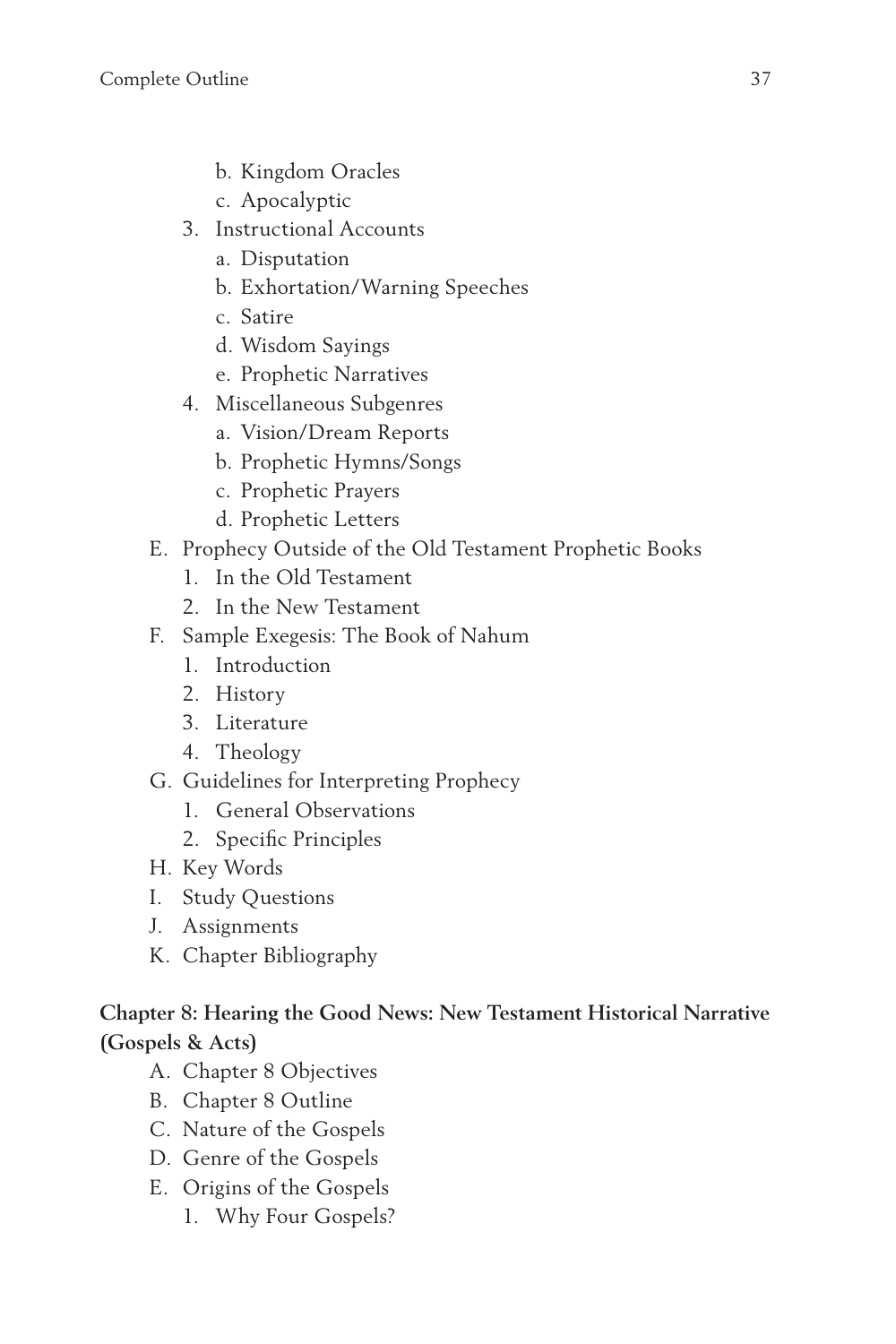- 2. Critical Study of the Gospels
- 3. John and the Synoptics
- 4. Historical Reliability of the Gospels
- F. General Hermeneutical Principles
	- 1. Characteristics of the Gospels
	- 2. Historical Context
	- 3. Literary Context
		- a. External Elements
			- i. Author
			- ii. Narrator
			- iii. Reader
		- b. Internal Elements
			- i. Setting
			- ii. Plot
			- iii. Characterization
			- iv. Style
			- v. Narrative Time
	- 4. Chronology/Arrangement
		- a. Matthew
		- b. Mark
		- c. Luke/Acts
		- d. John
	- 5. Structure
		- a. Matthew
		- b. Mark
		- c. Luke-Acts
		- d. John
- G. Sample Exegesis: Mark 15:33–41
	- 1. History
	- 2. Literature
	- 3. Theology
- H. Guidelines for Interpreting the Gospels and Acts
- I. Key Words
- J. Study Questions
- K. Assignments
- L. Chapter Bibliography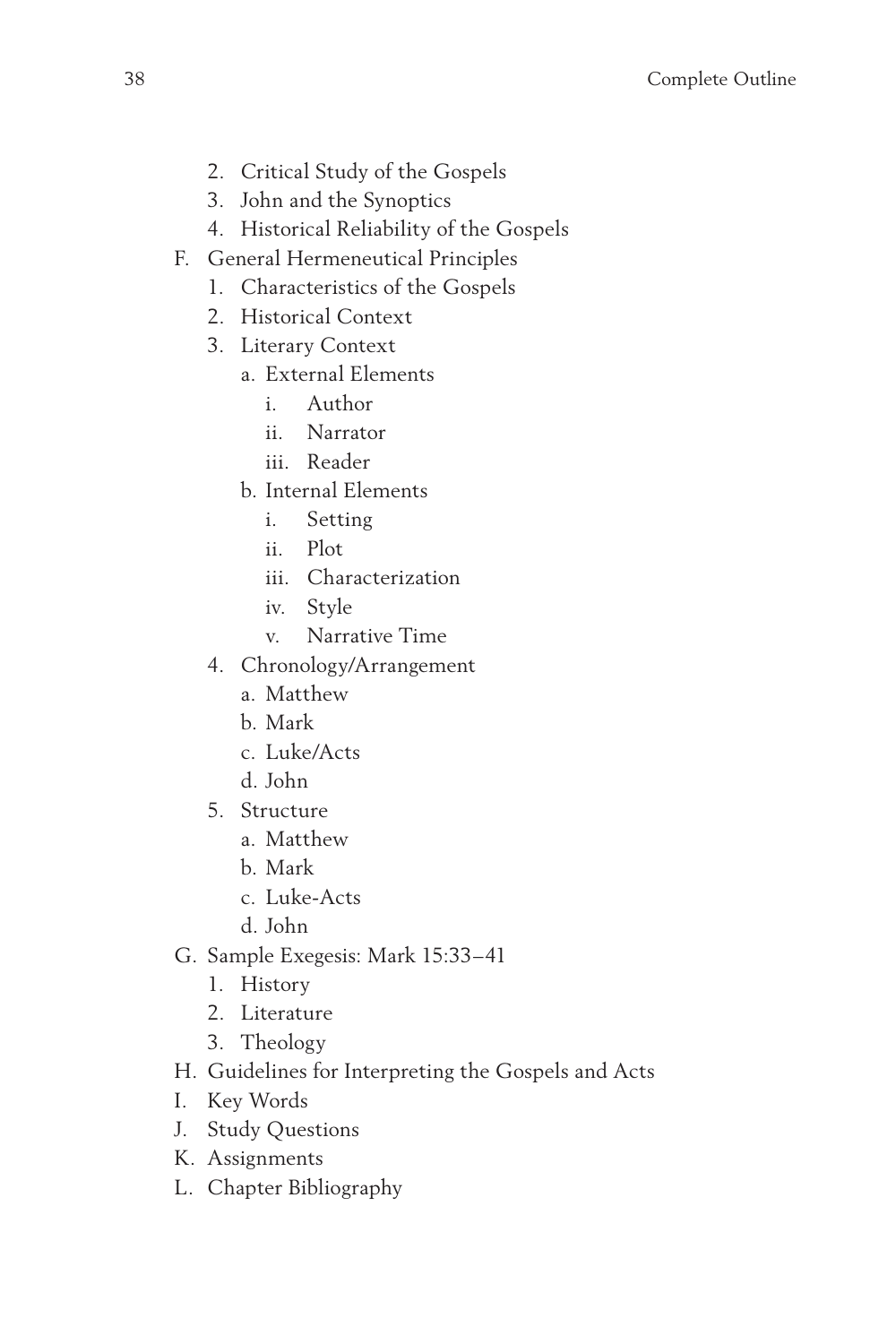#### **Chapter 9: Calling for Discernment: Parables**

- A. Chapter 9 Objectives
- B. Chapter 9 Outline
- C. Style of Jesus' Teaching
- D. Parables of Jesus
	- 1. Definition and Purpose of Parables
		- a. Definition of Parable
		- b. Purpose of Parables
	- 2. History of Interpretation of Parables
		- a. Early Church Fathers (100–500)
		- b. Middle Ages (500–1500)
		- c. Reformation (1500–1800)
		- d. The Modern Period (1800–Present)
	- 3. Toward a Proper Interpretation of Parables
	- 4. Jesus' Parables in the Synoptic Gospels
	- 5. Jewish Background and Parallels
	- 6. Salvation History and the *Sitz im Leben Jesu*
	- 7. Characteristics of Parables
- E. Guidelines for Interpreting the Parables
- F. Key Words
- G. Study Questions
- H. Assignments
- I. Chapter Bibliography

#### **Chapter 10: Going by the Letter: The Epistles**

- A. Chapter 10 Objectives
- B. Chapter 10 Outline
- C. New Testament Epistles and Ancient Epistolography
	- 1. Introduction
	- 2. Opening
	- 3. Body
	- 4. Closing
	- 5. Types of Letters
	- 6. Letter-Writing
	- 7. Pseudonymity and Allonymity
	- 8. Conclusion
- D. New Testament Epistles and Rhetorical Criticism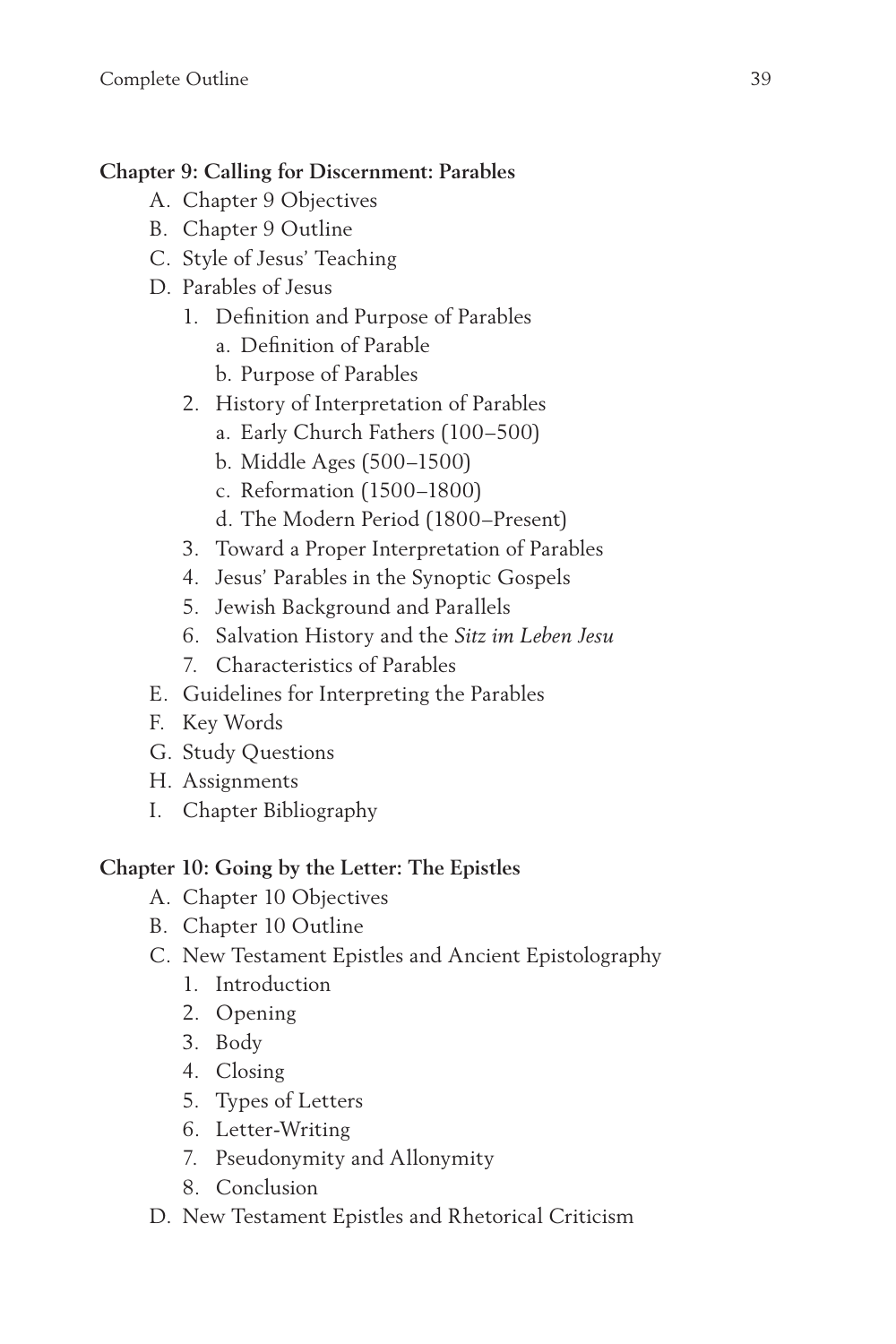- 1. Introduction: Rhetorical Species and Proofs
- 2. Written versus Oral Communication in Antiquity
- 3. Conclusion
- E. Pauline Epistles
	- 1. Paul's Use of the Old Testament
	- 2. Paul's Use of Christian Traditions
		- a. Creeds or Hymns
		- b. Domestic Codes
		- c. Slogans
		- d. Vice and Virtue Lists
- F. General Epistles
	- 1. Hebrews
		- a. Oral Nature of Hebrews
		- b. Literary Structure of Hebrews
		- c. Atypical Feature: The Lack of a Formal Epistolary Introduction
	- 2. James
		- a. Jewish-Christian Nature of James
		- b. Jesus as a Source
	- 3. Jude and the Petrine Epistles
		- a. Relationship between Jude and 2 Peter
		- b. Alleged Pseudonymity of 2 Peter
	- 4. Johannine Epistles
		- a. Oral Nature of 1 John
		- b. Literary Structure of 1 John
		- c. Atypical Feature: The Lack of a Formal Epistolary Introduction
- G. General Hermeneutical Issues
	- 1. Occasionality and Normativity
	- 2. Other Issues in Interpreting Epistles
- H. Sample Exegesis: Romans 7:14–25
	- 1. Introduction
	- 2. History
	- 3. Literature
	- 4. Theology
- I. Guidelines for Interpreting Epistles
- J. Key Words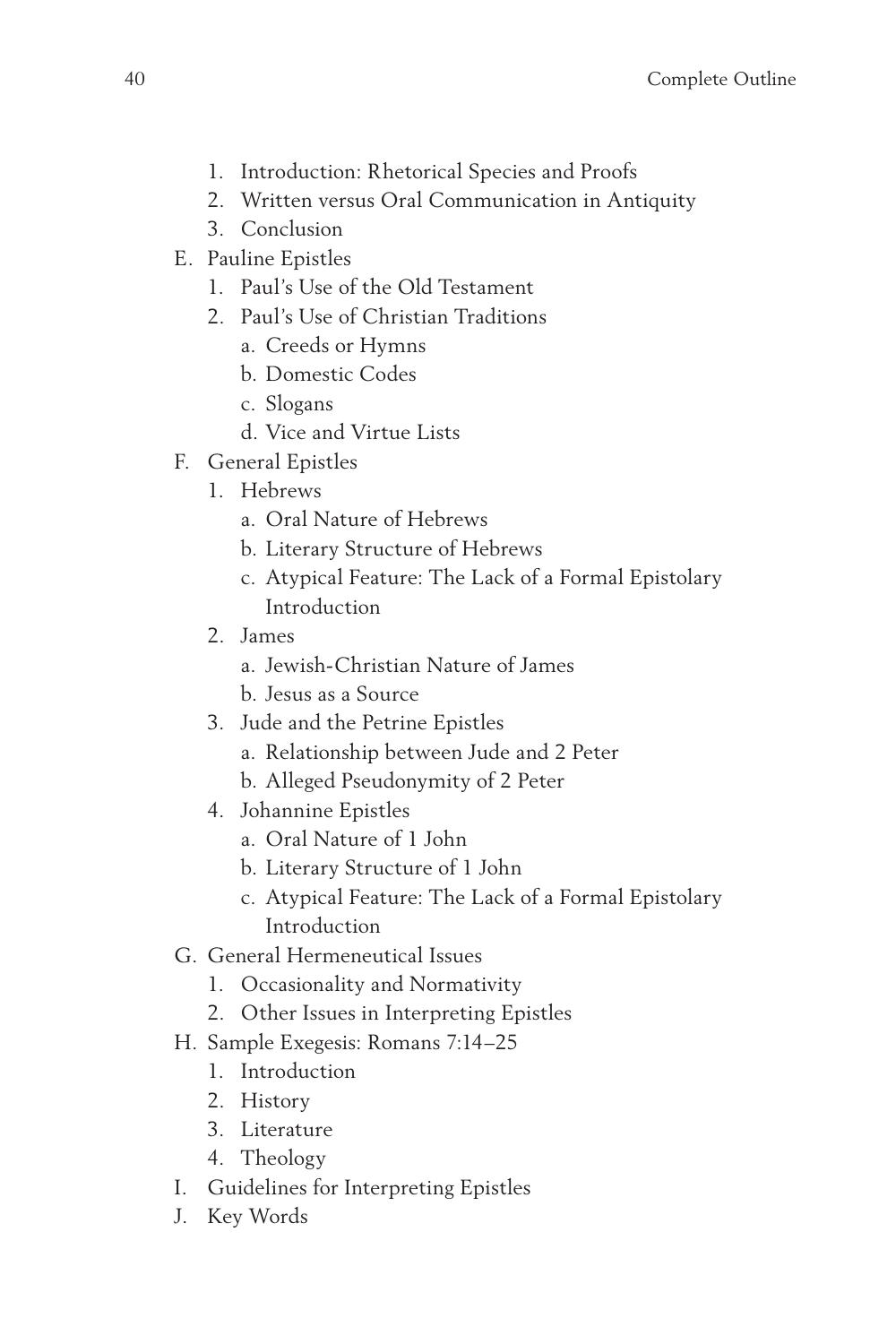- K. Study Questions
- L. Assignments
- M. Chapter Bibliography

#### **Chapter 11: Visions of the End: Apocalyptic (Revelation)**

- A. Chapter 11 Objectives
- B. Chapter 11 Outline
- C. Introduction and Definition of Apocalyptic Literature
	- a. Introduction
	- b. Definition of Apocalyptic
- D. Major Interpretative Approaches to the Study of the Book of Revelation
	- 1. Preterist
	- 2. Historicist
	- 3. Idealist
	- 4. Futurist
- E. Historical Background
	- 1. Type of Persecution
	- 2. Emperor Cult
	- 3. "Nero *Redivivus* Myth"
- F. Literary Aspects
	- 1. General Literary Features
		- a. Genre
		- b. Setting
		- c. Narrative Framework
		- d. Characterization
		- e. Minor Transition Markers
		- f. Series of Sevens and Relationship between the Sevens
		- g. Interludes
	- 2. Special Literary Features
		- a. Assessing and Interpreting Old Testament Allusions
		- b. Types of Figurative Language
		- c. Symbolic Nature of Revelation
		- d. Interpreting Symbols in Revelation
	- 3. Structure
		- a. Outline #1
		- b. Outline #2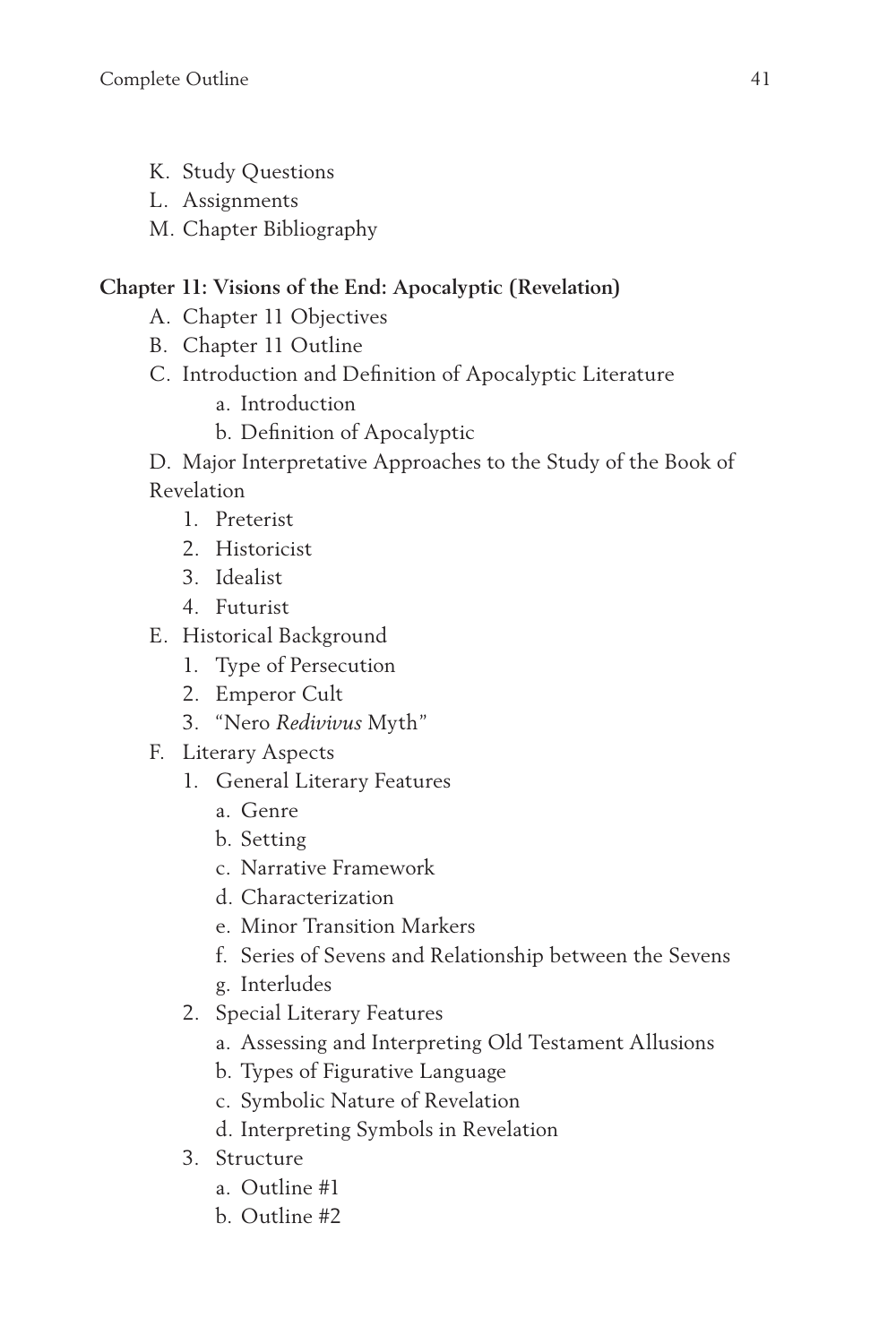- G. Sample Exegesis: Revelation 11:1–13
	- 1. History
	- 2. Literature
	- 3. Theology
- H. Guidelines for Interpreting Apocalyptic Literature
- I. Key Words
- J. Study Questions
- K. Assignments
- L. Chapter Bibliography

#### *UNIT 3: LANGUAGE*

#### **Chapter 12: The Importance of Context: Grammar, Syntax, and Discourse**

- A. Defining the Terms: Grammar, Syntax, and Discourse
	- 1. Discourse
	- 2. Other Definitions
- B. Grammatical Foundations: Basics of Biblical Greek and Hebrew
	- 1. Introduction
	- 2. Basic Characteristics of New Testament Greek
		- a. Verbal System
		- b. Greek Article
		- c. Genitive Case
		- d. Greek Participle
- C. Word Order and Sentence Structure: Basics of Greek Syntax
	- 3. Word Order
	- 4. Larger Syntactical Features
	- 5. Sentence Structure
		- a. Asyndeton
		- b. Parenthesis
		- c. Anacoluthon
- D. Discourse Analysis: Overview of Method
	- 1. Major Steps in Discourse Analysis
		- a. Boundary Features
		- b. Cohesion
		- c. Relations
		- d. Prominence
		- e. Situation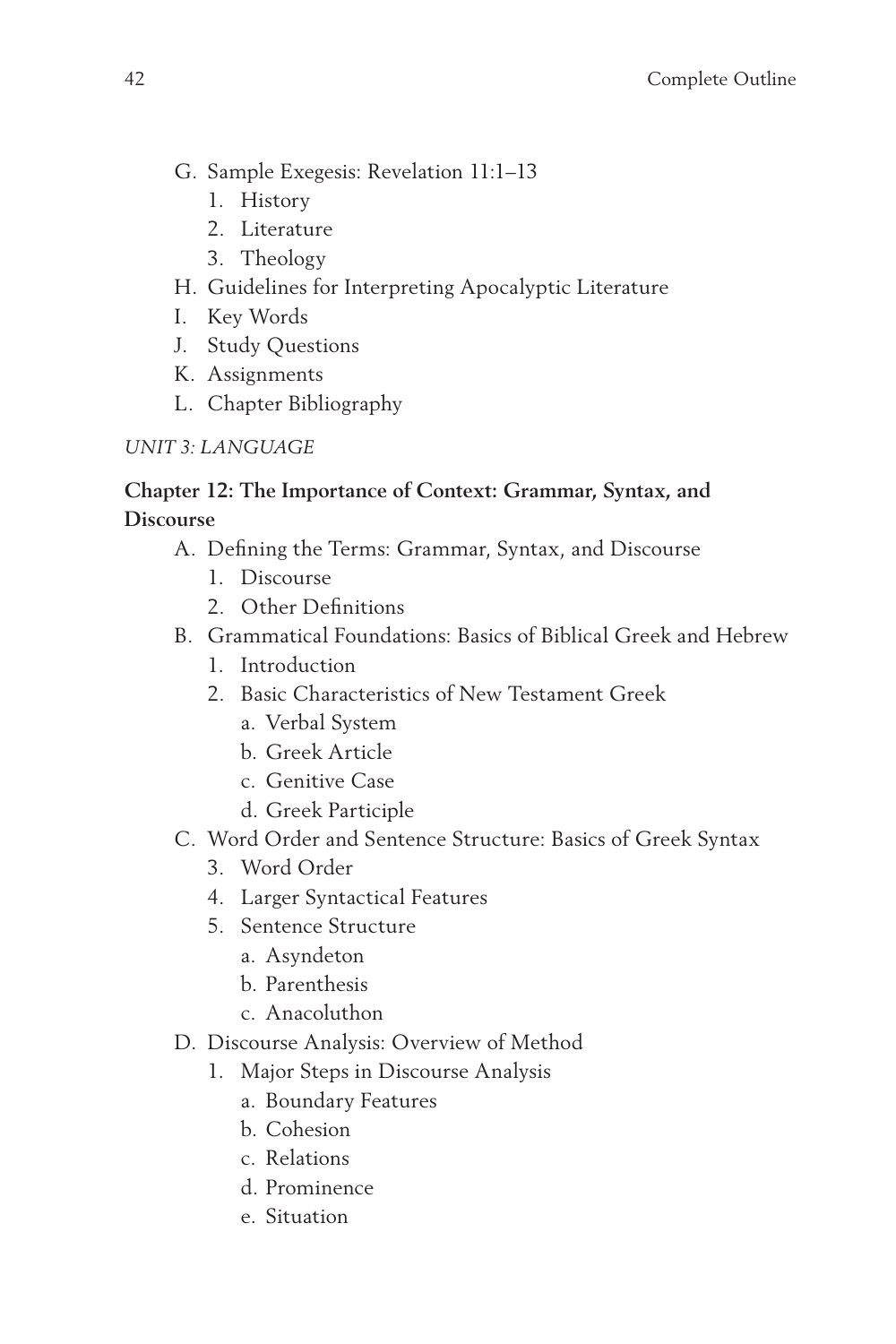- 2. Sample Discourse Analysis: John 2:1–11
- E. Discourse Analysis: Specific Examples
	- 1. Discerning the Macrostructure: Level #1
	- 2. Discerning the Macrostructure: Level #2
	- 3. Discerning the Microstructure: Level #3
	- 4. Discerning the Microstructure: Level #4
- F. Discourse Analysis: Tracing the Thought Flow
- G. Guidelines for Outlining a Biblical Book or Interpretive Unit
- H. Key Words
- I. Study Questions
- J. Assignments
- K. Chapter Bibliography

#### **Chapter 13: The Meaning of Words: Linguistics, Semantics, and Exegetical Fallacies**

- A. Chapter 13 Objectives
- B. Chapter 13 Outline
- C. Linguistics: The Nature of the Study of Languages
- D. Semantics: The Science of Determining Word Meanings
- E. Context and Discourse: Interpreting the Parts in Light of the Whole
- F. From Word Study to Semantic Field Study: A More Excellent Way
- G. Guidelines for Determining Word Meanings in Scripture
- H. Exegetical Fallacies: Pitfalls to Avoid in Determining Word Meanings
	- 1. Fallacy #1: The Etymological or Root Fallacy
	- 2. Fallacy #2: Misuse of Subsequent or Previous Meaning (Semantic Anachronism or Obsolescence)
	- 3. Fallacy #3: Appeal to Unknown or Unlikely Meanings or Background Material
	- 4. Fallacy #4: Improper Construals of Greek or Hebrew Grammar or Syntax
	- 5. Fallacy #5: Improper Appeal to Alleged Parallels
	- 6. Fallacy #6: Improper Linkage of Language and Mentality
	- 7. Fallacy #7: False Assumptions about Technical Meaning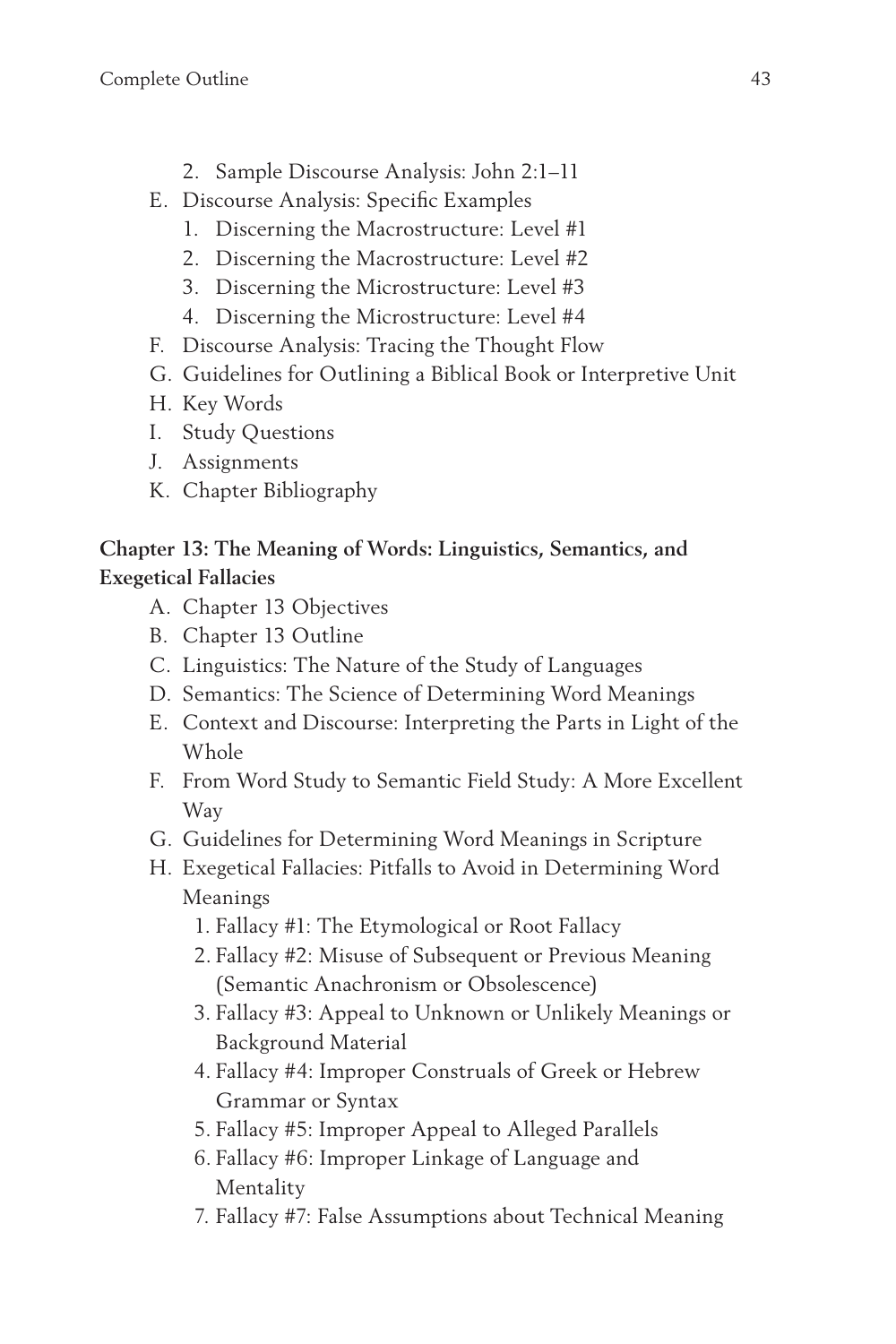- 8. Fallacy #8: Improper Distinctions Made Regarding Synonyms
- 9. Fallacy #9: Selective or Prejudicial Use of Evidence
- 10. Fallacy #10: Unwarranted Semantic Disjunctions or Restrictions (Including Illegitimate Totality Transfer)
- 11. Fallacy #11: Unwarranted Neglect of Distinctive Characteristics or Personal Style
- 12. Fallacy #12: Unwarranted Linking of Sense and Reference
- I. Conclusion
- J. Guidelines for Determining Word Meanings in Scripture
- K. Key Words
- L. Study Questions
- M. Assignments
- N. Chapter Bibliography

#### **Chapter 14: A Way of Speaking: Interpreting Figurative Language**

- A. Chapter 14 Objectives
- B. Chapter 14 Outline
- C. Nature and Characteristics of Figures of Speech
	- 1. Introduction
	- 2. How Figures of Speech Work
	- 3. Figures of Speech and Meaning
	- 4. Figures of Speech and Contexts
	- 5. Figures of Speech and the Inexpressible
- D. Issues in Interpreting Figures of Speech in the Bible
	- 1. Figures of Speech and Literal Meaning
	- 2. Vehicle and Tenor in Meaning
	- 3. Connotations and Denotations
	- 4. Active Participation by the Reader
	- 5. Context
	- 6. Figures of Speech and Contexts
	- 7. Figures of Speech and Propositional Explanations
- E. Types of Figures of Speech in the Bible
	- 1. Anthropomorphism
	- 2. Euphemism
	- 3. Hypocatastasis
	- 4. Image
	- 5. Metaphor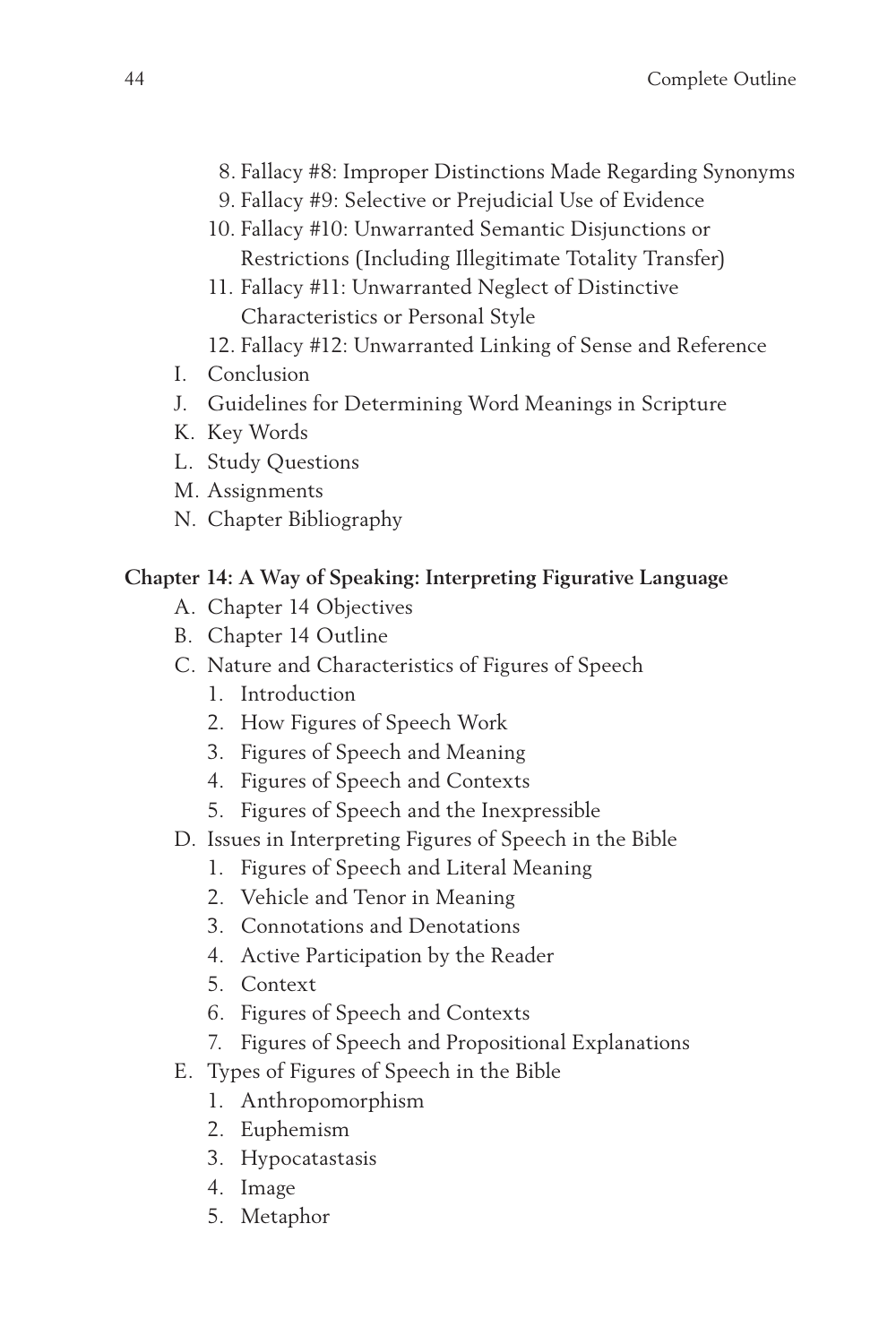- 6. Metonymy
- F. Sample Exegesis: Psalm 18
	- 1. History
	- 2. Language
	- 3. Theology
- G. Guidelines for Interpreting Figures of Speech in the Bible
- H. Key Words
- I. Study Questions
- J. Assignments
- K. Chapter Bibliography

#### **PART 3: The Goal: Theology**

#### **Chapter 15: Making the Connection: Getting Our Theology from the Bible**

- A. Chapter 15 Objectives
- B. Chapter 15 Outline
- C. Nature of Biblical Theology
- D. Issues in Biblical Theology
- E. Method of Biblical Theology
- F. History of Biblical Theology
- G. Approaches to New Testament Theology
- H. Use of the Old Testament in the New
- I. Sample Exegesis: John 12:37–41
- J. Guidelines for the Study of Biblical Theology
- K. Guidelines for Studying the Use of the Old Testament in the New
- L. Key Words
- M. Study Questions
- N. Assignments
- O. Chapter Bibliography

#### **APPLICATION & PROCLAMATION: GOD'S WORD COMING TO LIFE**

#### **Chapter 16: Getting Down to Earth: Using the Tools, Preaching and Applying the Word**

A. Chapter 16 Objectives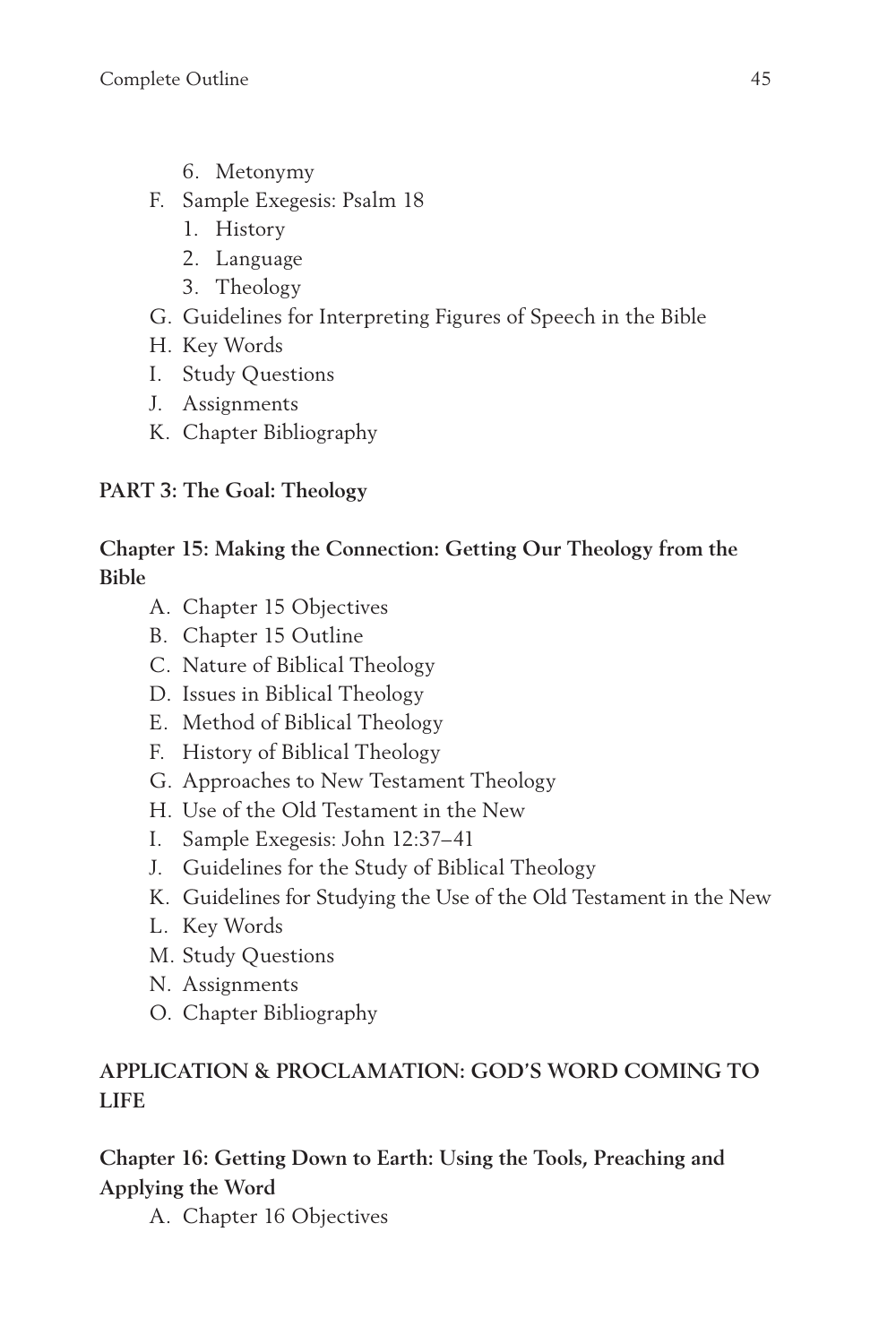- B. Chapter 16 Outline
- C. Introduction
- D. Preparing for Study
	- 1. Time Management
	- 2. Resources
		- a. English Bibles
		- b. Language Tools
			- i. Hebrew and Greek Grammars
			- ii. Lexicons
			- iii. Language-Specific Concordances
			- iv. Theological/Exegetical Dictionaries
			- v. Bible Encyclopedias/Dictionaries
			- vi. Bible Atlases
			- vii. Old and New Testament Introductions
			- viii. Charts
			- ix. Commentaries
			- x. Systematic and Biblical Theologies
			- xi. Communicator's Tools
		- c. Electronic Resources
- E. From Study to Sermon
	- 1. Old Testament Narratives
		- a. Major Mistakes
		- b. Preaching Old Testament Narratives
		- c. Lesson/Sermon on 1 Kings 17–19
	- 2. New Testament Narratives (Gospels and Acts)
		- a. Major Mistakes
		- b. Preaching New Testament Narratives
		- c. Lesson/Sermon on Luke 8:22–25
	- 3. Special Genres in Narratives
		- a. Speeches/Exchanges
		- b. Lesson/Sermon on John 2:23–3:21
		- c. Parables
			- i. Major Mistakes
			- ii. Preaching the Parables
			- iii. Lesson/Sermon on Luke 15
	- 4. Non-narrative Literature
		- a. Poetic Literature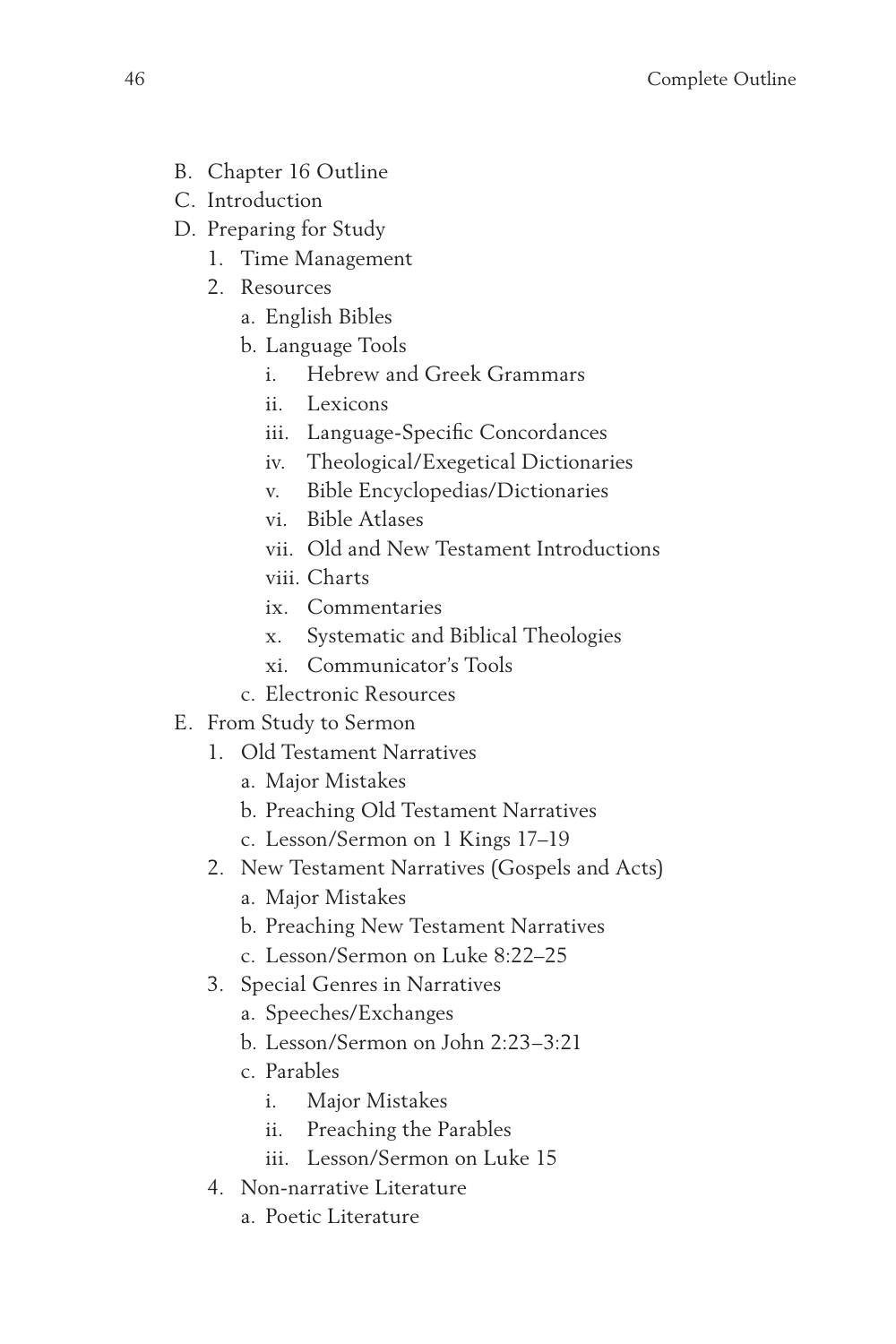- i. Major Mistakes
- ii. Preaching the Psalms
- iii. Lesson/Sermon on Psalm 66
- b. Wisdom Literature
	- i. Major Mistakes
	- ii. Preaching from Proverbs
	- iii. Lesson/Sermon on Proverbs 22:6–16
- c. Prophecy
	- i. Major Mistakes
	- ii. Preaching Old Testament Prophecy
	- iii. Lesson/Sermon on Micah 6:1–13
- 5. Apocalyptic Literature
	- a. Major Mistakes
	- b. Preaching the Apocalypse
	- c. Lesson/Sermon on Revelation 1:9–20
- 6. Hortatory and Expository Literature (Epistles and Speeches)
	- a. Major Mistakes
	- b. Preaching Hortatory and Expository Literature
	- c. Lesson/Sermon on 1 John 1:5–9
- F. Application
	- 1. Foundation
	- 2. Complications
- G. Guidelines for Application
	- 1. Steps of Application
	- 2. Lesson/Sermon on Philippians 1:12–18
- H. Conclusion
- I. Key Words
- J. Study Questions
- K. Assignments
- L. Chapter Bibliography

Appendix: Building a Biblical Studies Library Glossary Scripture Index Subject Index Person Index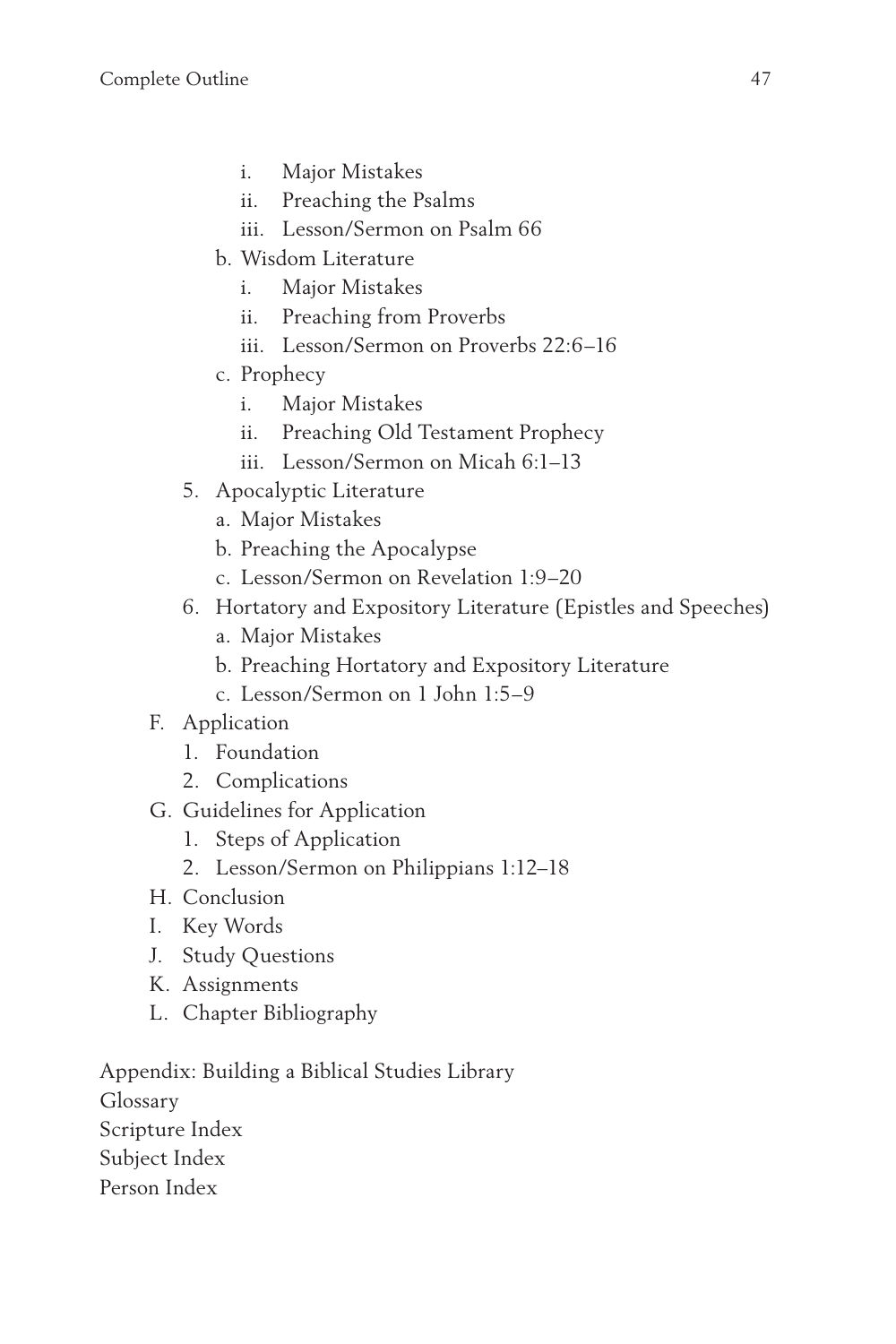# **PREPARATION: The Who, Why, and How of Interpretation**

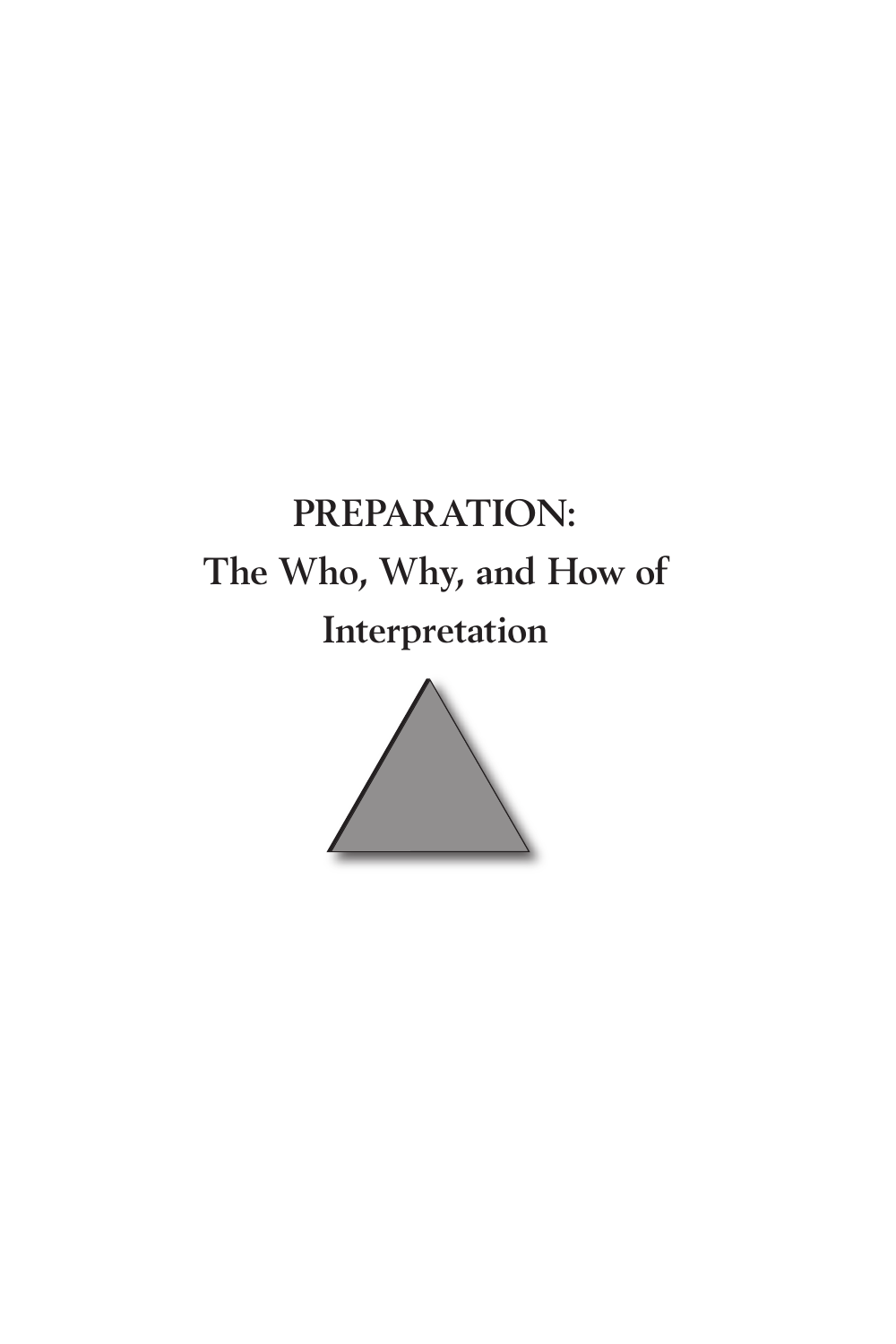## **CHAPTER 1 OBJECTIVES**

- 1. To convince the reader of the need for, and the rewards of, skilled interpretation.
- 2. To persuade the reader of the cost of failed biblical interpretation.
- 3. To set forth the essential characteristics of the biblical interpreter.
- 4. To preview the purpose and plan of this book.
- 5. To review briefly the history of biblical interpretation.
- 6. To introduce the student to the hermeneutical triad of interpreting Scripture.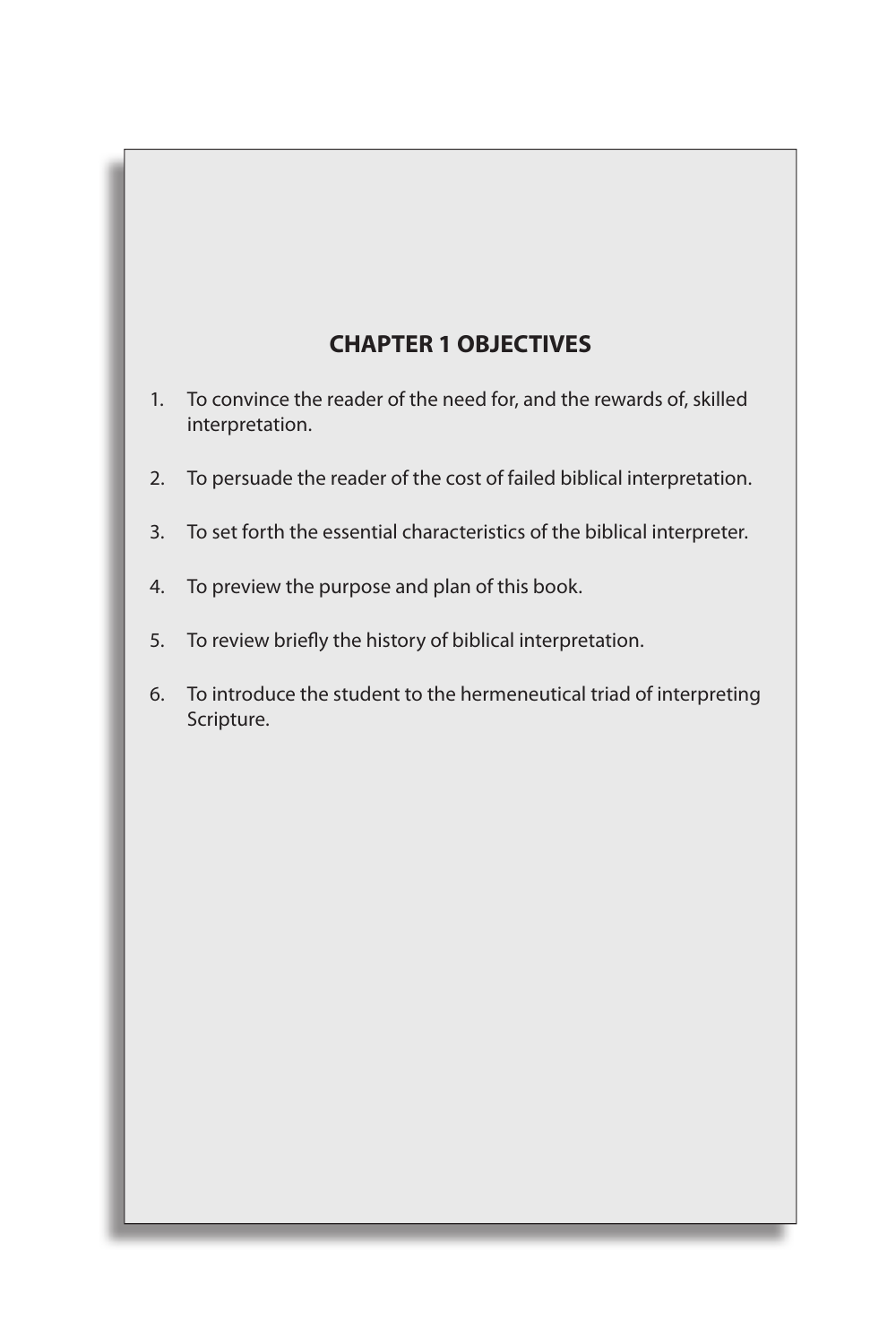## **CHAPTER 1 OUTLINE**

- A. Chapter 1 Objectives
- B. Chapter 1 Outline
- C. Introduction
- D. Need for Skilled Biblical Interpretation
- E. Cost of Failed Biblical Interpretation
- F. Characteristics of the Biblical Interpreter
- G. Purpose and Plan of This Book
- H. History of Biblical Interpretation and the Hermeneutical Triad
- I. The Hermeneutical Triad
- J. Guidelines for Biblical Interpretation: Overall Method
- K. Key Words
- L. Study Questions
- M. Assignments
- N. Chapter Bibliography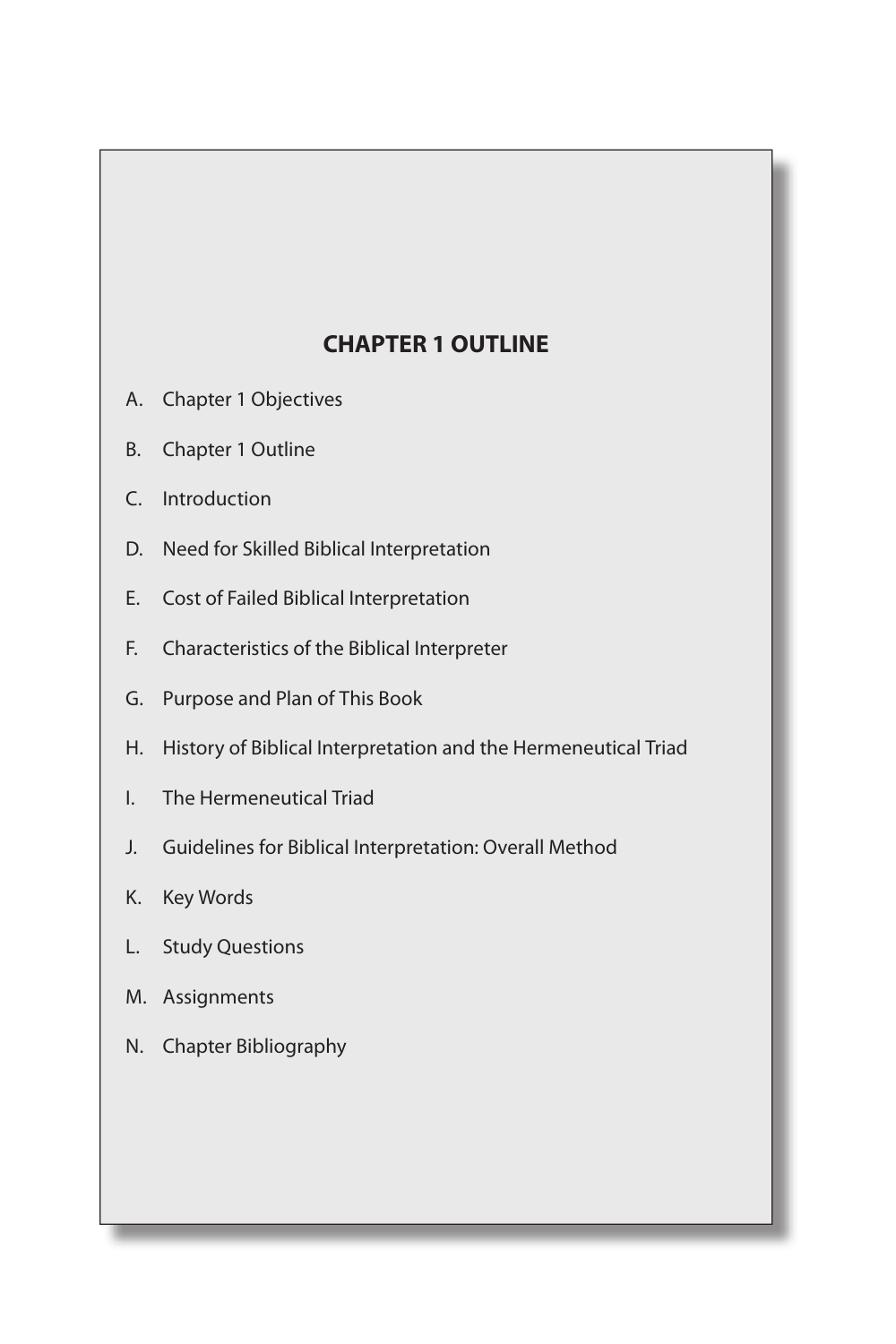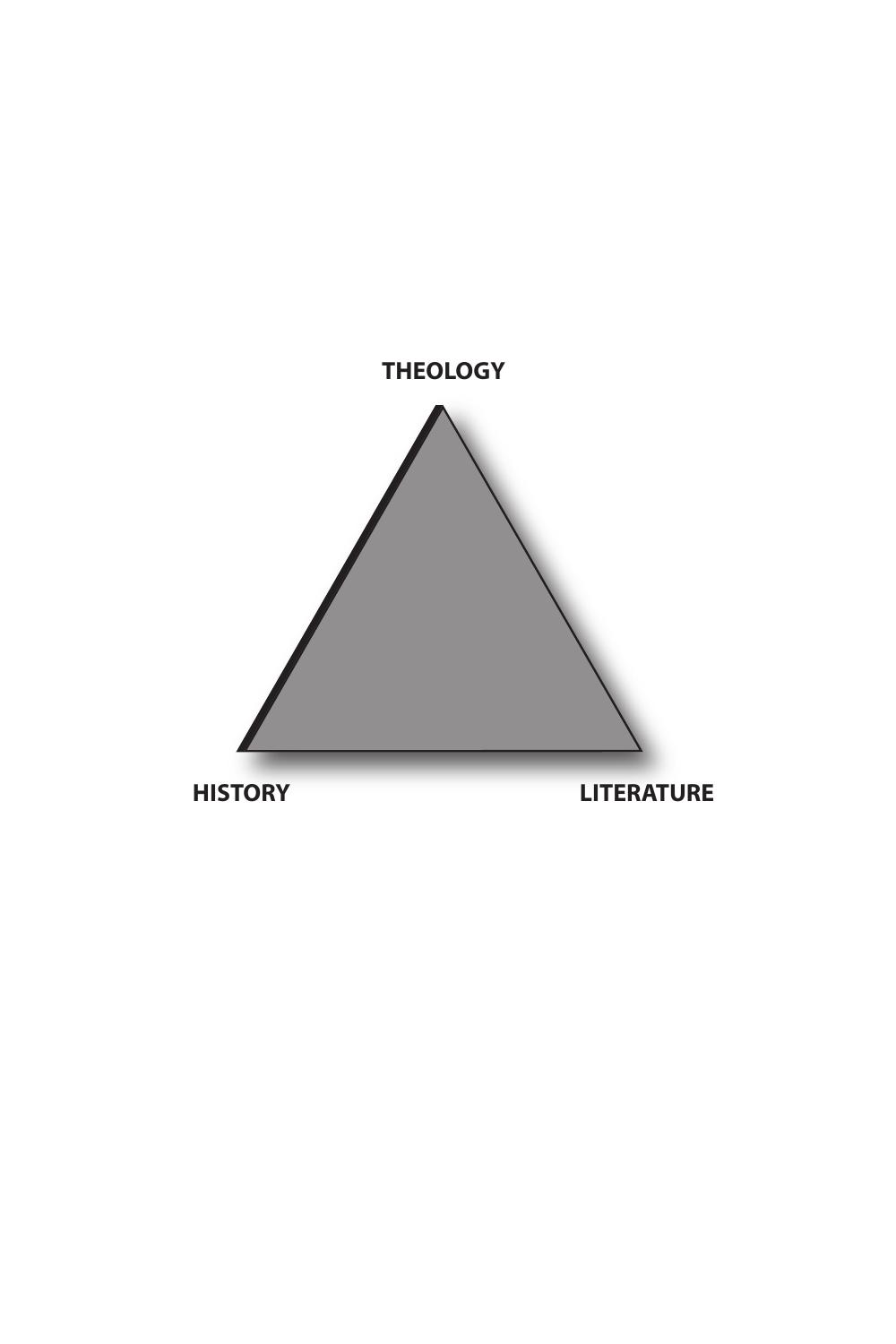## **Chapter 1**

## **WELCOME TO THE HERMENEUTICAL TRIAD: HISTORY, LITERATURE, AND THEOLOGY**

#### **INTRODUCTION**

**COME ON IN, AND STAY** for a while! Make yourself at home, and acquire vital skills in understanding the most important book ever written—the Holy Scriptures. The volume you are holding in your hands invites you to embark quire vital skills in understanding the most important book ever written—the Holy Scriptures. The volume you are holding in your hands invites you to embark on the quest of sound biblical interpretation or as it is also called, "hermeneutics."1 As in Jesus' parable of the wedding feast, the invitation goes out to all who care to listen. And as in Jesus' parable, the terms are not set by those invited but by the one who issues the invitation and by the book to be interpreted.

In our quest to understand the Bible, author, text, and reader each have an important part to play.<sup>2</sup> Every document has an author, and the resulting

<sup>1.</sup> "Hermeneutics" refers to the study of the methodological principles of interpretation, in particular, in the Bible. The term originates from the Greek god Hermes, who served as herald and messenger of the other gods and whose portfolio included commerce, travel, invention, and eloquence. The term "hermeneutics" was used by the important Greek philosopher Aristotle in his work Peri Hermeneias, one of the earliest surviving philosophical works in the Western tradition to deal with the relationship between language and logic.

<sup>2.</sup> See esp. Grant R. Osborne, The Hermeneutical Spiral: A Comprehensive Introduction to Biblical Interpretation, 2d ed. (Downers Grove: InterVarsity, 2006), Appendices 1 and 2.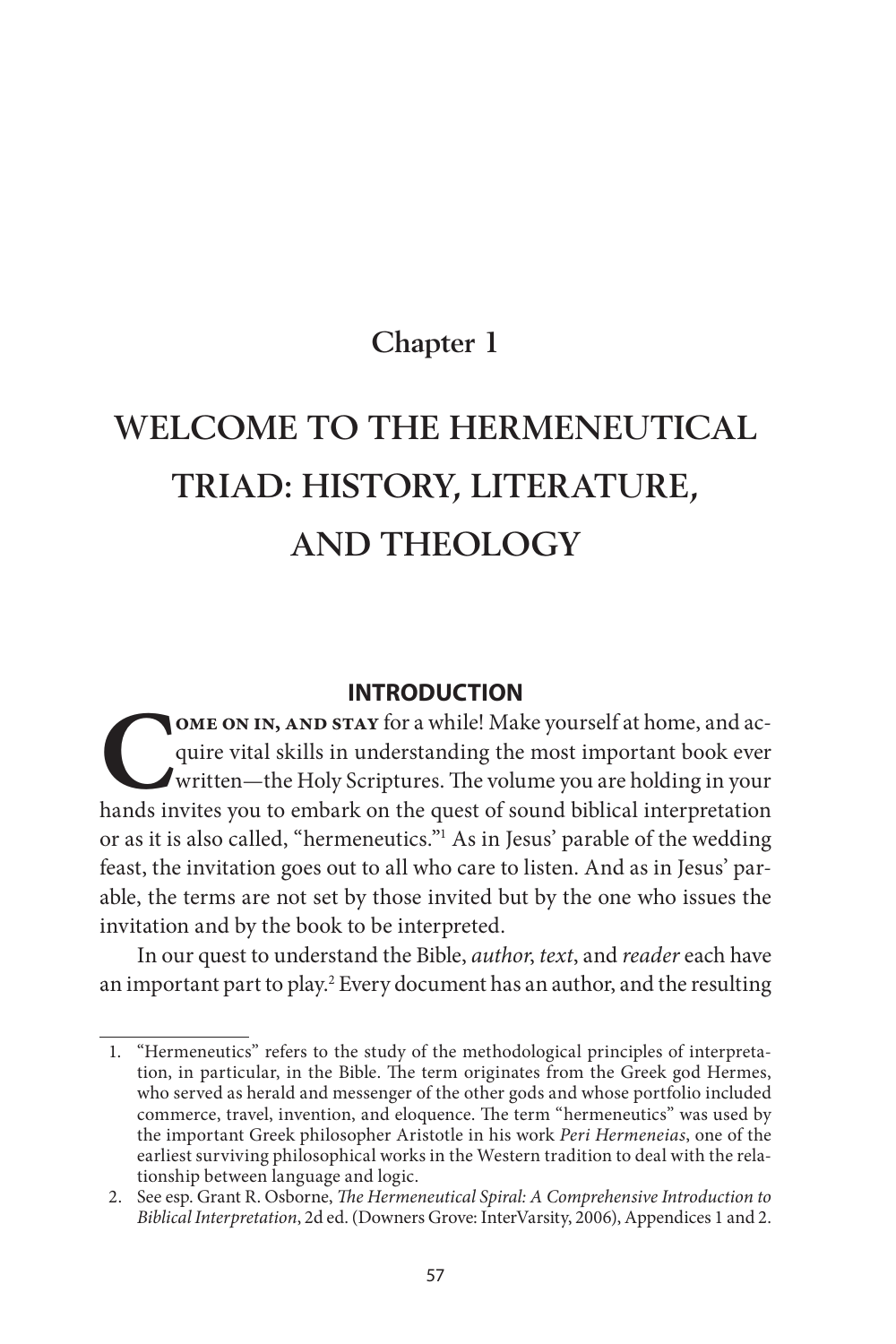text is shaped by his or her intention. It is this authorial intention the interpreter must aim to recover. The text is not "just there," left to be interpreted any way a given reader chooses. When my wife talks to me, I dare not give her words my own preferred meaning. The rules of proper communication demand that I seek to understand the meaning she intended to convey.

It follows that the text of Scripture, likewise, is not neutral, that is, malleable to a great variety of interpretations that lay equal claim to represent valid readings of a given passage (as is common in various postmodern, reader-response approaches to biblical interpretation).<sup>3</sup> Nor is the text autonomous, that is, a law unto itself, as if it existed apart from the author who willed and wrote it into being (as is held by various narrative or literary approaches).<sup>4</sup> It is an authorially shaped and designed product that requires careful and respectful interpretation.

There is therefore an important ethical dimension in interpretation. We should engage in interpretation responsibly, displaying respect for the text and its author.<sup>5</sup> There is no excuse for interpretive arrogance that elevates the reader above text and author. The "golden rule" of interpretation requires that we extend the same courtesy to any text or author that we would want others to extend to our statements and writings. This calls for respect not only for the intentions of the human authors of Scripture but ultimately for God who chose to reveal himself through the Bible by his Holy Spirit.<sup>6</sup>

This volume is based on such respect both for the ultimate author of Scripture and for its human authors. We are committed to taking the text of Scripture seriously and to practicing a hermeneutic of listening and perception.7 We aim to take into account the relevant historical setting of a given passage and to pay close attention to the words, sentences, and discourses of a particular book. We purpose to give careful consideration

<sup>3.</sup> The classic treatment of validity in interpretation in the context of affirming the primacy of authorial intention is E. D. Hirsch, Validity in Interpretation (New Haven: Yale University, 1973).

<sup>4.</sup> See Kevin J. Vanhoozer, "A Lamp in the Labyrinth: The Hermeneutics of 'Aesthetic Theology," TJ 8 (1987): 25-56.

<sup>5.</sup> See esp. Kevin J. Vanhoozer, Is There a Meaning in This Text? The Bible, the Reader, and the Morality of Literary Knowledge (Grand Rapids: Zondervan, 1998).

<sup>6.</sup> For an introductory treatment, see "The Nature and Scope of Scripture," Chap. 1 in Andreas J. Köstenberger, L. Scott Kellum, and Charles L. Quarles, The Cradle, the Cross, and the Crown: An Introduction to the New Testament (Nashville: B&H, 2009).

<sup>7.</sup> A dictum posited by the theologian Adolf Schlatter (see further below).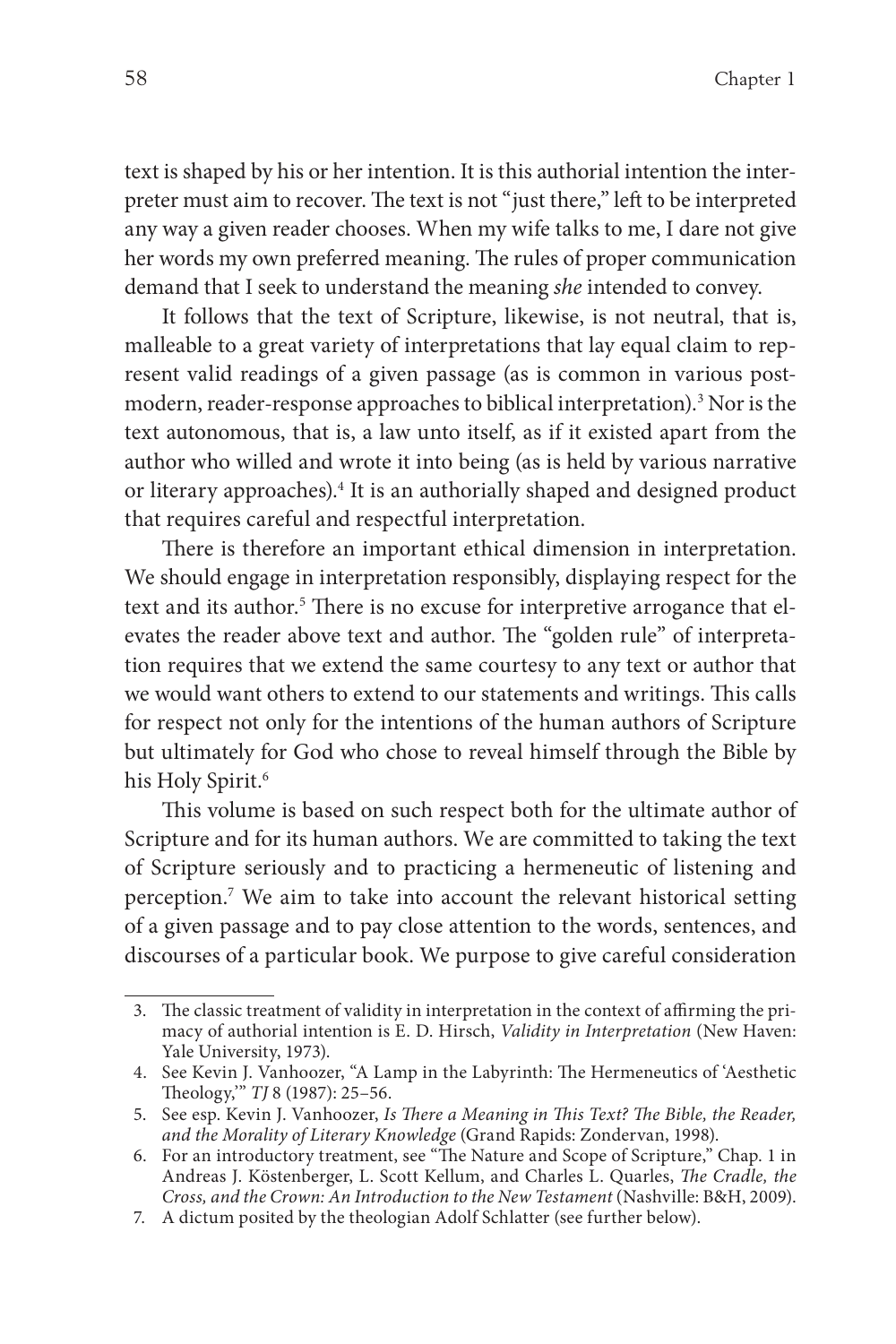to the theology of the Bible itself and to interpret the parts in light of the canonical whole.<sup>8</sup> Last but not least, we seek to operate within the proper framework of the respective genres of Scripture.

Why would we want to take the time and exert the effort to learn to interpret Scripture correctly? First of all, we will want to do so because we are seekers of truth and because we realize that truth sets free while error enslaves.<sup>9</sup> Many cults have arisen because of their flawed interpretation of Scripture.<sup>10</sup> There is an even more powerful motivation, however: embarking on the quest for accurate biblical interpretation out of our love for God, his Word, and his people.11 If you and I truly love God, we will want to get him know him better, and this involves serious study of his Word.

As seekers of truth and as lovers of God and others, then, we set out to discover revealed truth and to acquire biblical wisdom as one sets out to mine gold and precious stones.12 Our conviction that God's Word is the most precious commodity there is fuels a desire to extract even the last ounce of meaning from the biblical text no matter how much effort or learning it takes to recover it. In our quest for revealed divine truth, we will be prepared to pay whatever price it takes to hear God speak to us in and through his Word and to proclaim his life-giving message authentically and accurately to others.

<sup>8.</sup> These component parts of proper biblical interpretation form the backbone of the present volume.

<sup>9.</sup> As Jesus told his would-be followers, "If you hold to my teaching, you are really my disciples. Then you will know the truth, and the truth will set you free" (John 8:31–32).

<sup>10.</sup> A great recent tool in this regard is *The Apologetics Study Bible*, ed. Ted Cabal (Nashville: B&H, 2007). See also Gleason L. Archer, New International Encyclopedia of Bible Difficulties (Grand Rapids: Zondervan, 1982); Walter C. Kaiser Jr., Peter H. Davids, F. F. Bruce, and Manfred T. Brauch, Hard Sayings of the Bible (Downers Grove: InterVarsity, 1996); and the forthcoming Holman Apologetics Bible Commentary (Nashville: B&H).

<sup>11.</sup> See in this context N. T. Wright's advocacy of a "hermeneutic of love" (The New Testament and the People of God [Minneapolis: Fortress, 1992]). Just as love "affirms the reality and otherness of the beloved" rather than attempt to "collapse the beloved into terms of itself," a hermeneutic of love "means that the text can be listened to on its own terms, without being reduced to the scale of what the reader can or cannot understand at the moment" (p. 64).

<sup>12.</sup> See Jesus' parables of the hidden treasure and the pearl (Matt. 13:44–46) and his statement, "Therefore every teacher of the law who has been instructed about the kingdom of heaven is like the owner of a house who brings out of his storeroom new treasures as well as old" (Matt. 13:52). See also Psalms 9 and 119 and the depiction of wisdom in Proverbs 1–9.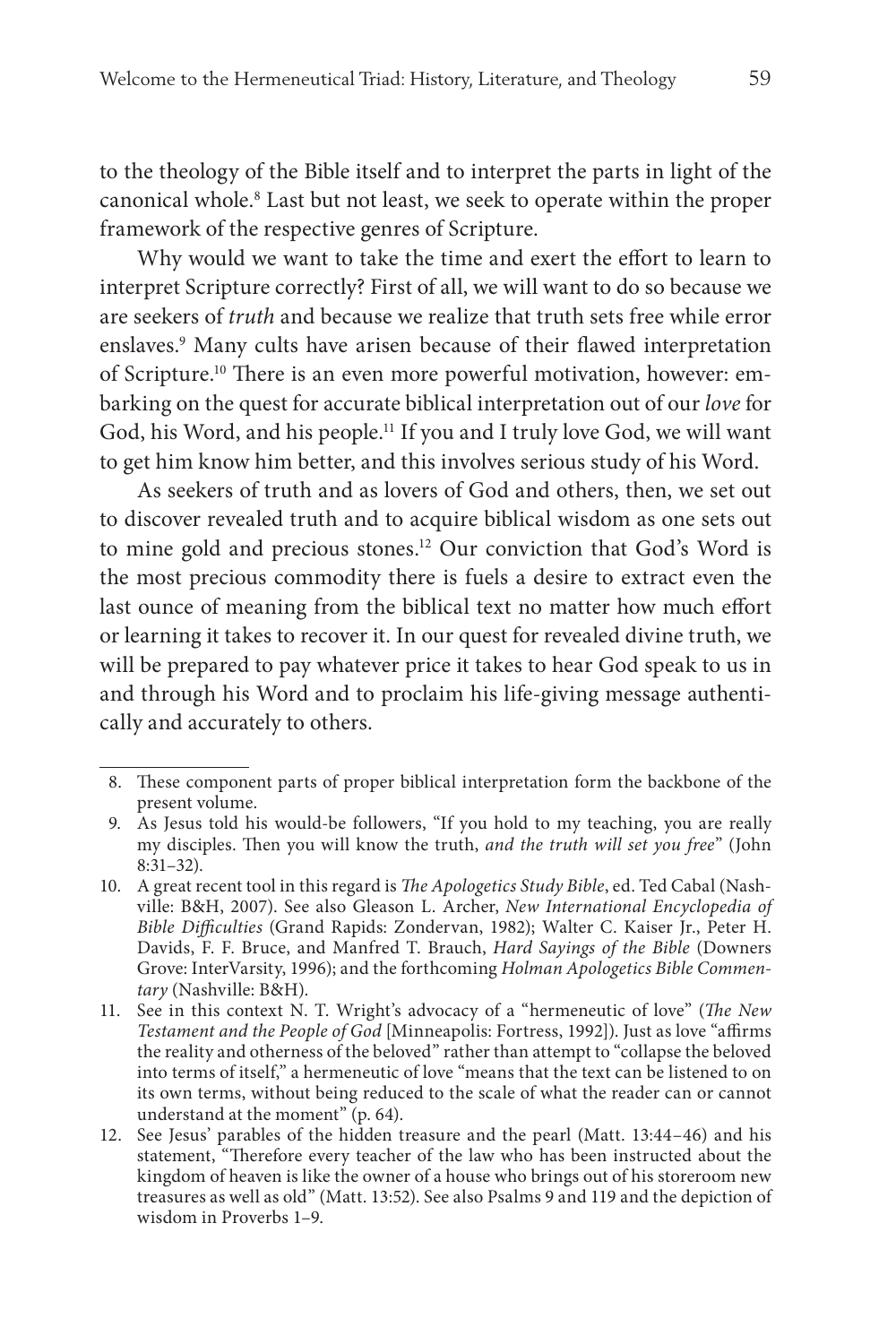#### **NEED FOR SKILLED BIBLICAL INTERPRETATION**

"Do your best," Paul wrote in his final missive to his foremost disciple, "to present yourself to God as one approved, a workman who does not need to be ashamed and who correctly handles the word of truth" (2 Tim. 2:15). In a day when people are confronted with a flood of information and are struggling to keep up and set priorities, Paul's words bring into sharp focus what ought to be our primary object of study: Scripture, "the word of truth." Like Peter, we ought to say, "Lord, to whom shall we go? You have the words of eternal life" (John 6:68). We ought to be driven by a hunger and thirst for righteousness (Matt. 5:6); we ought to be longing for the lifetransforming, "living and active" word of God (Heb. 4:12).

To unpack Paul's above-cited words yet further, we need to work hard at interpreting Scripture. We must "do our best" as "a worker." Biblical interpretation is even *hard* work. The one who wants to master the handling of God's Word must be like the apprentice of a master crafts person. Over time, and through practice, that apprentice will learn to skillfully use many tools. Likewise, the biblical interpreter must know what interpretive tools to use and how to use them. This is what it means to "correctly handle" the word of truth.

While the analogy holds well between the realm of craftsmanship and biblical interpretation, the argument nonetheless is clearly from the lesser to the greater. If it is important for crafts people to wield their tools skillfully, how much more important it is for those who are called to handle God's "word of truth" with utmost care and expertise. No sloppy or shoddy work will do. Everything must be done in proper sequence, appropriate proportion, and with the purpose of producing an end product that pleases the one who commissioned the work. Background information, word meanings, the context of a given passage, and many other factors must be judiciously assessed if a valid interpretation is to be attained.

Also, no worker labors without regard for the approval of the one who assigned a particular task. Once again, the argument is from the lesser to the greater: for in the case of biblical interpretation, the one to whom we have to give an account is none other than God himself. It is *his* approval we are seeking, for if God approves, no one else's approval, or disapproval, ultimately matters. Our love for God and our conviction that God's Word is so precious that we ought to spare no effort to comprehend it as precisely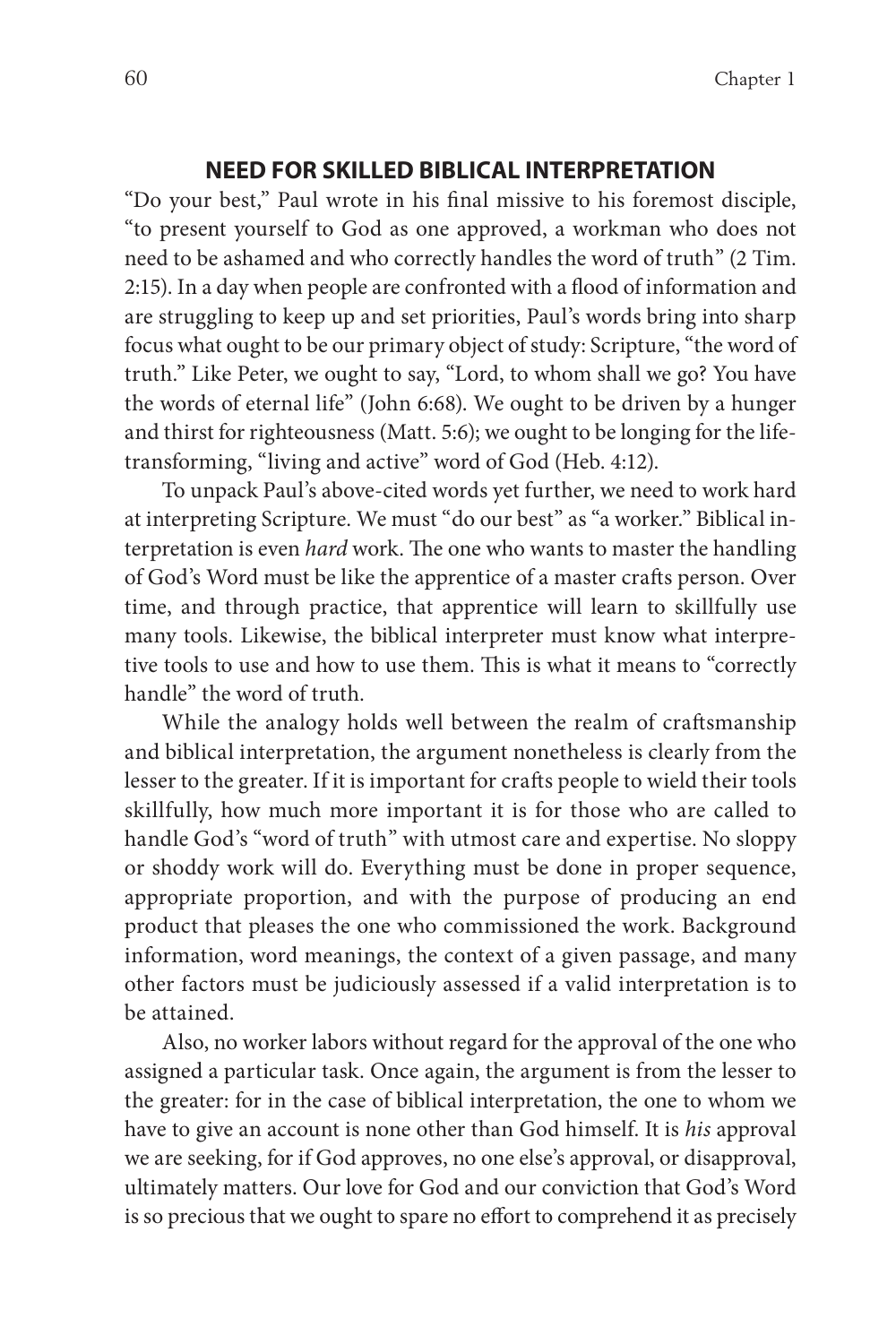as possible will be powerful motivators as we embark on our interpretive journey. In so doing, we will long to hear God's words of approval, "Well done, good and faithful servant. Enter the joy of your master."

#### **COST OF FAILED BIBLICAL INTERPRETATION**

Not only are there great rewards for faithful biblical interpretation, there is also a considerable cost if we fail in this effort. This cost, too, is mentioned in 2 Timothy 2:15. It is shrinking back in shame at God's judgment by the one who is unwilling to acquire the skills needed to interpret Scripture accurately. The equivalent of improper biblical interpretation is shoddy workmanship, due either to the lack of skill or carelessness. In the area of hermeneutics, this translates into fallacies arising from neglect of the context, prooftexting, eisegesis (reading one's preferred meaning into the text rather than deriving it by careful study from the text), improper use of background information, and other similar shortcomings.<sup>13</sup>

Scripture is replete with examples of those who failed in the task of biblical interpretation and were severely chastised, because their failure did not merely bring ruin on these individuals themselves but also on those they taught and influenced. In the verses immediately following 2 Timothy 2:15, the apostle makes reference to two such individuals by the name of Hymenaeus and Philetus. According to Paul, these men "have wandered away from the truth,"<sup>14</sup> "say[ing] that the resurrection has already taken place" (2 Tim. 2:17–18). As Paul pointed out, these false teachers were "destroy[ing] the faith of some" (2 Tim. 2:18). Interestingly, Hymenaeus is already mentioned in Paul's first letter to Timothy, where the apostle wrote that he had handed this man over to Satan so that he might learn not to blaspheme (1 Tim. 1:20). Yet, sadly, Hymenaeus persisted in twisting and distorting the word of truth.

From this we learn, among other things, that biblical interpretation is not an individualistic enterprise. Rather, it takes place in the community of believers, and the failure or success of the interpretative task affects not merely the interpreter but other believers as well. Note also that, as is often the case with cults—ultimately inspired by Satan, the master distorter and

<sup>13.</sup> See the discussion of exegetical fallacies in chapter 13 below.

<sup>14.</sup> Compare the reference to "the word of truth" in 2 Timothy 2:15.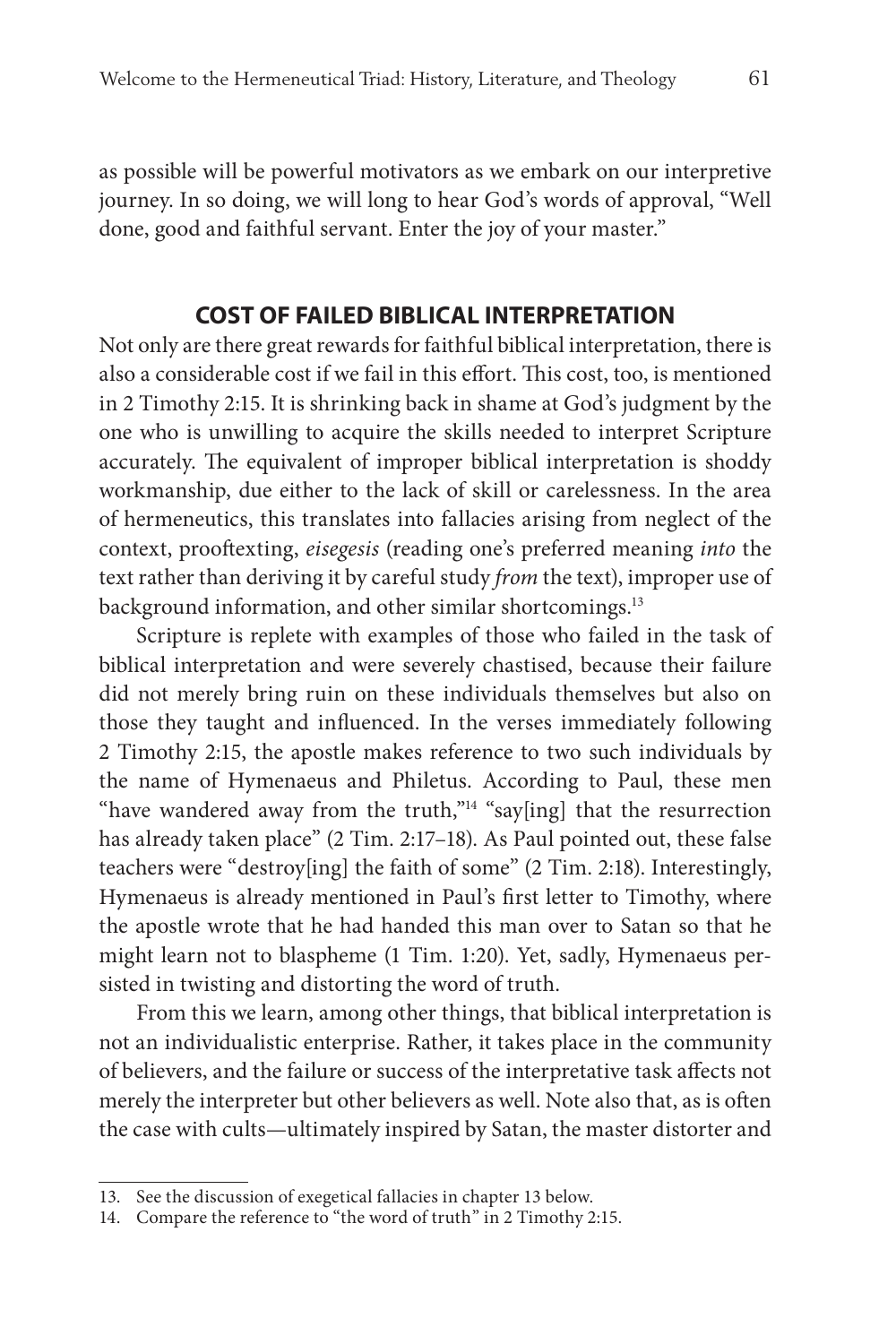twister of Scripture (see Gen. 3:1–5)—there is a kernel of truth in the assertion that "the resurrection has already taken place." Christ did in fact rise from the dead as "the firstfruits of those who have fallen asleep" (1 Cor. 15:20), and all believers can expect to be raised in the future (1 Cor.  $15:51-53$ ; 1 Thess.  $4:14-18$ ).

But Scripture makes clear that this resurrection is still future, and to say that "the resurrection has already taken place" suggests that rising from the dead is spiritualized and transferred completely into the present. Yet this resembles more closely the Greek notion of the immortality of the soul than the biblical teaching of the resurrection of the body. The problem of Hymenaeus and Philetus, therefore, seems to have been that they improperly imposed their Hellenistic philosophical and cultural conceptions onto Scripture, resulting in an "over-realized eschatology" that failed to acknowledge the future reality of believers' bodily resurrection according to the pattern of Christ.15

This brief example shows that biblical interpreters are charged with a sacred task: handling Scripture with accuracy. They are entrusted with a sacred object, God's Word of truth, and their faithfulness or lack thereof will result in God's approval or in personal shame. God's Word commands our very best because, in the ultimate analysis, it is not a human word, but the Word of God. This means that our interpretive enterprise must rest on a robust doctrine of biblical revelation and a high view of Scripture—as Jesus taught, Scripture is "the word of God" and thus "cannot be broken" (John 10:35). Though conveyed through human means, using human language and thought forms, Scripture is ultimately the product of divine inspiration and therefore completely trustworthy.

#### **CHARACTERISTICS REQUIRED OF THE BIBLICAL INTERPRETER**

Rather than adopting a critical stance toward Scripture, we should

<sup>15.</sup> The presentation above is admittedly rather basic. For detailed discussions of the rather complex issues involved in the interpretation of 2 Timothy 2:17–18 and the heresy in view, see especially George W. Knight, Commentary on the Pastoral Epistles, NIGTC (Grand Rapids: Eerdmans, 1992), 413–14; William D. Mounce, Pastoral Epistles, WBC 46 (Nashville: Thomas Nelson, 2000), 527-28; and I. Howard Marshall, The Pastoral Epistles, ICC (Edinburgh: T&T Clark, 1999), 750-54 (with further bibliographic references).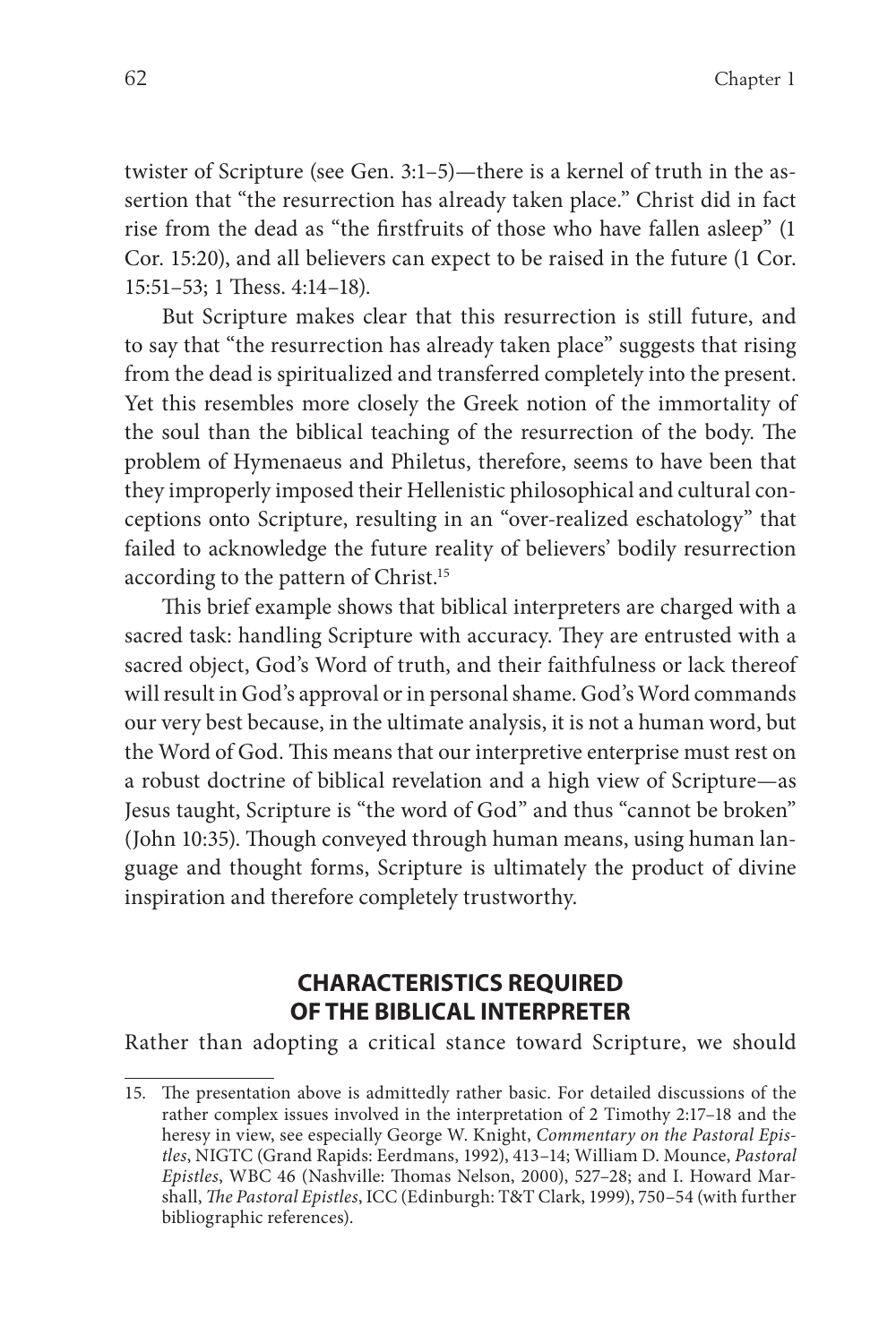rather submit to it as our final authority in all areas of life. An essential quality required of the biblical interpreter is therefore humility. As Adolf Schlatter pointed out decades ago, we must stand "below" Scripture rather than arrogantly asserting our right to critique Scripture in light of our modern or postmodern presuppositions and preferences.<sup>16</sup> Instead of accepting only the teachings we find acceptable in keeping with contemporary sensibilities, we should be prepared to conform our presuppositions and preferences to the teachings of Scripture and to act accordingly. We must come to Scripture willing to obey what it says.

Part of this humility is acknowledging our finiteness and need for instruction and correction. As Paul wrote in his final letter to Timothy, "All Scripture is God-breathed and is useful for teaching, rebuking, correcting and training in righteousness, so that the man of God may be thoroughly equipped for every good work" (2 Tim. 3:16–17). Proper instruction and, if necessary, correction are therefore a function of Scripture itself, though God may choose to administer these through those who rightly interpret the Bible and teach it to others (cf. 2 Tim. 2:2).

Note also that biblical interpretation is not an end in itself but interpretive competence equips the interpreter for "every good work" (2 Tim. 3:17; cf. Eph. 2:10). Rather than being exclusively, or even primarily, a scholarly pursuit, interpretation is required of every believer. While it is true that God has given to the church certain individuals who are to serve as teachers and pastors (Eph. 4:11), he expects every believer to progress toward spiritual maturity (Col. 1:28–29). For this reason, we all should assume responsibility for our spiritual growth and make every effort to grow in our ability to handle God's Word accurately and with increasing skill (2 Pet. 3:17–18).

Another quality that is essential for the biblical interpreter is to listen carefully to the Word and to study it perceptively. This is what Adolf Schlatter called a "hermeneutic of perception." In a time when listening is largely a lost art and many are approaching Scripture primarily for the purpose of validating their own predetermined conclusions, this is a much-needed reminder. Schlatter observed that "it is not the interpreter's

<sup>16.</sup> See the anecdote recounted in Köstenberger, Kellum, and Quarles, Cradle, the Cross, and the Crown, 52.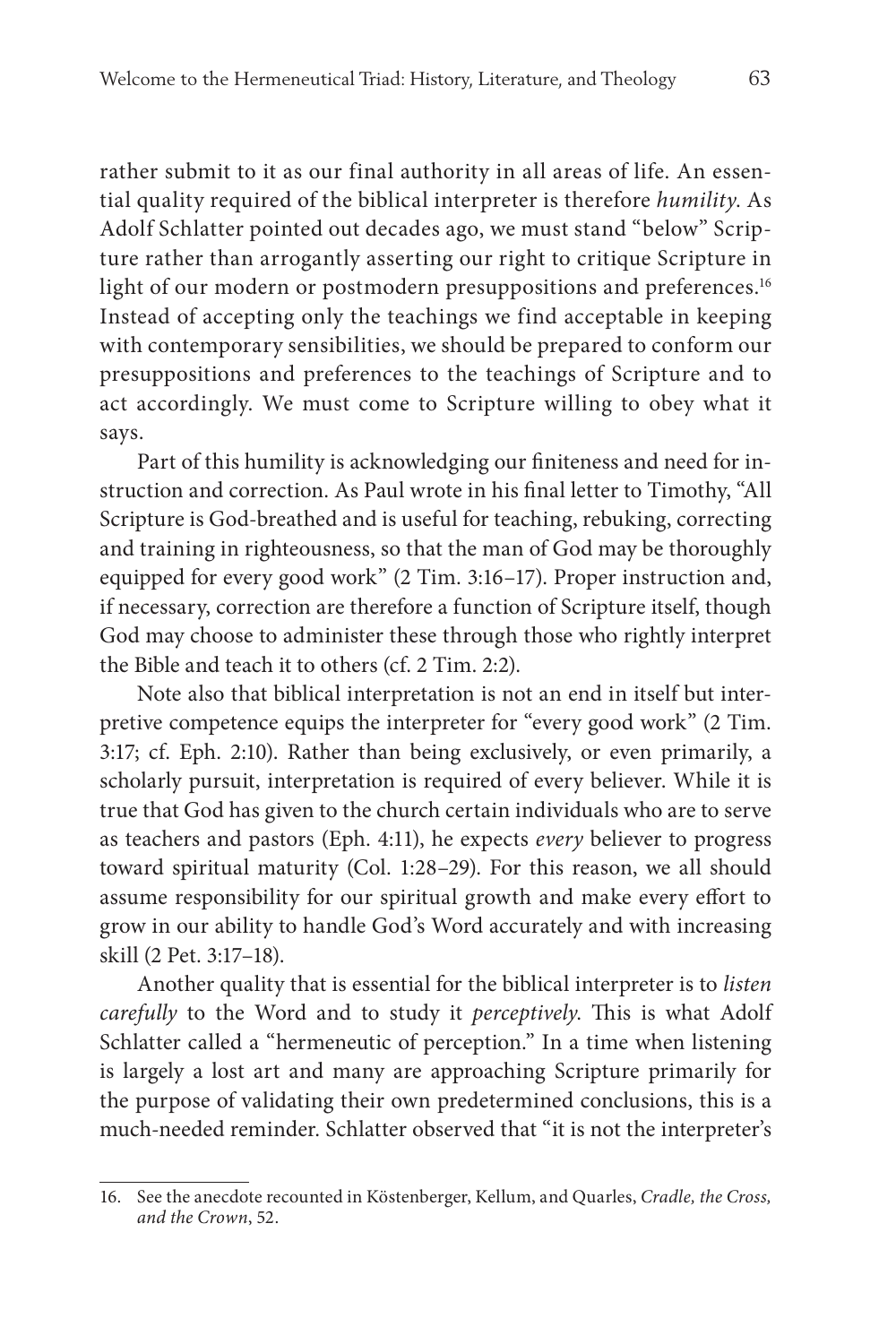own theology or that of his church and times that is examined but rather the theology expressed by the New Testament itself."17 He continued:

It is the historical objective that should govern our conceptual work exclusively and completely, stretching our perceptive faculties to the limit. We turn away decisively from ourselves and our time to what was found in the men through whom the church came into being. Our main interest should be the thought as it was conceived by them and the truth that was valid for them. We want to see and obtain a thorough grasp of what happened historically and existed in another time. This is the internal disposition upon which the success of the work depends, the commitment which must consistently be renewed as the work proceeds.18

In James' words, and in keeping with Old Testament wisdom, interpreters should be "quick to listen" and "slow to speak" (Jas. 1:19). As the ancient preacher pointed out, "Guard your steps when you go to the house of God. Go near to listen rather than to offer the sacrifice of fools . . . Do not be quick with your mouth, do not be hasty in your heart to utter anything before God. God is in heaven and you are on earth, so let your words be few" (Eccl. 5:1–2). Deplorably, the opposite is far more common: people are often quick to air their opinions but slow to hear the actual Word of God. Listening to Scripture requires discipline, self-restraint, wisdom, and love for God.

One final set of desirable (in fact, essential) attributes for biblical interpreters: they should be *regenerate* (that is, have experienced spiritual rebirth) and be Spirit-filled and led.<sup>19</sup> The role of the Spirit in biblical interpretation warrants extended treatment,<sup>20</sup> but for a start read Paul's concise treatment in 1 Corinthians 2:10b–16:

<sup>17.</sup> Adolf Schlatter, The History of the Christ, trans. Andreas J. Köstenberger (Grand Rapids: Baker, 1997), 18 (emphasis original).

<sup>18.</sup> Ibid.

<sup>19.</sup> On the role of faith in interpretation, see Gerhard Maier, Biblical Hermeneutics (trans. Robert W. Yarbrough; Wheaton: Crossway, 1995), chap. 11.

<sup>20.</sup> For a representative treatment, see Daniel P. Fuller, "The Holy Spirit's Role in Biblical Interpretation," in Scripture, Tradition, and Interpretation (ed. W. Ward Gasque and William LaSor; Grand Rapids: Eerdmans, 1978), 189–98. See also Roy B. Zuck, Basic Bible Interpretation: A Practical Guide to Discovering Biblical Truth (Colorado Springs: David C. Cook, 1991), 22–26.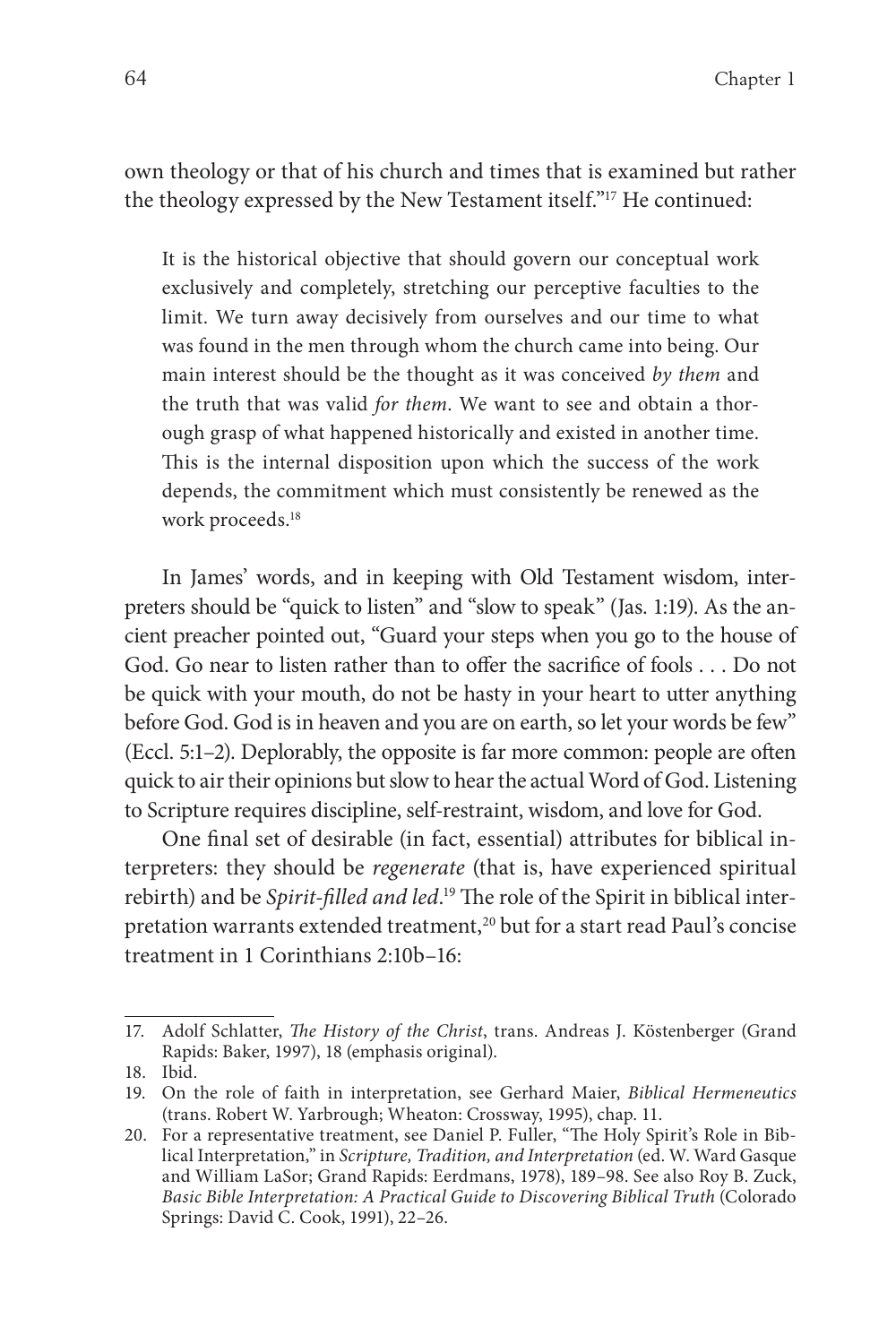The Spirit searches all things, even the deep things of God. For who among men knows the thoughts of a man except the man's spirit within him? In the same way no one knows the thoughts of God except the Spirit of God. . . . The man without the Spirit does not accept the things that come from the Spirit of God, for they are foolishness to him, and he cannot understand them, because they are spiritually discerned. The spiritual man makes judgments about all things, but he himself is not subject to any man's judgment . . .

While Paul wrote these words in order to address a specific issue in the Corinthian church that we cannot fully address here,<sup>21</sup> his remarks are also highly relevant for all of us who embark on our interpretive journey. If we do not have the Spirit—or if we have the Spirit but do not listen to him and depend on him for spiritual insight from God's Word—our interpretations will invariably fall short. Only the interpreter who depends on the Holy Spirit in his interpretive quest will likely be successful in discerning God's special, Spirit-appraised revelation.

While a given interpreter may indeed be devoid of faith and the Holy Spirit and still understand some of the words in Scripture, he will lack the spiritual framework, motivation, and understanding to grasp a given passage in its whole-Bible context. What is more, he will not be able to carry out what Scripture asks of him, because it is only regeneration and the Holy Spirit that enable him to do so. For this reason, anyone who has a sincere desire to understand the Bible will want to make sure that he or she is the kind of person who can receive God's words of truth.<sup>22</sup>

#### **PURPOSE AND PLAN OF THIS BOOK**

Foundational to the plan of this book is the conviction that those who want to succeed in the task of biblical interpretation need to proceed within a proper interpretive framework, that is, the hermeneutical triad, which consists of the three elements interpreters must address in studying any given biblical passage regardless of its genre: a book's historical setting

<sup>21.</sup> For competent, representative treatments see David E. Garland, 1 Corinthians, BECNT (Grand Rapids: Baker, 2003), 90-103; and Gordon D. Fee, The First Epistle to the Corinthians, NICNT (Grand Rapids: Eerdmans, 1987), 97–120.

<sup>22.</sup> To prepare your heart for the sacred task of interpreting Scripture, you may want to meditate on passages such as Psalms 1, 8, 9, 19, 139, or Isaiah 57:15; 66:1–2.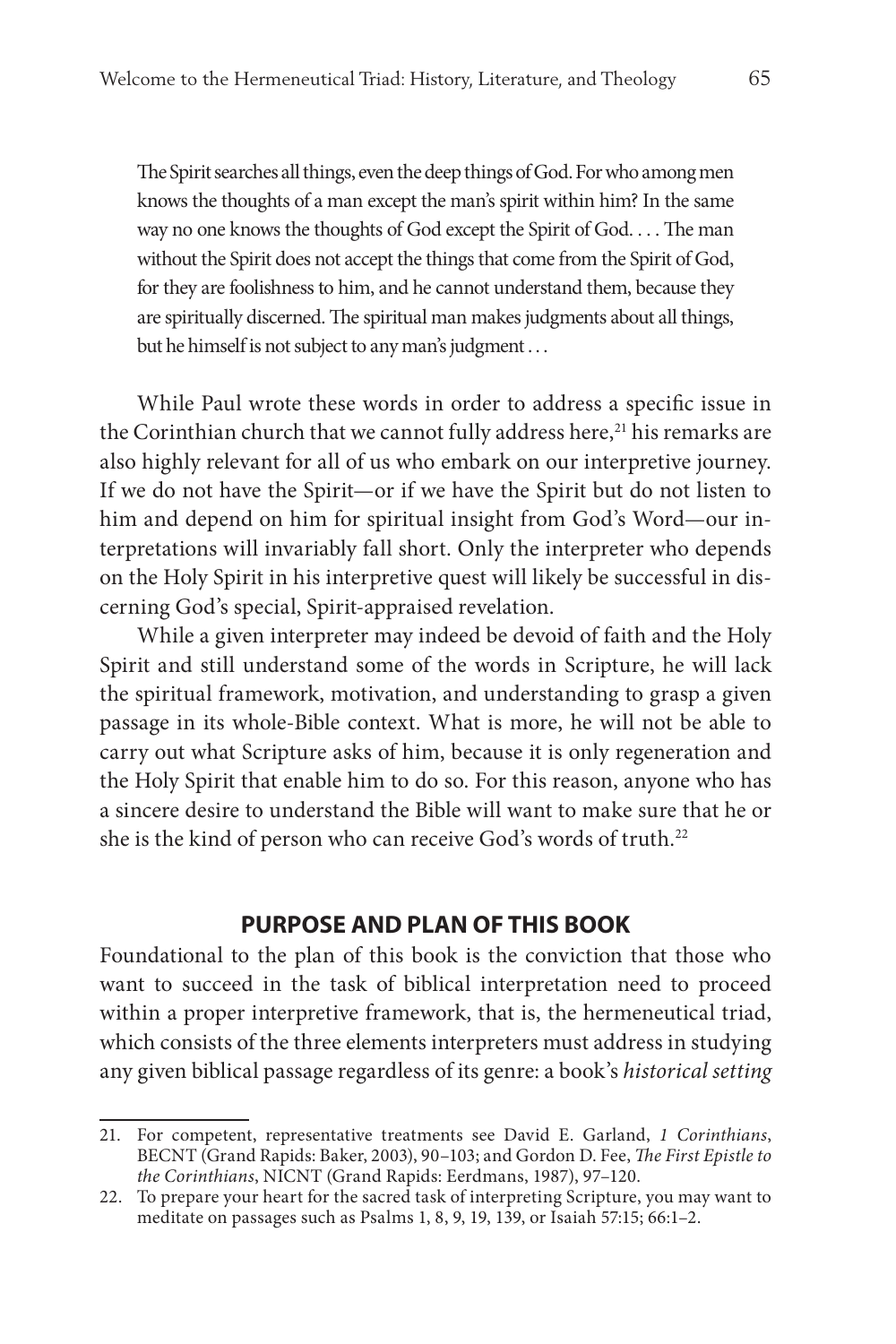(chapter 2), its literary dimension (chapters 3–14), and its theological message (chapter 15).<sup>23</sup> Since Christianity is a historical religion, and all texts are historically and culturally embedded, it is important that we ground our interpretation of Scripture in a careful study of the relevant historical setting. Since Scripture is a text of literature, the bulk of interpretive work entails coming to grips with the various literary and linguistic aspects of the biblical material. Finally, since Scripture is not merely a work of literature but inspired and authoritative revelation from God, the goal and end of interpretation is theology. Using the hermeneutical triad as a compass will ensure that Bible students stay on track in their interpretive journey.

As an interpreter sets out to explore a particular biblical text, he will first research its historical setting (studying what is often called "introductory matters"). After grounding his study in the real-life historical and cultural context of the biblical world, he will orient himself to the canonical landscape. This will place a given passage in its proper salvation-historical context. Next, he will consider the literary genre of a passage. He should imagine the different genres found in Scripture as topographical features such as valleys, mountain ranges, or plains, each of which exhibit characteristic features and call for appropriate navigational strategies. Finally, he will take a close look at the specific linguistic features of a text—larger discourse context, important word meanings, and figurative language where appropriate.

It will be useful to have several road maps on the interpretive journey, depending on the type of terrain encountered: Old Testament historical narrative (chapter 5), poetry and wisdom (chapter 6), prophecy (chapter 7), New Testament narrative (the Gospels and Acts; chapter 8), parables (chapter 9), Epistles (chapter 10), and apocalyptic literature (chapter 11). Using the hermeneutical triad, then, will serve as an overall method for studying any passage of Scripture. As a result, the interpretive apprentice will be well on the way to becoming a skilled worker who does not need to be ashamed, having developed the necessary skills for handling God's Word. Before we proceed, therefore, we will introduce you to the hermeneutical triad of history, literature, and theology, which will serve as our compass on our interpretive journey throughout this book, and briefly review the history of biblical interpretation.

<sup>23.</sup> A "triad" may be defined as a union or group of three, such as a three-tone chord. In our case, the "hermeneutical triad" draws attention to the triadic structure of biblical interpretation consisting of the study of history, language, and theology.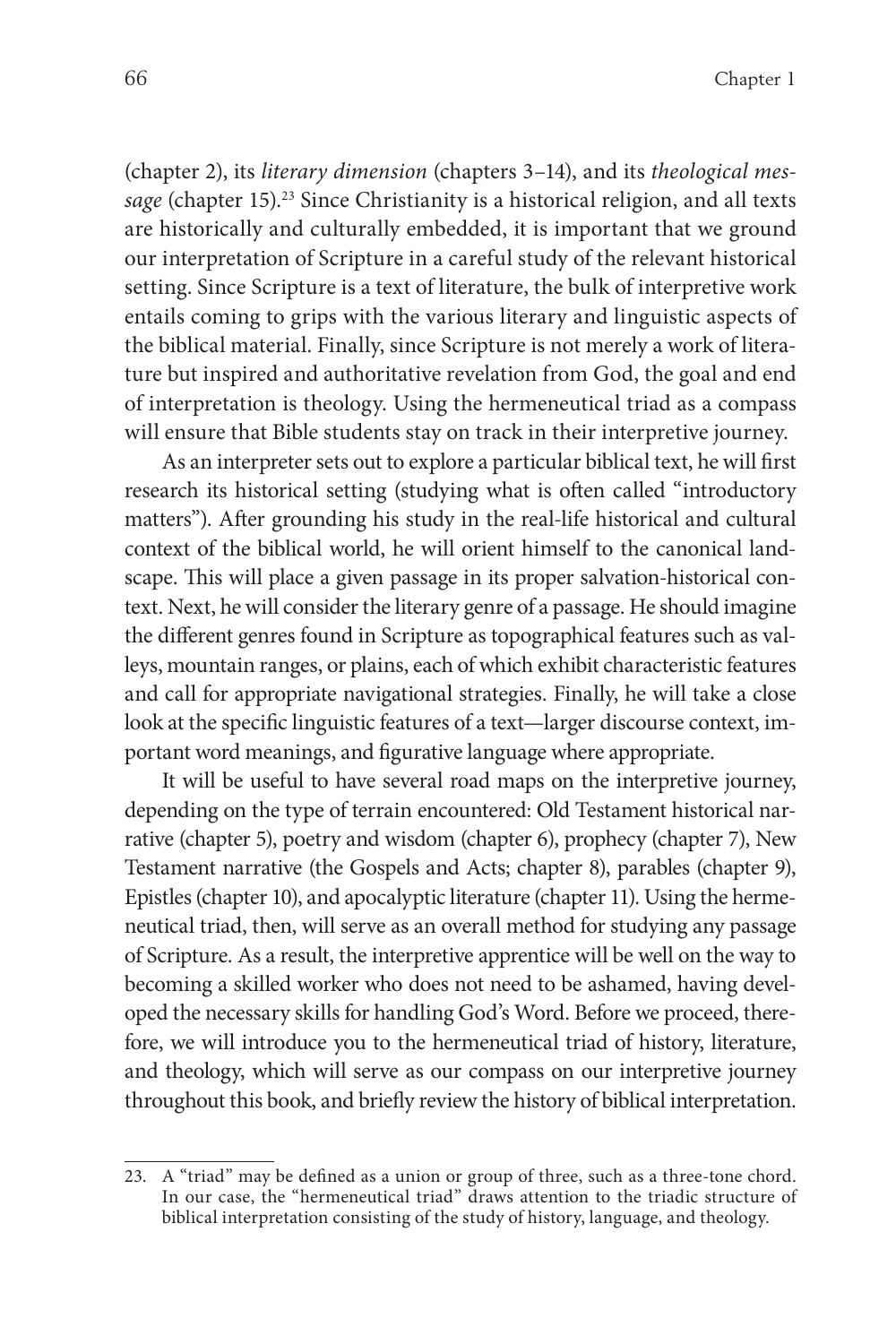#### **HISTORY OF BIBLICAL INTERPRETATION AND THE HERMENEUTICAL TRIAD**

Interpreters of Scripture are faced with three inescapable realities in their interpretive practice: (1) the reality of history, or more specifically, salvation history, that is, the fact that God's revelation to humans, which is conveyed by the biblical texts, took place in a real-life time and space continuum; the writings of Scripture did not come into being in a vacuum; they were written by people with specific beliefs, convictions, and experiences; (2) the existence of texts containing that revelation that require interpretation (literature); and, last but not least, (3) the reality of God and his revelation in Scripture (theology). Each of these realities, in turn, comprises one aspect of the hermeneutical triad.



#### **1.1. The Hermeneutical Triad24**

<sup>24.</sup> Note that the first letters of "Theology," "History," and "Literature"-that is, T, H, and L—form the mnemonic "THeoLogy." If genre, canon, and language are included as well (see below), the word is "THeoLoGiCaL"—we must give attention to Theology, History, and Literature, which consists of Genre, Canon, and Language.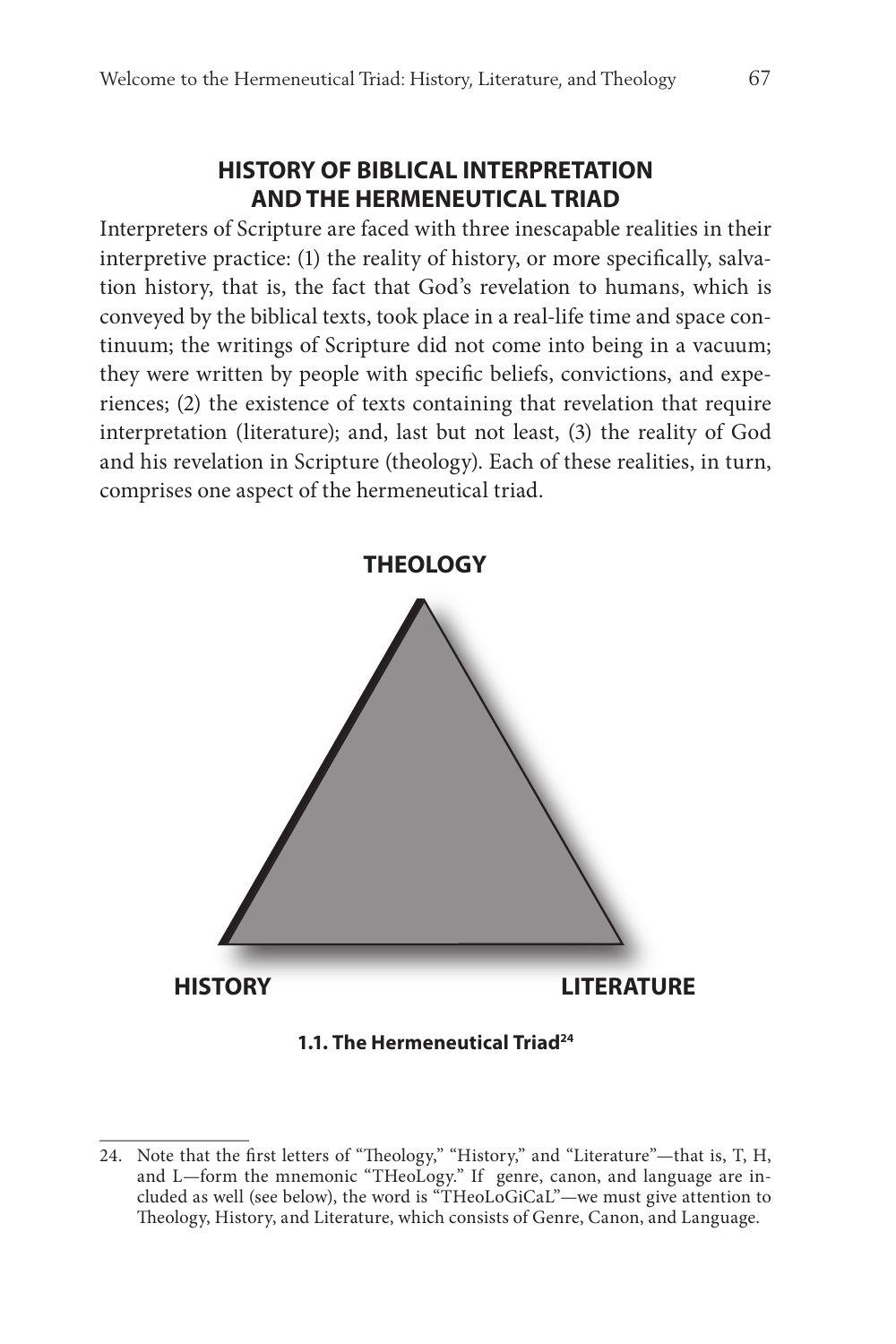In essence, therefore, the interpretive task consists of considering each of the three major dimensions of the hermeneutical triad—history, literature, and theology—in proper balance, with the first two elements—history and literature—being foundational and with theology at the apex. While discerning the spiritual message of Scripture—theology—is the ultimate goal of biblical interpretation, an appreciation of the historicalcultural background of a particular text and a proper understanding of its literary features are essential. As the following thumbnail sketch will show, however, the history of interpretation demonstrates that interpreters have not always been successful in giving proper attention to each of the three elements in the hermeneutical triad  $25$ 

#### **Old Testament, Jesus, and the Early Church**

The earliest instances of biblical hermeneutics are found in Scripture itself. In some cases, later Old Testament authors referred back to and further developed earlier Old Testament themes.<sup>26</sup> There are also abundant examples of Jewish interpretation, including those found in the sectarian literature at Qumran (the Dead Sea Scrolls).<sup>27</sup> The New Testament contains abundant references to Old Testament passages, both in form of explicit quotations and by way of allusions and echoes.<sup>28</sup> While there is some variety in the ways in which later biblical authors appropriated earlier texts, ranging from promise-fulfillment to typology, analogy, and, in rare instances, allegory,<sup>29</sup> what all these instances have in common is es-

<sup>25.</sup> I also urge you to read chap. 1 in Köstenberger, Kellum, and Quarles, Cradle, the Cross, and the Crown, which will provide you with an excellent framework for studying Scripture with regard to the vital matters of canon, textual transmission, translation, and inspiration.

<sup>26.</sup> See esp. D. A. Carson and H. G. M. Williamson, It Is Written: Scripture Citing Scripture (Cambridge: Cambridge University Press, 1988). See also Michael Fishbane, Biblical Interpretation in Ancient Israel (Oxford: Clarendon, 1984).

<sup>27.</sup> This is a vast field of study. For a survey and bibliographic references, see Köstenberger, Kellum, and Quarles, Cradle, the Cross, and the Crown, chap. 2. See also Richard N. Longenecker, Biblical Exegesis in the Apostolic Period, 2d ed. (Grand Rapids: Eerdmans, 1999), chap. 1.

<sup>28.</sup> See esp. G. K. Beale and D. A. Carson, eds., Commentary on the New Testament Use of the Old Testament (Grand Rapids: Baker, 2008); and Longenecker, Biblical Exegesis in the Apostolic Period. See also R. T. France, Jesus and the Old Testament (London: Tyndale, 1971); and Richard B. Hays, Echoes of Scripture in the Letters of Paul (New Haven: Yale University Press, 1989).

<sup>29.</sup> See David L. Baker, Two Testaments, One Bible (3d ed.; Downers Grove: InterVarsity, 2010).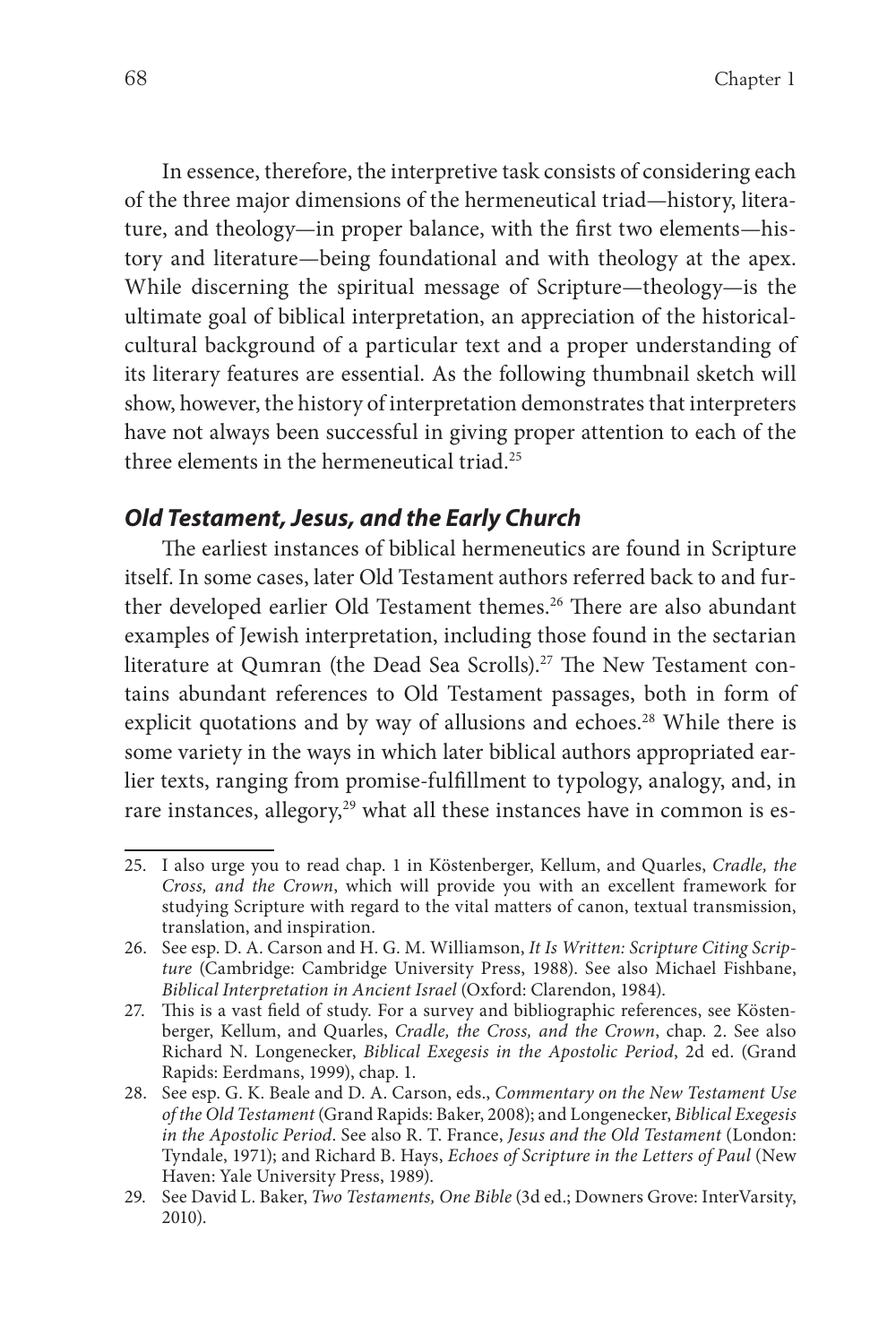sentially two elements: (1) the recognition of dual authorship, that is, the fact that behind any human author of Scripture stands the divine author, God himself; and (2) a respect for the original intention of these authors, both divine and human, in the process of interpretation and application.

The first of these aspects is bound up with important biblical doctrines such as revelation, inspiration, and inerrancy, which flow plainly from Scripture's own self-attestation and underlie the use of Scripture by Jesus, Paul, and the early church.<sup>30</sup> The second aspect involves intricate issues related to discerning the New Testament use of the Old Testament which will occupy us in greater detail in a later chapter.<sup>31</sup>

To this, we may add a third, all-important element: the promised coming of the Messiah in the Old Testament and the hermeneutical axiom undergirding the entire New Testament: that Jesus of Nazareth was that Messiah—Jesus, who was born of a virgin, lived a sinless life, and had gathered the Twelve as his new messianic community; Jesus, who died, was buried, and rose from the dead on the third day; Jesus, who was exalted and ascended to the Father, now through his Spirit directs the church's mission, and will one day return to gather his people and judge the unbelieving world, ushering in the eternal state.<sup>32</sup>

#### **Apostolic Fathers and the Apologists**

The Apostolic Fathers—including Clement of Rome (died A.D. 101), Ignatius (A.D. 35–110), and Polycarp (A.D. 69–155), as well as writings such as the Didache and the Shepherd of Hermas—built on these scriptural precedents and affirmed that the Messiah predicted in the Old Testament had now come in the person of Jesus of Nazareth.<sup>33</sup> The Apologists—Justin Martyr (A.D. 100–165), Irenaeus (c. 130–c. 200), and Tertullian (c. 160–c.

<sup>30.</sup> See Norman L. Geisler, ed., Inerrancy (Grand Rapids: Zondervan, 1980), esp. the essay by Paul Feinberg; D. A. Carson and John D. Woodbridge, eds., Scripture and Truth (Grand Rapids: Zondervan, 1983), esp. the essay by Wayne Grudem; and D. A. Carson, Collected Writings on Scripture (Wheaton: Crossway, 2010), with reference to a forthcoming 2-volume edited work, tentatively titled The Scripture Project, to be published by Eerdmans.

<sup>31.</sup> Chapter 15: Making the Connection: Getting Our Theology from the Bible.

<sup>32.</sup> See esp. the canonical survey in Chapters 3 and 4 below.

<sup>33.</sup> On patristic exegesis, see esp. Charles Kannengiesser, Handbook of Patristic Exegesis, 2 vols. (Leiden/Boston: Brill, 2004). See also the relevant essays in Alan J. Hauser and Duane F. Watson, eds., A History of Biblical Interpretation, Volume 1: The Ancient Period (Grand Rapids: Eerdmans, 2003).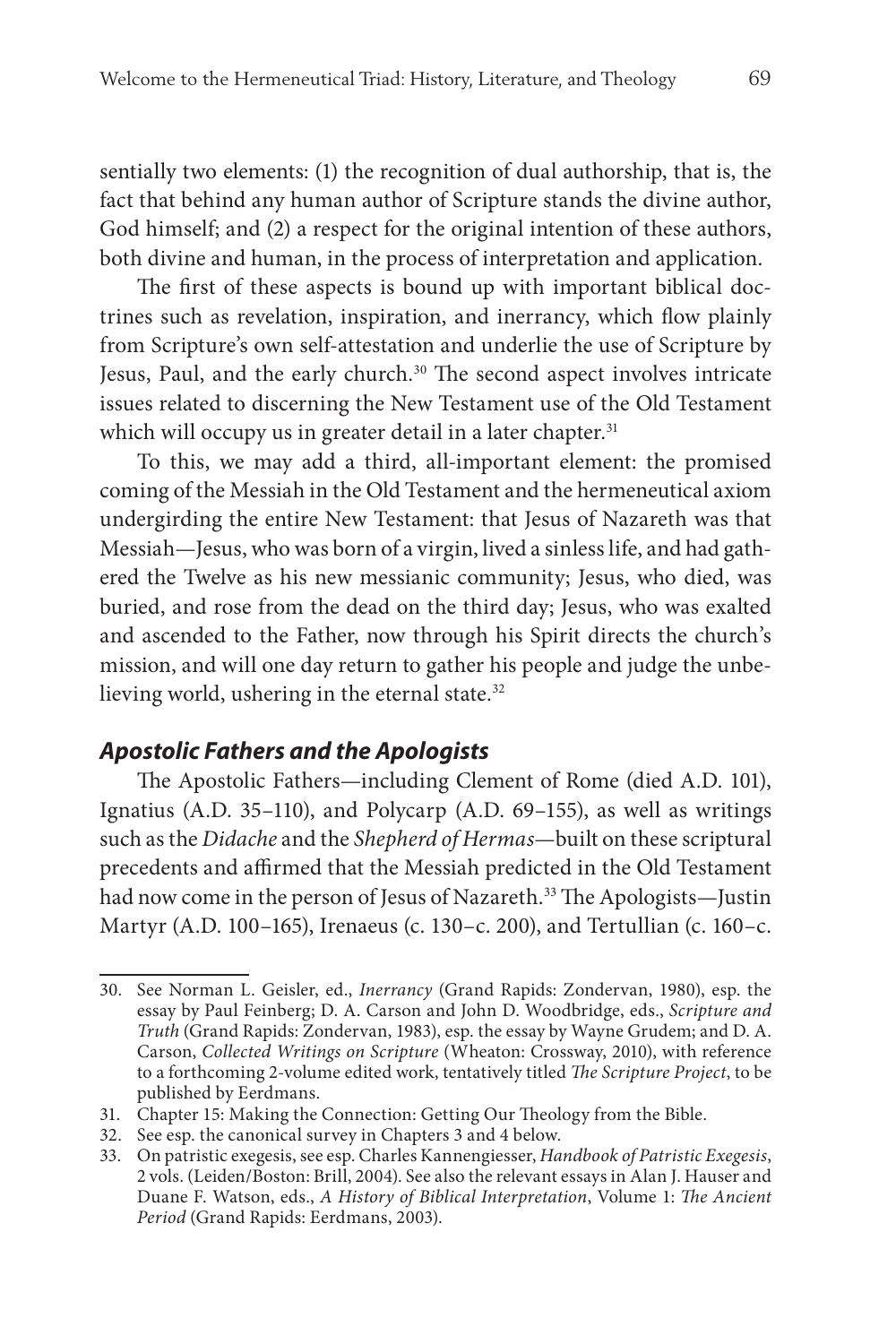225)—defended Christianity against pagan Romans, non-messianic Jews, and Christian sects or heretics such as Marcion who sought to pit the God of the Old Testament against that of the New Testament. In essence, these early defenders of the Christian faith maintained that both Testaments were unified around Christ as their center and that all of Scripture must be interpreted within an overarching christological framework. Biblical interpretation in this period exhibited a wide range of approaches from literal to typological (historical correspondence between a type and an anti-type), midrashic (commentary), and allegorical.

#### **Schools of Alexandria and Antioch**

The most noted proponent of the school of Alexandria—a major ancient center of learning located in Egypt—was the church father Origen (A.D. 185–253). As the head of the Catechetical School in Alexandria, Origen presided over the flourishing of the allegorical method of biblical interpretation. Origen addressed himself primarily to Gentiles with an interest in philosophy. In an effort to demonstrate the supremacy of Christianity, he attempted to show that Christ was the supreme human and religious source of knowledge. According to Origen, Christ himself had spoken in the Old Testament, and the Old Testament message anticipated the best in Greek philosophy. Another Alexandrian writer, Clement (c. 150–c. 215), distinguished between historical and theological (spiritual) elements (Stromateis Book I, chap. 28). While appreciating the historical nature of the Mosaic narratives, he also featured instances of "spiritualizing" interpretations (e.g. Stromateis Book I, chap. 21).<sup>34</sup>

The exegetical school of Antioch, represented by Theophilus, who became bishop of Antioch in about A.D. 169, and later John Chrysostom (A.D. 354-407), differed markedly from the Alexandrian approach. In fact, the contrast between the two schools explains some of the most foundational issues in biblical interpretation. At the core, the difference between these two schools hinged on their approach to the biblical writings as history. While the Alexandrian school resorted to allegorical readings in which history took second place to an interpreter's perceived spiritual

<sup>34.</sup> See Klein, Blomberg, and Hubbard, 38–39, who point out that, like Philo, Clement believed that Scripture had a twofold meaning: "like a human being, it has a body (literal) meaning as well as a soul (spiritual) meaning hidden behind the literal sense" (p. 38).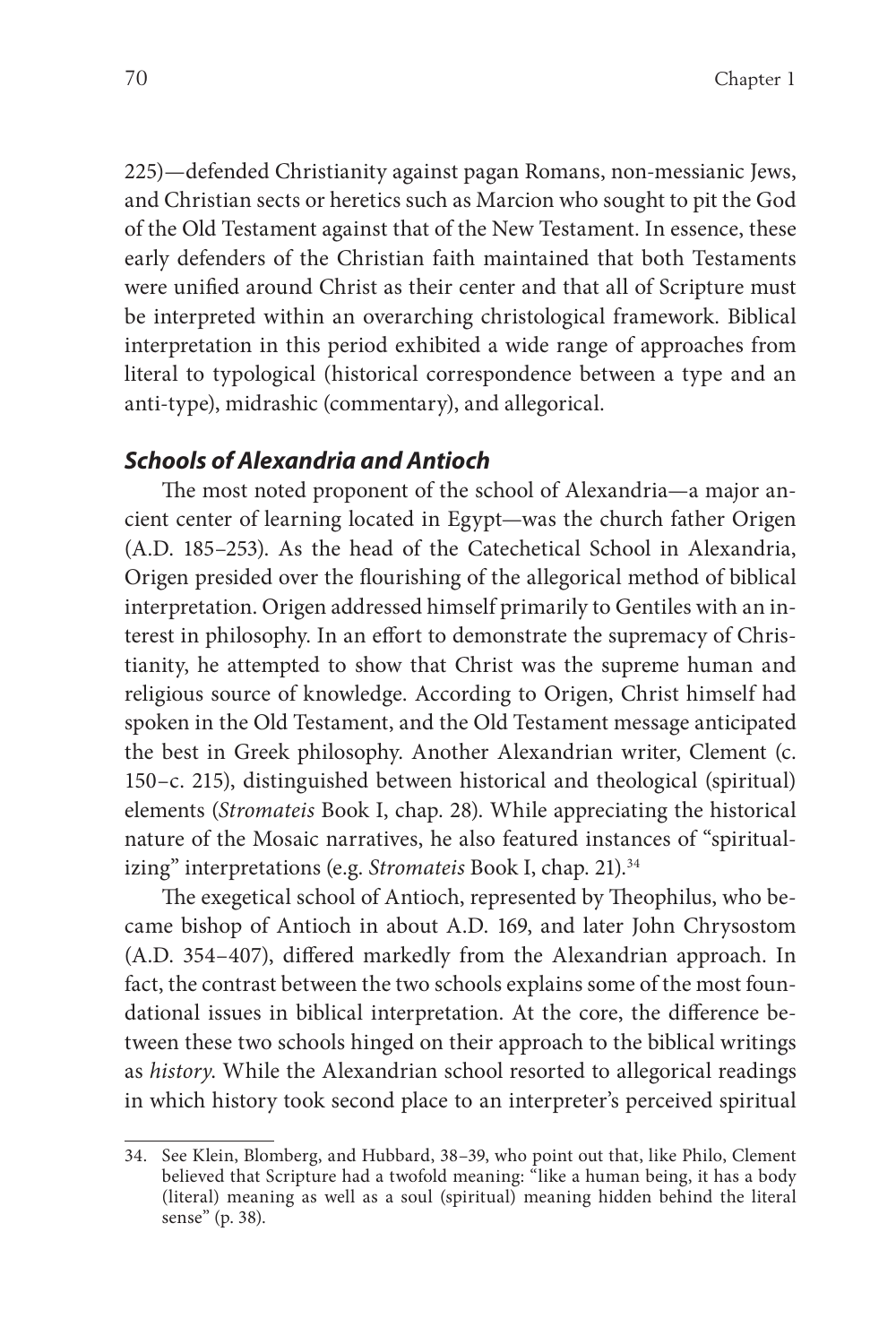significance of a given Old Testament character or event, the Antiochenes proceeded in the conviction that the primary level of exegesis was the historical one.

Consequently, while the Alexandrian school set aside the literal historical meaning where it was thought to conflict with an interpreter's moral or intellectual sensibilities, the Antiochene school was committed to interpreting the biblical texts literally wherever possible. At the same time, the Antiochenes did allow for a fuller sense alongside the historical one in the case of messianic psalms and prophecy. In their interpretive restraint and their awarding of primacy to the historical, grammatical level of biblical interpretation, the School of Antioch constitutes an important precursor for the historical-grammatical interpretation propagated during the time of the Reformation.

#### **Jerome and Augustine**

The great scholar Jerome (A.D. 347-420) translated the Bible into Latin, a version commonly called the Vulgate, which reigned supreme as the church's Scripture for the next 1,000 years. Having lived intermittently in Antioch, Jerome spent the last 35 years of his life in Bethlehem (A.D. 386–420). In a sense, Jerome combined the best of both the Alexandrian and the Antiochene schools. On the one hand, "He made it clear to his successors that the Old Testament was an oriental book written in an oriental language and set in the oriental past. At the same time he fervently expressed the belief that the coming of Jesus showed that the Old Testament was a book of illumination and hope for all mankind."35

The church father Augustine (A.D.  $354-430$ ) is notable especially for his theological masterpiece The City of God. In this landmark work, written soon after the sacking of Rome by the Goths in the year 410, Augustine replied to the pagan criticism in his day that the fall of Rome was a result of the city's embrace of Christianity and the abandonment of its pagan set of deities. In his discussion of the earthly and the heavenly city, Augustine maintains utmost respect for the historicity of the events recorded in the Old Testament. As the city of God on the earth, the church

<sup>35.</sup> John Rogerson, "The Old Testament," in The History of Christian Theology, Volume 2: The Study and Use of the Bible, by John Rogerson, Christopher Rowland, and Barnabas Lindars (Grand Rapids: Eerdmans, 1988), 46.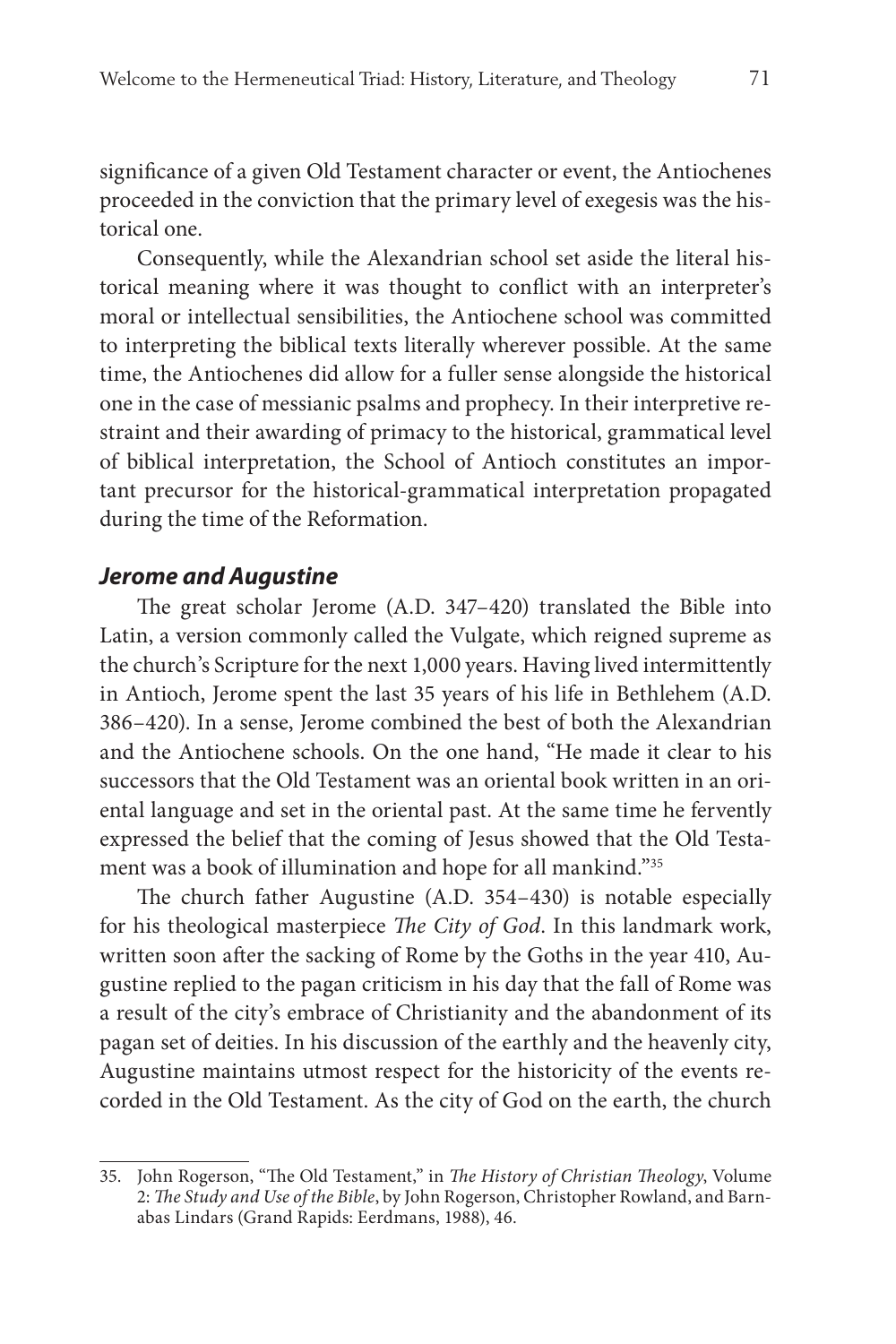still contains both good and bad, a state of affairs only remedied at the second coming of Christ. While there are instances of spiritualizing interpretation in Augustine, "the impressive thing about The City of God is that it is an attempt to take the Old Testament seriously as history and to consider how secular and sacred history are to be regarded in relation to each other."<sup>36</sup> Jerome and Augustine stand as towering figures in biblical interpretation and remain unsurpassed for at least the next 600 years.

#### **Medieval Period**

In the following centuries, which witnessed the contributions of Cyril of Alexandria (archbishop of Alexandria, A.D. 412–444), Gregory the Great (pope, A.D. 590–604), and the Venerable Bene (c. 672–735), among others, the allegorical and mystical interpretations of the Old Testament reached a climax. The remainder of the Middle Ages, however, saw a renewed interest in the historical interpretation of Scripture. This is evident particularly in the school of the Abbey of St. Victor in Paris. Proponents of this school include Hugh, who taught at St. Victor from 1125 until his death in 1142, and his student Andrew who taught there until 1147 and again from 1155 until 1163, both of whom pursued primarily the historical, literal sense.

While the method goes back at least as far as John Cassian (A.D. 360–  $435$ ),<sup>37</sup> medieval exegesis is known primarily for its pursuit of the fourfold sense of Scripture: (1) literal (or historical), (2) allegorical (or spiritual), (3) tropological (or moral), and (4) anagogical (or future; from the Greek anagogē, "leading up to"). Nicolas of Lyra (1270–1340) memorably cites the following distich (a unit of verse consisting of two lines) in around 1330:

The letter teaches events; allegory, what you should believe; the moral sense, what you should do, anagogy, what to hope for.<sup>38</sup>

<sup>36.</sup> Ibid., 52.

<sup>37. &</sup>quot;The one Jerusalem can be understood in four different ways, in the historical sense as the city of the Jews, in allegory as the church of Christ, in anagoge as the heavenly city of God 'which is the mother of us all' (Gal 4:26), in the tropological sense as the human soul." John Cassian, Conferences, trans. Colm Luibheid (New York: Paulist, 1985), 160. See also, similarly, Augustine, De Genesi ad litteram 1.1.

<sup>38.</sup> In the original Latin, Littera gesta docet, quid credas allegoria, Moralis quid agas, quo tendas anagogia.Nicholas of Lyra, In Gal. 4, 3 (Bible de Douai, 6, Anvers [1634], 506),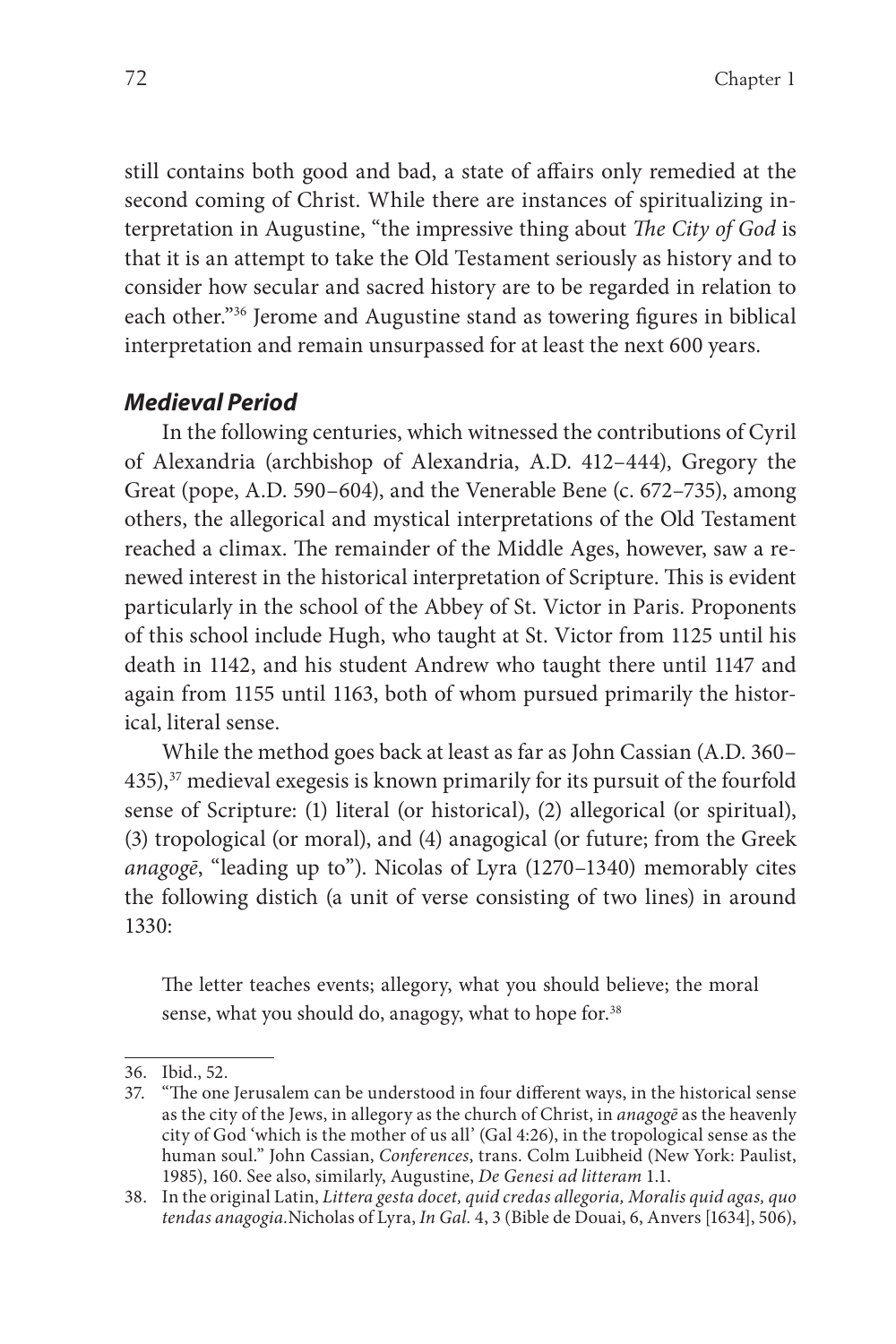The literal sense is the historical-grammatical sense. The allegorical sense (including typology) is the spiritual sense thought to lie beneath the surface of the text. The tropological sense pertains to the moral lessons that can be drawn from Scripture. The anagogical sense is concerned with the end-time implications of a given passage.

Some among medieval interpreters, such as the aforementioned Hugh of St. Victor, stressed the literal sense, while others, such as Bernard of Clairvaux (1090–1153), favored a more spiritual interpretation. Yet others, such as Thomas Aquinas (1225–1274), sought to hold these aspects in tension.<sup>39</sup> But in many cases, all four senses were affirmed alongside each other and were seen as viable, albeit diverse, ways of grasping the meaning of Scripture. To the extent that authorial intent receded into the background and the interpreter's own way of thinking took over the interpretive enterprise, however, textual meaning was obscured and a proper contextual reading of Scripture gave way to a type of mysticism that used Scripture merely as a springboard for the pursuit of higher, "loftier" goals of progressing in the interpreter's spirituality.

#### **Reformation and the Enlightenment**

Biblical interpretation at the beginning of the sixteenth century, the eve of the Reformation, was still largely controlled by the notion of a fourfold sense of Scripture. The literal sense was the historical sense that recounted God's dealings with Israel and the church. The spiritual sense involved relating the message of Scripture to Christ, with interpreters seeking to make moral application to people's everyday lives. The great Reformers, Martin Luther and John Calvin, operated in the wake of the revival of classical learning, epitomized by the scholarship of Erasmus of Rotterdam (1466/69–1536).40

Luther (1483–1546) is well known for insisting on the principle of sola Scriptura (Latin for "Scripture alone") over against the Roman Catholic practice of awarding church tradition a role equal to (if not greater than)

cited in Henri de Lubac, Medieval Exegesis, Volume 1: The Four Senses of Scripture (trans. Mark Sebanc (Grand Rapids: Eerdmans, 1998), 1. The saying is thought to originate with Augustine of Dacia (Denmark) in his Rotulus pugillaris (1206).

<sup>39.</sup> Rogerson, "Old Testament," 70–73.

<sup>40.</sup> Klein, Blomberg, and Hubbard, Introduction to Biblical Interpretation, 47, cite the popular sixteenth-century saying, "Erasmus laid the egg and Luther hatched it."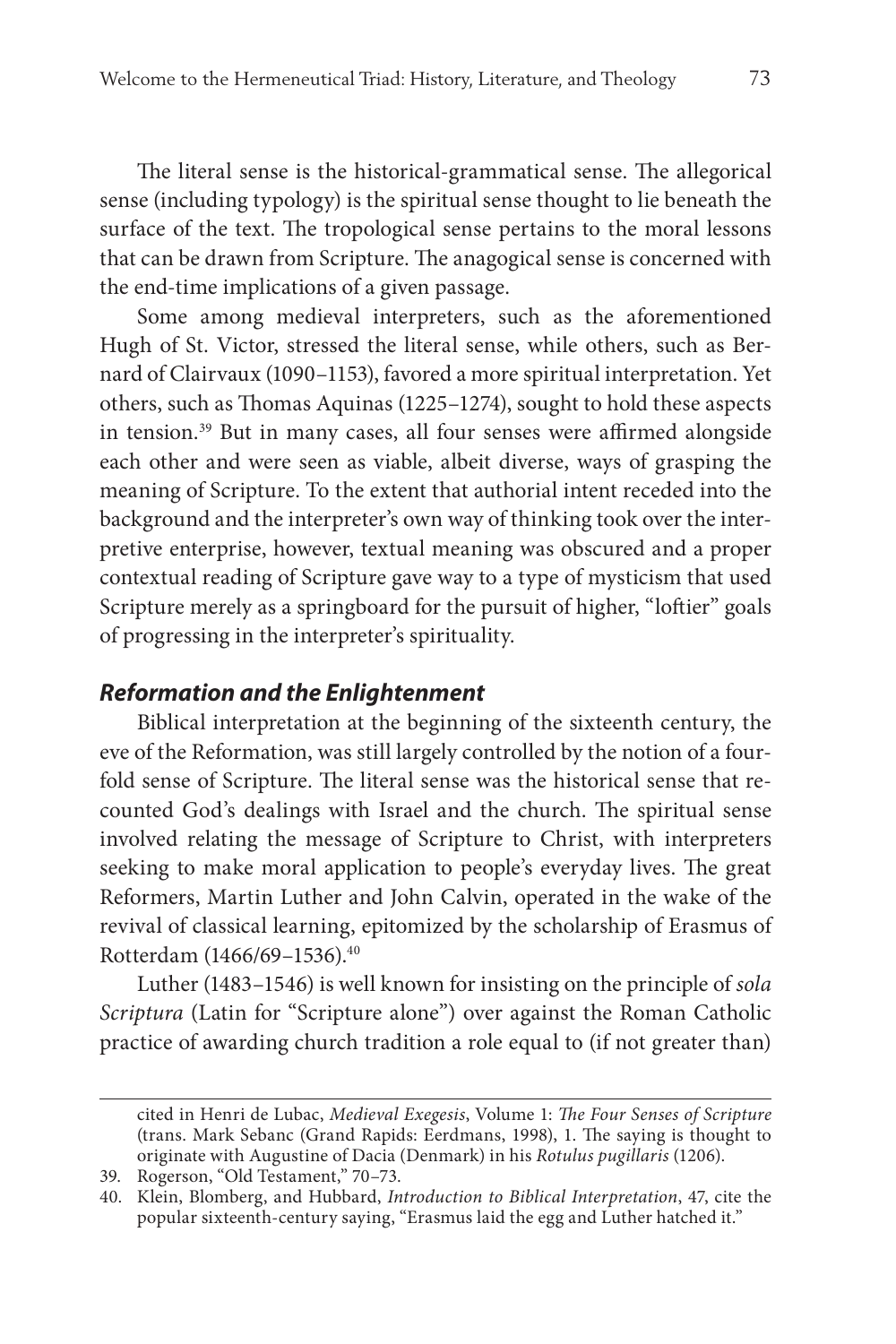Scripture. He also held that Scripture is its own best interpreter (Scriptura sui interpres), which meant that the study of Scripture took precedence over patristic commentary or ecclesiastical authority. Luther also rejected medieval allegorical interpretation and affirmed, with Aquinas, that Scripture had one essential meaning, the historical sense.<sup>41</sup>

Thus, in Luther's distinctive approach, the fourfold sense collapsed: "If there was a literal sense that referred to Christ, there was no need for spiritual senses in order to find him in the text."<sup>42</sup> In the Old Testament, Luther discovered a rich history of faith that was able to instruct believers on how to conduct their Christian lives. At the same time, Luther distinguished between law and gospel and held that the Old Testament law, as law, is not normative for Christians today. When interpreting the prophets, Luther affirmed the literal sense in which a given text referred to Christ. Luther also noted that because the Holy Spirit guides the interpreter, the resulting interpretation is a properly "spiritual" interpretation.

Calvin (1509–1564), for his part, was more systematically oriented than Luther. He also showed greater concern to establish the meaning of the text by the aid of secular knowledge. At the same time, as in the case of Luther, Calvin's primary concern lay with the literal, historical sense of the text. Calvin also affirmed a subjective element in interpretation, "the internal witness of the Holy Spirit."<sup>43</sup> Within this framework, his interpretation was christological. The difference between the Testaments Calvin saw primarily as one of administration, in which the Old Testament remained incomplete and contingent on New Testament revelation. The law, especially the Ten Commandments, retained relevance because they were in accordance with natural law.

During the period of the Enlightenment, interpreters became increasingly skeptical toward the supernatural element of Scripture, such as the miracles performed by Moses and Jesus.<sup>44</sup> Increasingly, human reason questioned the very possibility of miracles, and anti-supernaturalism largely prevailed. A new view of science led to an interpretation of the biblical cre-

<sup>41.</sup> At the same time, Luther took up the typological interpretation found in the New Testament. See Klein, Blomberg, and Hubbard, Introduction to Biblical Interpretation, 47.

<sup>42.</sup> Rogerson, "Old Testament," 78.

<sup>43.</sup> For background sources, see Klein, Blomberg, and Hubbard, Introduction to Biblical Interpretation, 48, n. 106.

<sup>44.</sup> For an excellent account of this development, see William Baird, History of New Testament Research, Vol. One: From Deism to Tübingen (Minneapolis: Fortress, 1992).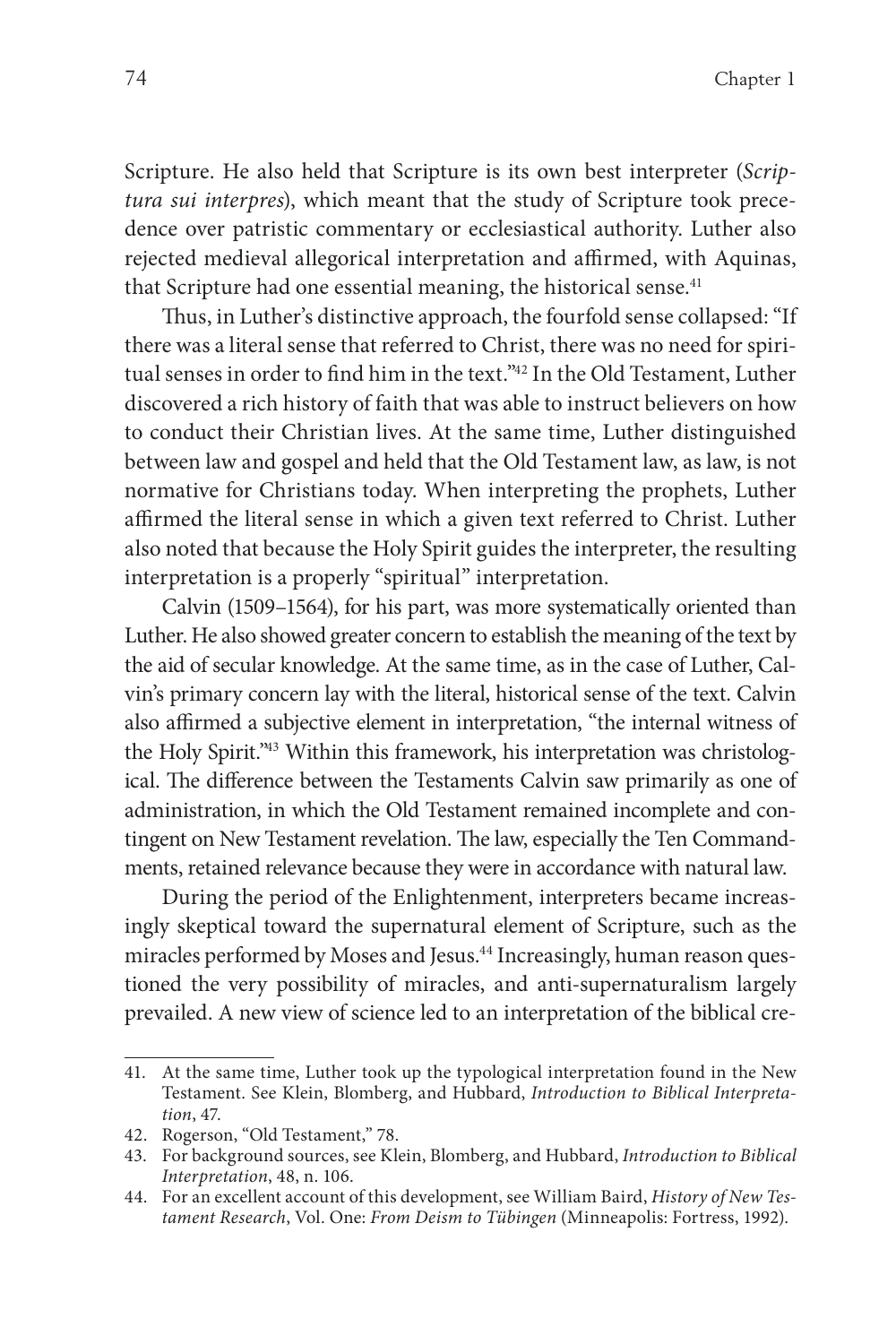ation and miracle stories as "myths." This included Jesus' resurrection, even though Paul and other New Testament writers made clear that the resurrection is essential to the Christian faith. This rationalistic mind-set gave rise to a pronounced skepticism toward the scriptural data and led to the development of the historical-critical method with its various criteria for assessing the historicity of biblical texts.45

#### **Modern Period**

A more detailed treatment would rehearse the rise of historical criticism from Richard Simon (1638–1712), a Roman Catholic priest considered by many the "father of biblical criticism," to F. C. Baur (1792–1860), the leader of the Tübingen School, to Julius Wellhausen (1844–1918), the chief advocate of the documentary hypothesis of the composition of the Pentateuch (positing sources he designated "J" [Jahwist], "E" [Elohist], "D" [Deuteronomist], and "P" [Priestly redactor]), the history-of-religions school, and the various quests for the historical Jesus.<sup>46</sup>

Perhaps the most important figure in the modern period is the German theologian and philosopher Friedrich Schleiermacher (1768–1834), whom many consider to be the father of modern hermeneutics.<sup>47</sup> Grounded in his conviction that religious faith was rooted in a person's feeling of dependence on God, Schleiermacher contended that interpretation consisted of both an objective and a subjective element, grammatical as well as psychological. The former involved studying the text's overt message as conveyed by its words, sentence structure, and so forth; the latter entailed an attempt to reconstruct the author's psyche as he wrote. Schleiermacher's notion of authorial intention is universally discredited today because the only access to a given author's state of mind is the text itself. That said, there is much value in seeking to ascertain an author's intended meaning by careful study

<sup>45.</sup> See Edgar Krentz, The Historical-Critical Method, Guides to Biblical Scholarship (Philadelphia: Fortress, 1975); and Roy Harrisville and Walter Sundberg, The Bible in Modern Culture: Theology and Historical-Critical Method from Spinoza to Käsemann (Grand Rapids: Eerdmans, 1995). For a critique, see Gerhard Maier, The End of the Historical-Critical Method, trans. Edwin W. Leverenz and Rudolph F. Norden (St. Louis: Concordia, 1977).

<sup>46.</sup> For the latter, see the concise summary in Köstenberger, Kellum, and Quarles, Cradle, the Cross, and the Crown, 111–16.

<sup>47.</sup> See, e.g., Osborne, Hermeneutical Spiral, 468.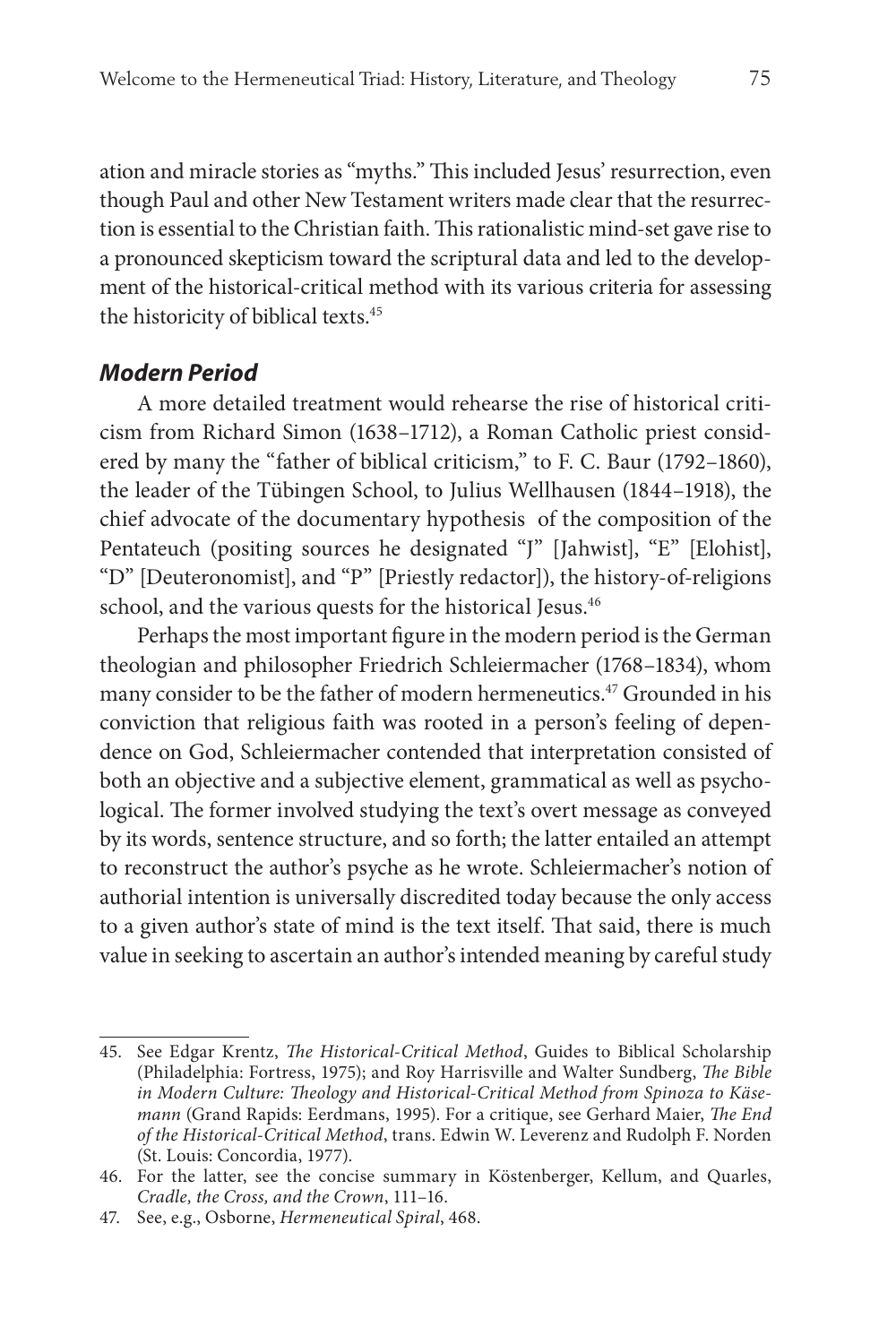of the text. In fact, apart from authorial intent, validity in interpretation is a virtual impossibility.<sup>48</sup>

Following Schleiermacher, modern biblical interpretation of the historical-critical variety has been increasingly characterized by an anti-supernatural bias and historical skepticism on the part of most of its proponents.<sup>49</sup> Deplorably, this negative, critical stance toward Scripture had the effect of undermining the credibility of the biblical record as it tended to blunt the notions of biblical revelation, inspiration, and authority.<sup>50</sup> In most proponents of the historical-critical method, the question of history became detached from the biblical text, and the question of whether or not a given event actually took place became the singular preoccupation of biblical scholars.<sup>51</sup> Thus assessing the historicity of events recorded in Scripture replaced the task of studying the actual text of the Bible, a development trenchantly chronicled in Hans Frei's Eclipse of Biblical Narrative. 52 In this the "historical-critical method" became unduly preoccupied with the question of history at the expense of an engagement with the Bible's literary and theological aspects.

In the wake of Frei's work, however, the pendulum swung to the other extreme. Increasingly, historical skepticism regarding the

<sup>48.</sup> For helpful discussions, see Robert H. Stein, "The Benefits of an Author-Oriented Approach to Hermeneutics," JETS 44 (2001): 451–66; and Jerry Vines and David Allen, "Hermeneutics, Exegesis, and Proclamation," CTR 1 (1987): 309–34 (both articles are also available online).

<sup>49.</sup> For surveys of the history of hermeneutics see Anthony C. Thiselton, The Two Horizons (Grand Rapids: Eerdmans, 1979); idem, Hermeneutics: An Introduction (Grand Rapids: Eerdmans, 2009); Klein, Blomberg, and Hubbard, Introduction to Biblical Interpretation, chap. 2; and Osborne, Hermeneutical Spiral, App. 1 and 2 (only the modern period starting with Schleiermacher).

<sup>50.</sup> But see the able critiques of these trends by North American scholars B. B. Warfield, W. H. Green, W. J. Beecher, and others. See Klein, Blomberg, and Hubbard, Introduction to Biblical Interpretation, 54.

<sup>51.</sup> In historical Jesus studies, scholars frequently drove a wedge between the "Jesus of history" (i.e. Jesus during his earthly ministry) and the "Christ of faith" (the Jesus in whom the first Christians believed), as if these were of necessity different and in conflict with one another. In this context, scholars often spoke about the "Easter faith" of Jesus' followers and claimed that their faith led them to attribute features to Jesus that he never claimed to possess during his earthly ministry. See, e.g., Martin Kähler, The so-called historical Jesus and the historic, biblical Christ, trans. Carl E. Braaten (Philadelphia: Fortress, 1964 [1896]).

<sup>52.</sup> Hans W. Frei, The Eclipse of Biblical Narrative (New Haven/London: Yale University Press, 1974).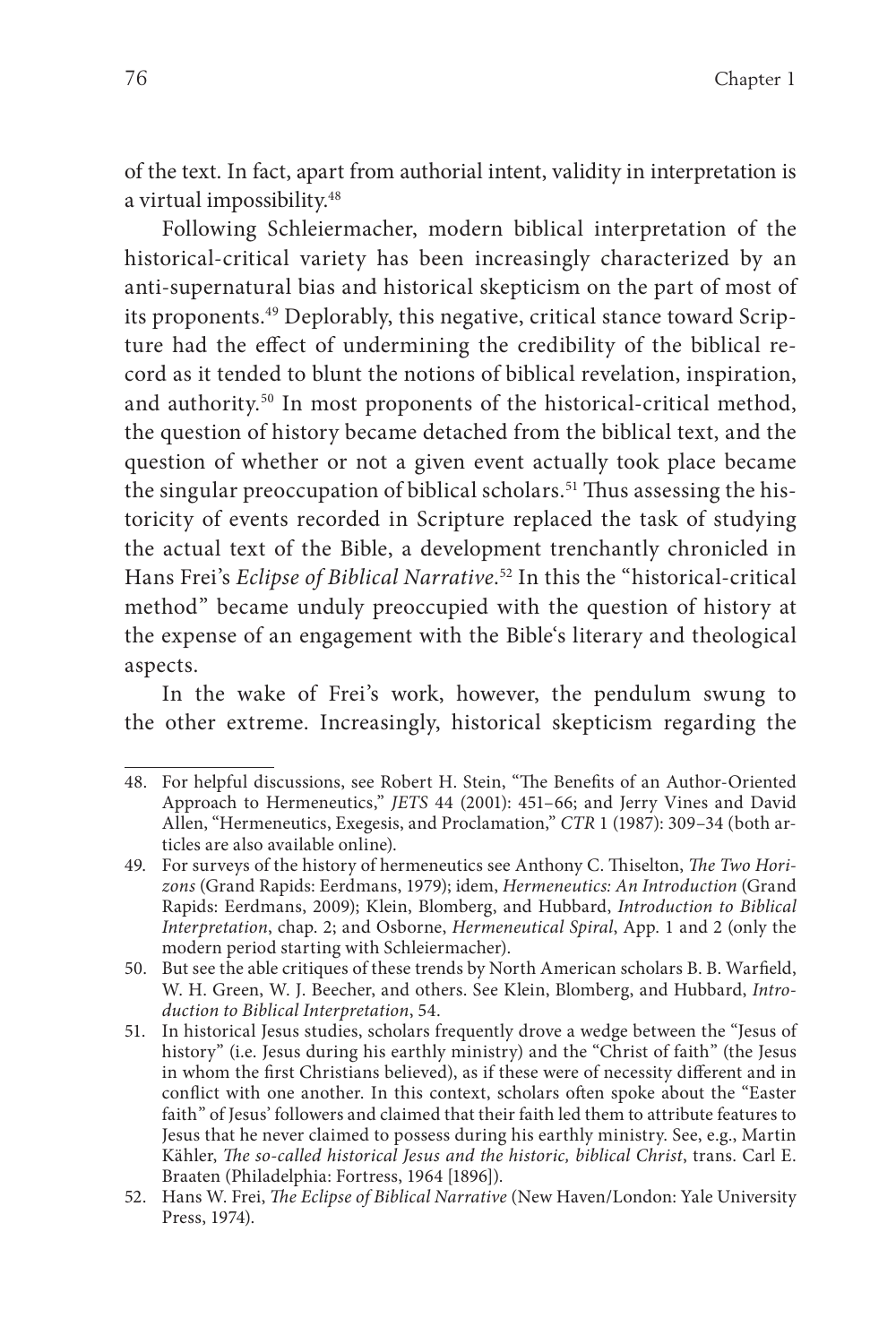historicity of the events depicted in the Bible led to a mere literary study of Scripture as any other book.<sup>53</sup> In this approach, aptly labeled "aesthetic theology" by Kevin Vanhoozer, students of Scripture focused unilaterally on the various literary features of the biblical text while excluding historical questions from the scope of their research.<sup>54</sup> Biblical scholarship was reduced to narrative criticism or various other forms of literary criticism, and while interesting literary insights were gained, Scripture's historical dimension was unduly neglected, resulting in an imbalanced interpretation once again. Postmodernism has further built on this "aesthetic turn" in biblical studies and questioned the very notion of objective history, viewing the question of truth merely in terms of human convention rather than as correspondence to facts and reality.55 Reader-response approaches and deconstructionism, likewise, set aside authorial intention and held that textual meaning was determined subjectively by the reader or denied the possibility of a stable notion of meaning altogether, resulting in a plurality of theologies and readings with no objective standard to adjudicate between more or less valid interpretations.<sup>56</sup>

Other approaches set aside the question of historicity while continuing to be concerned with theology, whether in existentialist or other terms.<sup>57</sup> Adherents to this school of thought maintained that theological truth was not contingent on the truthfulness of Scripture in depicting various phenomena and events. The resurrection was redefined as a person's existential

<sup>53.</sup> Again, see Baird, History of Research, Vol. 1, for a thorough account of the historical roots of this phenomenon.

<sup>54.</sup> Vanhoozer, "Lamp in the Labyrinth." See also Andreas J. Köstenberger, "Aesthetic Theology—Blessing or Curse? An Assessment of Narrative Hermeneutics," Faith  $\phi$ Mission 15/2 (1998): 27–44.

<sup>55.</sup> See on this question Andreas J. Köstenberger, ed., Whatever Happened to Truth? (Wheaton: Crossway, 2005), in particular the trenchant critique of postmodernism by J. P. Moreland. See also D. A. Carson, The Gagging of God: Christianity Confronts Pluralism (Grand Rapids: Zondervan, 1996).

<sup>56.</sup> See esp. Osborne, Hermeneutical Spiral, App. 1 and 2; Hirsch, Validity in Interpretation.

<sup>57.</sup> See, e.g., the effort by the German theologian Rudolf Bultmann (1884–1976) to "demythologize Scripture" in order to salvage an existentialist core of the Christian message that appealed to modern people. See Rudolf Bultmann, New Testament Mythology and Other Basic Writings, ed. Schubert M. Ogden (Philadelphia: Fortress, 1984); Karl Jaspers and Rudolf Bultmann, Myth & Christianity: An Inquiry into the Possibility of Religion without Myth (Amherst, NY: Prometheus, 2005).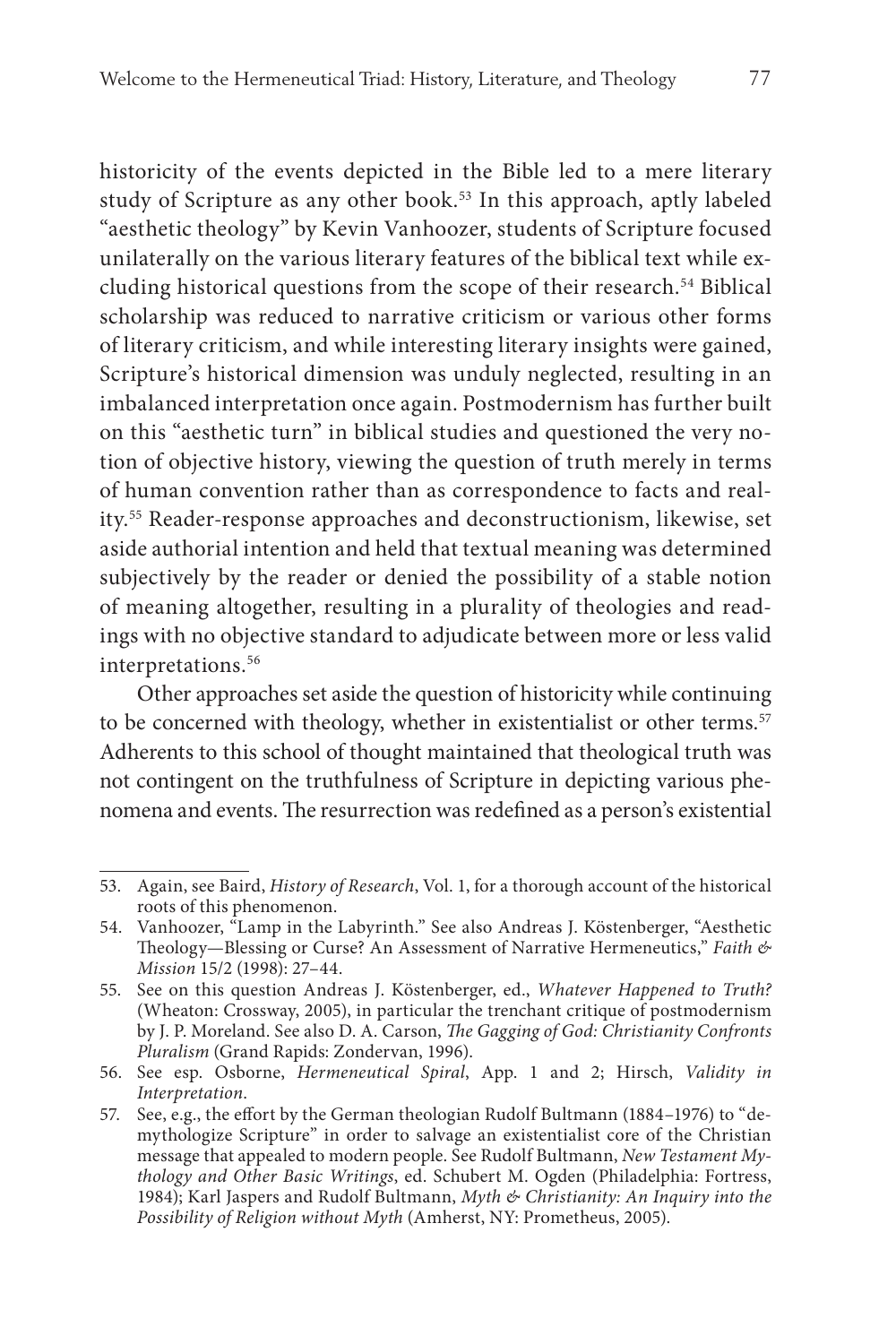experience of new life through faith apart from the historical resurrection of Jesus. Regeneration following faith in Christ was recast as the result of an existential encounter with God occasioned by the reading of Scripture, and so on. These are examples of a pursuit of theology that is inadequately built on the foundation of the historical dimension of Scripture. While theology, as mentioned, is rightly viewed as the pinnacle of biblical interpretation, it must be built on a proper understanding of the historical, linguistic, and literary aspects of Scripture if a valid, balanced interpretation is to be achieved.<sup>58</sup> This, in turn, brings us back to the hermeneutical triad.

#### **HERMENEUTICAL TRIAD**

Only an approach to the study of Scripture that properly balances history, literature, and theology will be adequate to the task. As Charles Scobie aptly noted, "In much contemporary literary criticism, historical study of the original author of a text has been set aside as irrelevant." He went on to say that in biblical studies, any total abandonment of historical study "would be a major disaster that would cast the interpreter adrift on a sea of subjectivity."59

For this reason the hermeneutical triad, which includes historical study, will prove to be a useful guide for mastering the general skills required for biblical interpretation and for following the special rules applied to the various genres of Scripture. Rather than being pitted against one another, history, literature, and theology each have a vital place in the study of the sacred Word.

Regardless of the passage of Scripture, the interpreter needs to study (1) the historical setting; (2) the literary context (including matters of canon, genre, and language); and (3) the theological message, that is, what

<sup>58.</sup> A more promising (though not entirely unproblematic) recent development is the movement advocating a return to the theological interpretation of Scripture. See esp. Daniel J. Treier, Introducing Theological Interpretation of Scripture: Recovering a Christian Practice (Grand Rapids: Baker, 2008); and Kevin J. Vanhoozer, ed., Dictionary for Theological Interpretation of the Bible (Grand Rapids: Baker, 2005). See also the brief initial assessment in the opening section of Andreas J. Köstenberger, "Of Professors and Madmen: Currents in Contemporary New Testament Scholarship," Faith & Mission 23/2 (2006): 3–18.

<sup>59</sup> Charles H. H. Scobie, The Ways of Our God: An Approach to Biblical Theology (Grand Rapids: Eerdmans, 2003), 33.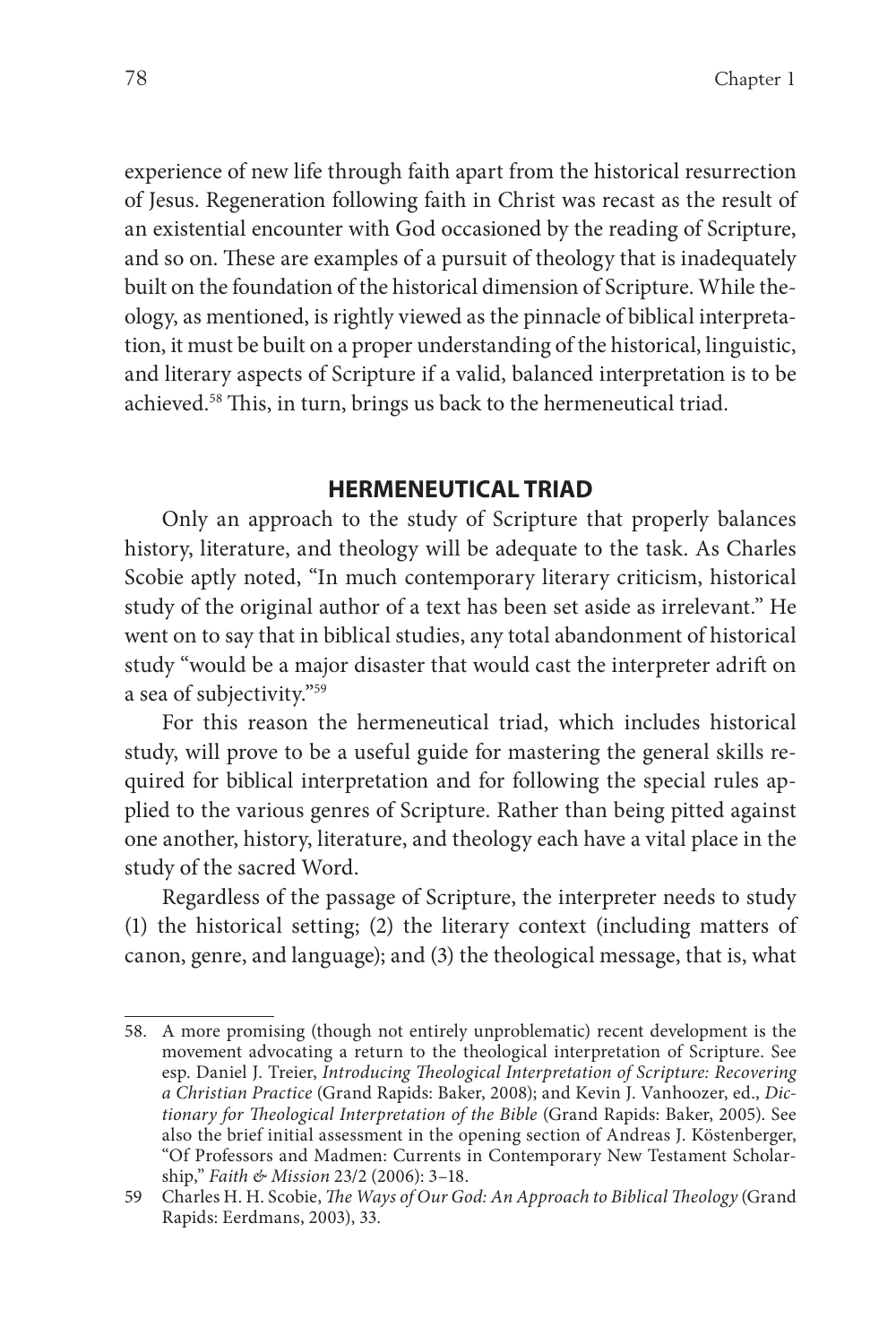the passage teaches regarding God, Christ, salvation, and the need to respond in faith to the Bible's teaching.

The interpretation of Scripture, in turn, is not the end in itself but only a means to an end: the application of biblical truth to life. Using proper interpretive tools and resources and finding a path from text to sermon for each biblical genre are important. Thus sound interpretation becomes the solid foundation for the application and proclamation of biblical truth to life.



#### **1.2. The Hermeneutical Triad in Detail**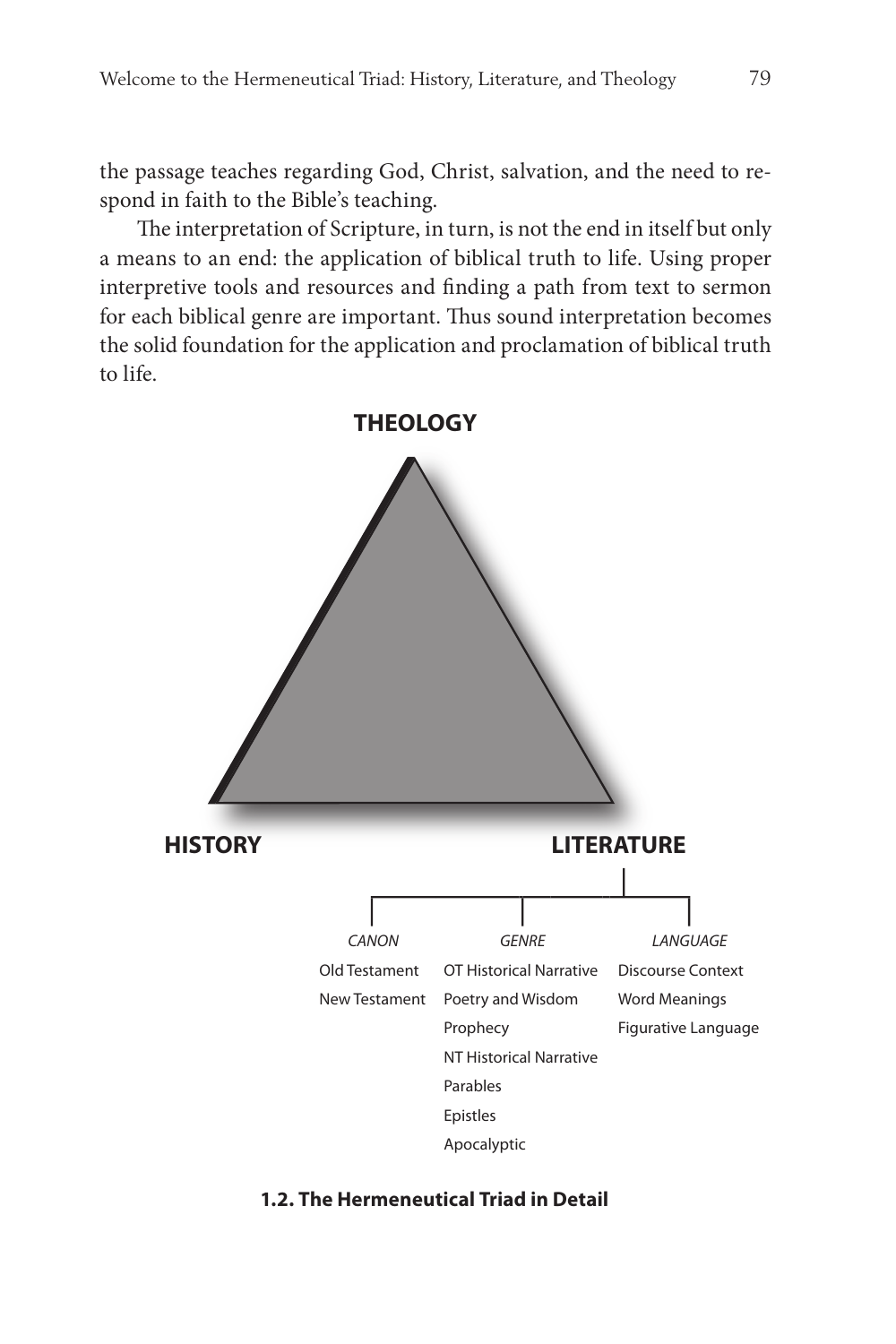From the above observations, then, flows naturally a method for interpreting and applying any passage of Scripture. Those who hone their understanding of this method will develop several vital skills, including the following set of interpretive and communicative competencies:

- 1. historical-cultural awareness;
- 2. canonical consciousness;
- 3. sensitivity to genre;
- 4. literary and linguistic competence;
- 5. a firm and growing grasp of biblical theology; and
- 6. an ability to apply and proclaim passages from every biblical genre to life.

Acquiring and polishing these skills will be well worth the effort. Doing so will bring glory to God and great blessing to the Bible student and through him or her to God's people. To this end, the "Guidelines for Biblical Interpretation: Overall Method," depicted below in both a chart and step-by-step listing, will be followed throughout this volume.<sup>60</sup>

<sup>60.</sup> For an excellent work that grounds biblical preaching in the three component parts of the hermeneutical triad (history, literature, and theology), see Sidney Greidanus, The Modern Preacher and the Ancient Text: Interpreting and Preaching Biblical Literature (Grand Rapids: Eerdmans, 1988).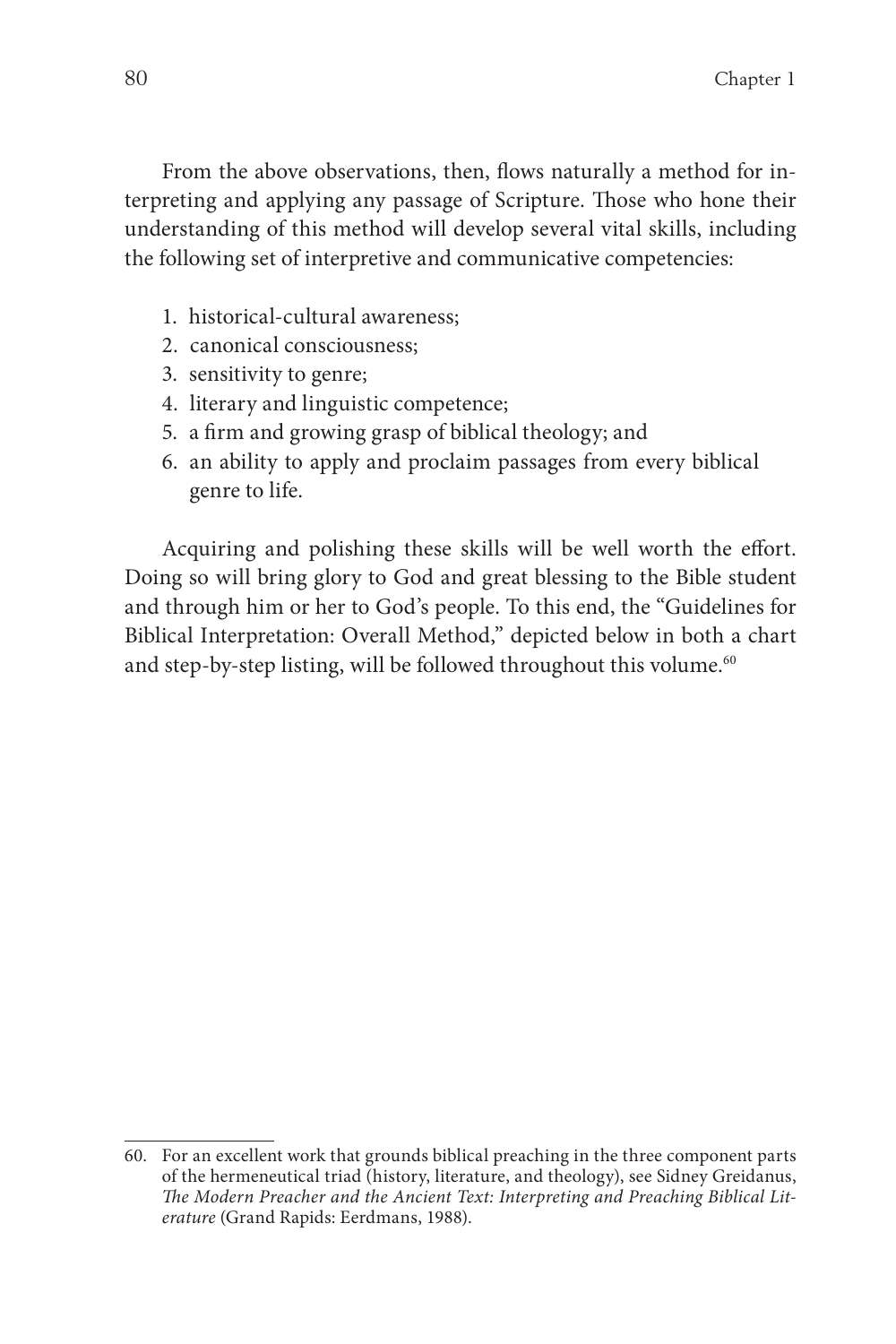

**1.3. Guidelines for Biblical Interpretation: Overall Method**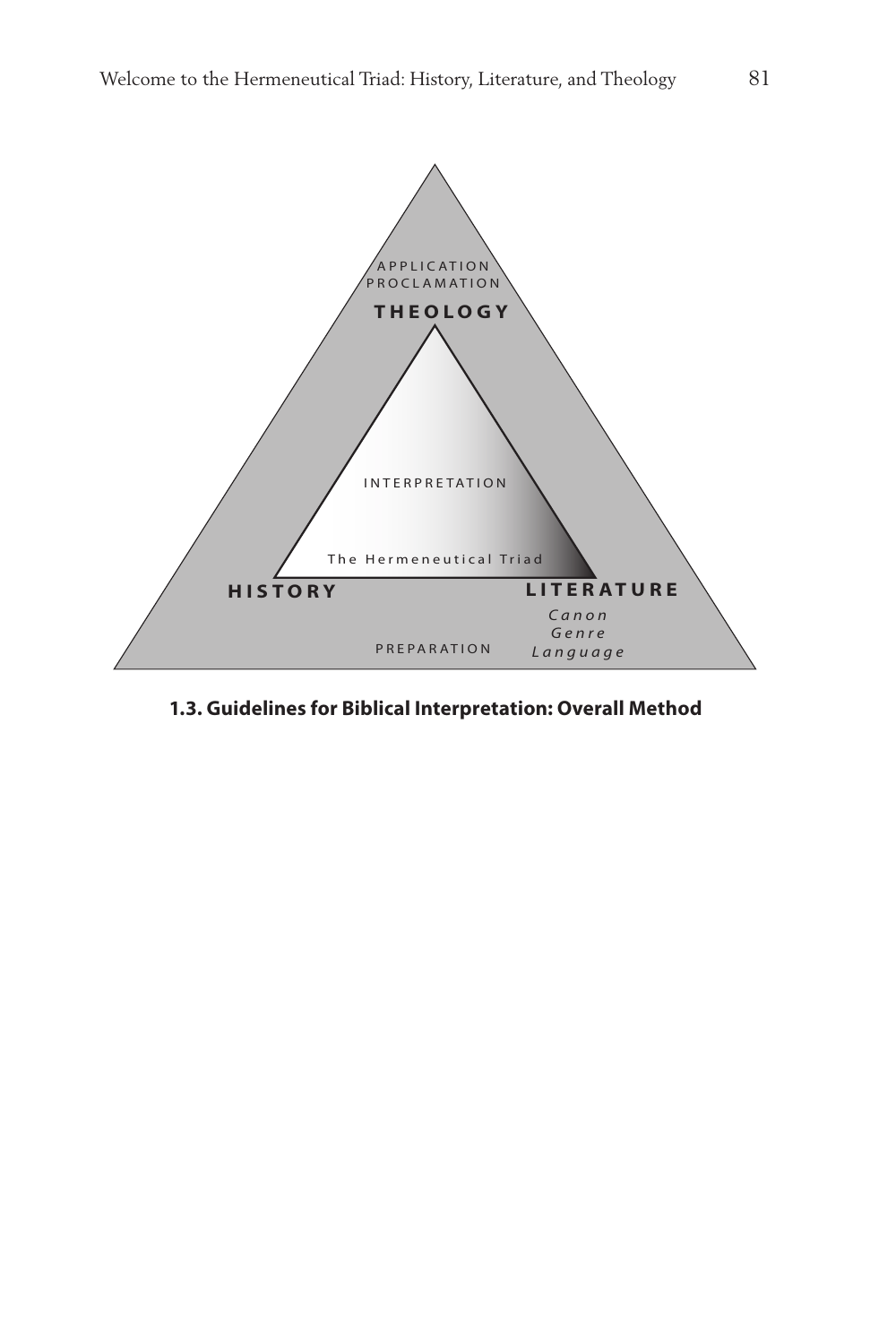## **GUIDELINES FOR BIBLICAL INTERPRETATION: OVERALL METHOD**

#### **I. PREPARATION:**

Prepare yourself for the interpretive task by recognizing your own presuppositions. Pray for God to open your mind to understand the Scriptures. Approach your task with a proper method for biblical interpretation—the hermeneutical triad.

#### **II. INTERPRETATION:**

- 1. Determine the historical setting of the passage and identify relevant cultural background issues (history).
- 2. Locate your passage in the larger canonical context of Scripture (literature/canon).
- 3. Determine your passage's literary genre and use appropriate interpretive principles for interpreting each given genre (literature/genre).
- 4. Read carefully and seek to understand an entire passage in its larger discourse context, conducting a full-fledged discourse analysis if possible (literature/language/discourse context).
- 5. Conduct a semantic field study of any significant terms in a passage (literature/language/word meanings).
- 6. Identify any figurative language in a passage and interpret figures of speech in keeping with proper principles of interpretation (literature/figurative language).
- 7. Identify the major theological theme(s) in a passage and determine the passage's contribution to the understanding of the character and plan of God in dealing with his people (theology).

#### **III. APPLICATION & PROCLAMATION:**

Assess the contemporary relevance of a passage and make proper application to your life and to the life of the church today.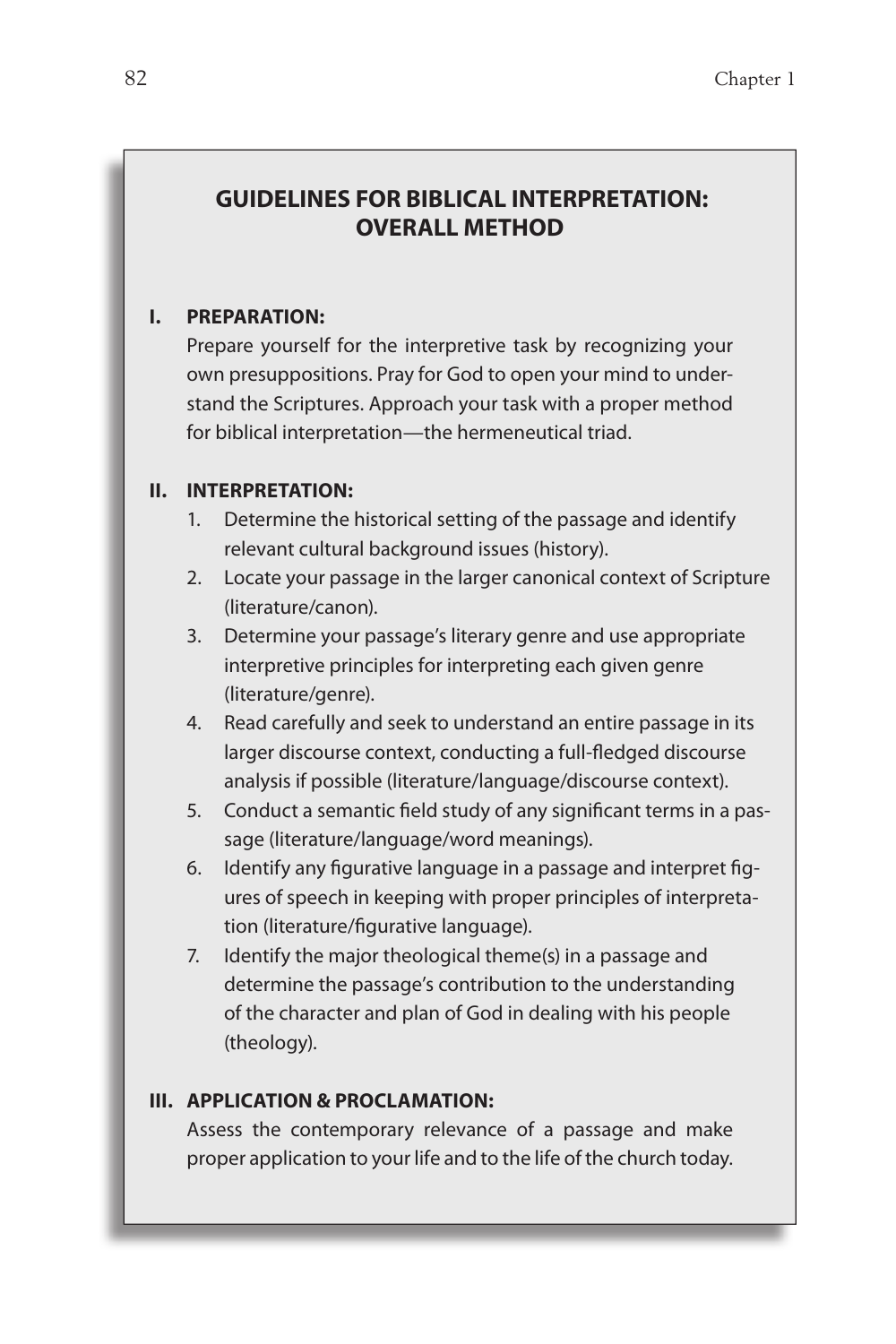| <b>KEY WORDS</b>                                                                                                                                                                  |
|-----------------------------------------------------------------------------------------------------------------------------------------------------------------------------------|
| Aesthetic theology: mere literary study of Scripture                                                                                                                              |
| Alexandrian School: interpretive approach that preferred allegorical to<br>historical interpretation                                                                              |
| Antiochene School: interpretive approach that preferred historical to<br>allegorical interpretation                                                                               |
| <b>Dual authorship:</b> human and divine authorship of Scripture                                                                                                                  |
| Eisegesis: reading one's preferred meaning into the text                                                                                                                          |
| <b>Exegesis:</b> deriving one's interpretation from the text                                                                                                                      |
| Fourfold sense of Scripture: method of medieval exegesis that pursued<br>the literal, allegorical, tropological, and anagogical sense of Scripture                                |
| Hermeneutics: discipline concerned with the proper theory and prac-<br>tice of textual interpretation                                                                             |
| Hermeneutic of perception: interpretive approach that prizes careful<br>listening to the text                                                                                     |
| Historical-critical method: interpretive approach whose primary con-<br>cern is the assessment of the historicity of events recorded in Scripture,<br>often with negative results |
| Scriptura sui interpres: Reformation dictum that Scripture is its own<br>best interpreter                                                                                         |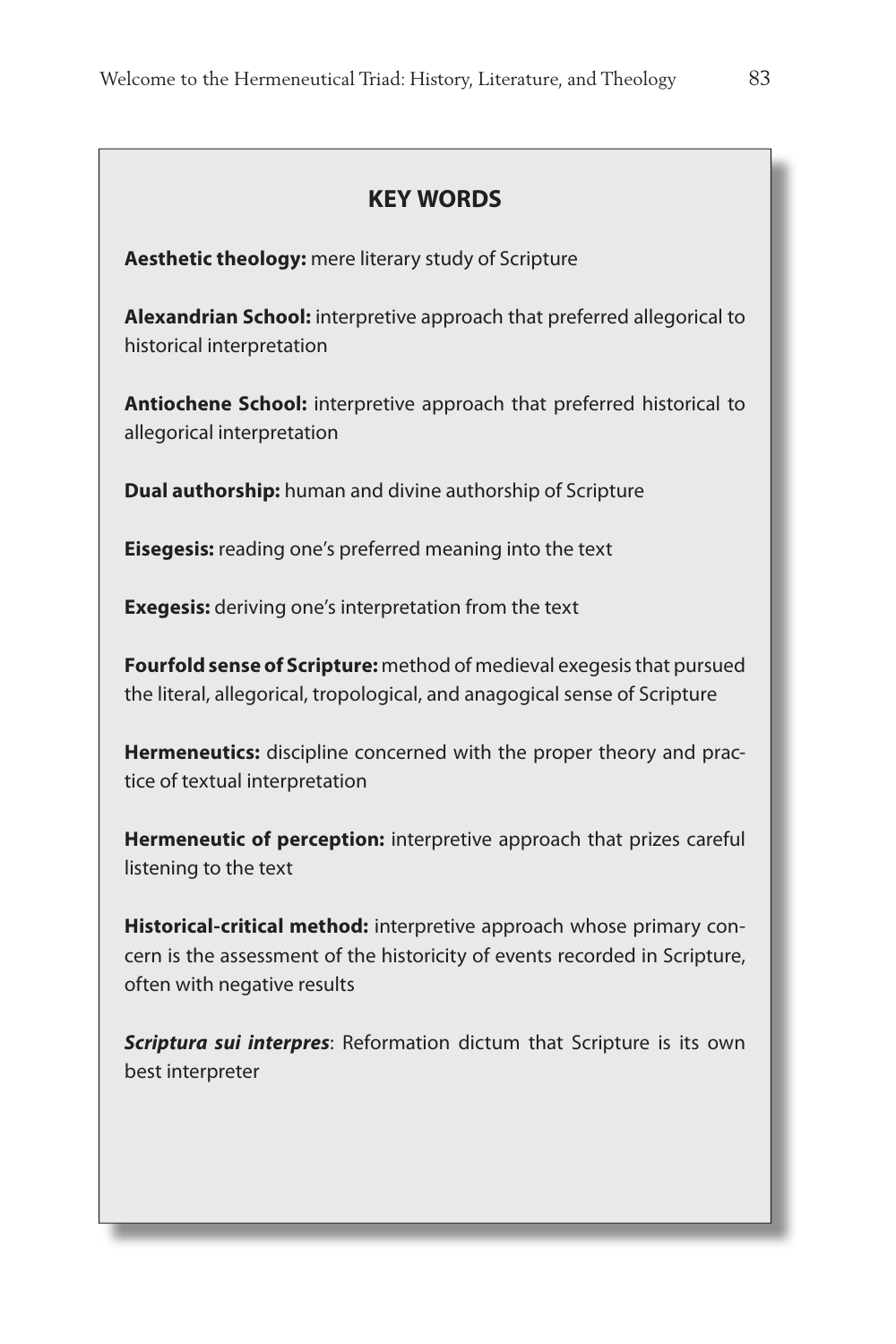## **STUDY QUESTIONS**

- 1. Why is it so important to interpret Scripture accurately? Cite Scripture to support your answer.
- 2. What are some of the results if people fail to interpret Scripture responsibly? Again, support your answer with scriptural references.
- 3. Name at least three characteristics required of the interpreter of Scripture and support your answer with Scripture.
- 4. What are the three realities with which the interpreter finds himself confronted, and how do these realities form the "hermeneutical triad"?
- 5. What happens when interpreters neglect any one or two of the three elements of the "hermeneutical triad"? Illustrate your answer by giving examples from the history of biblical interpretation.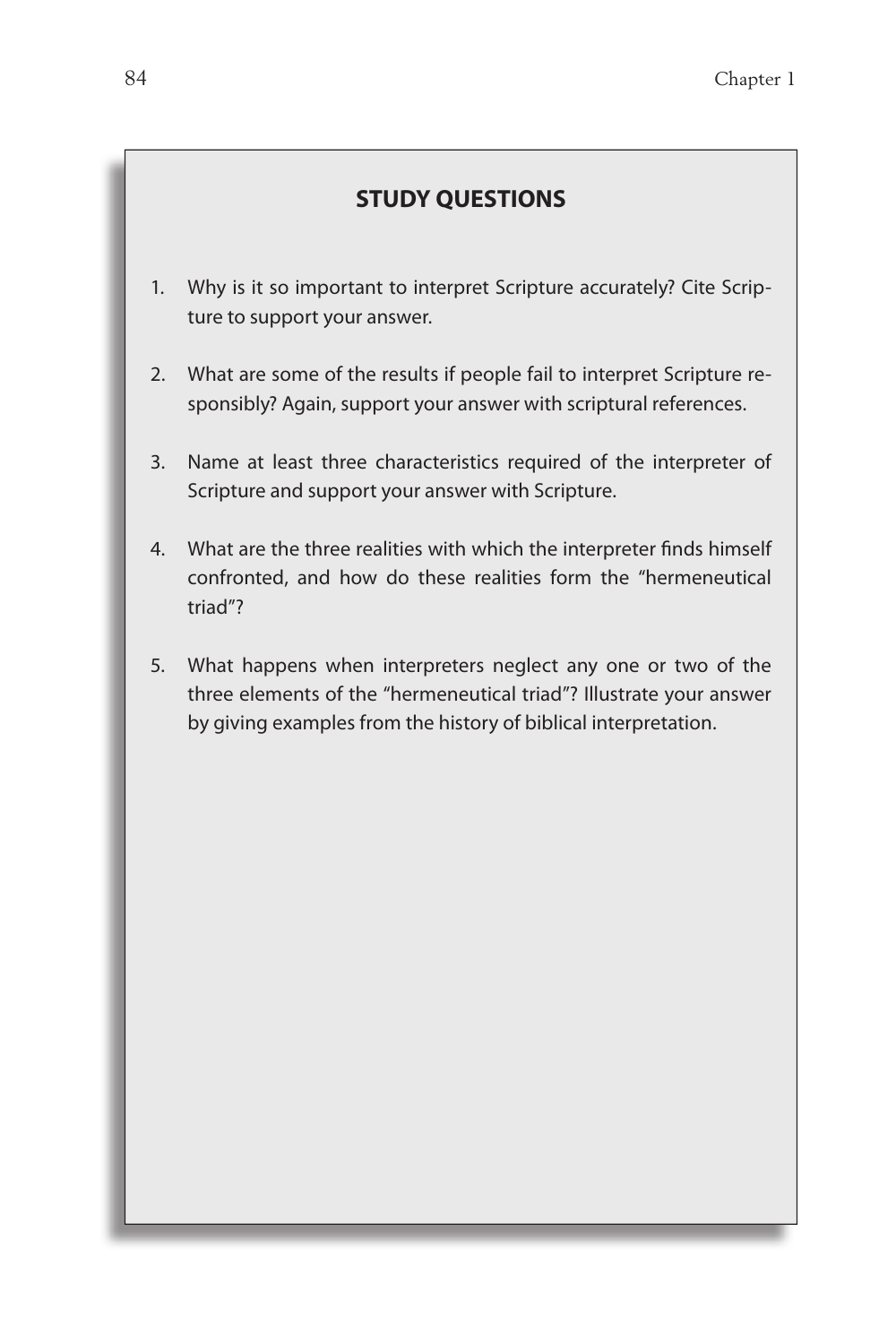### **ASSIGNMENTS**

- 1. Give examples from Scripture and from your own personal experience that illustrate the benefits of proper biblical interpretation and/ or the cost of failed biblical interpretation.
- 2. Make up a chart tracing the history of biblical interpretation, including major interpretive schools or individual interpreters, dates, and pertinent characteristics. If possible, supplement the information provided in this chapter with additional research into the history of biblical interpretation.
- 3. Discuss the importance of each of the three major aspects of the hermeneutical triad—history, literature, and theology—as well as the importance of canon, genre, and language. Show how neglect of one or two of these aspects results in imbalanced interpretation and point out how this can be harmful in distorting the proper understanding of the biblical text.
- 4. Reflect upon and provide a detailed commentary on each of the following interpretive competencies: historical-cultural awareness, canonical consciousness, sensitivity to genre, literary and linguistic competence, a grasp of biblical theology, and the ability to apply and communicate biblical truth.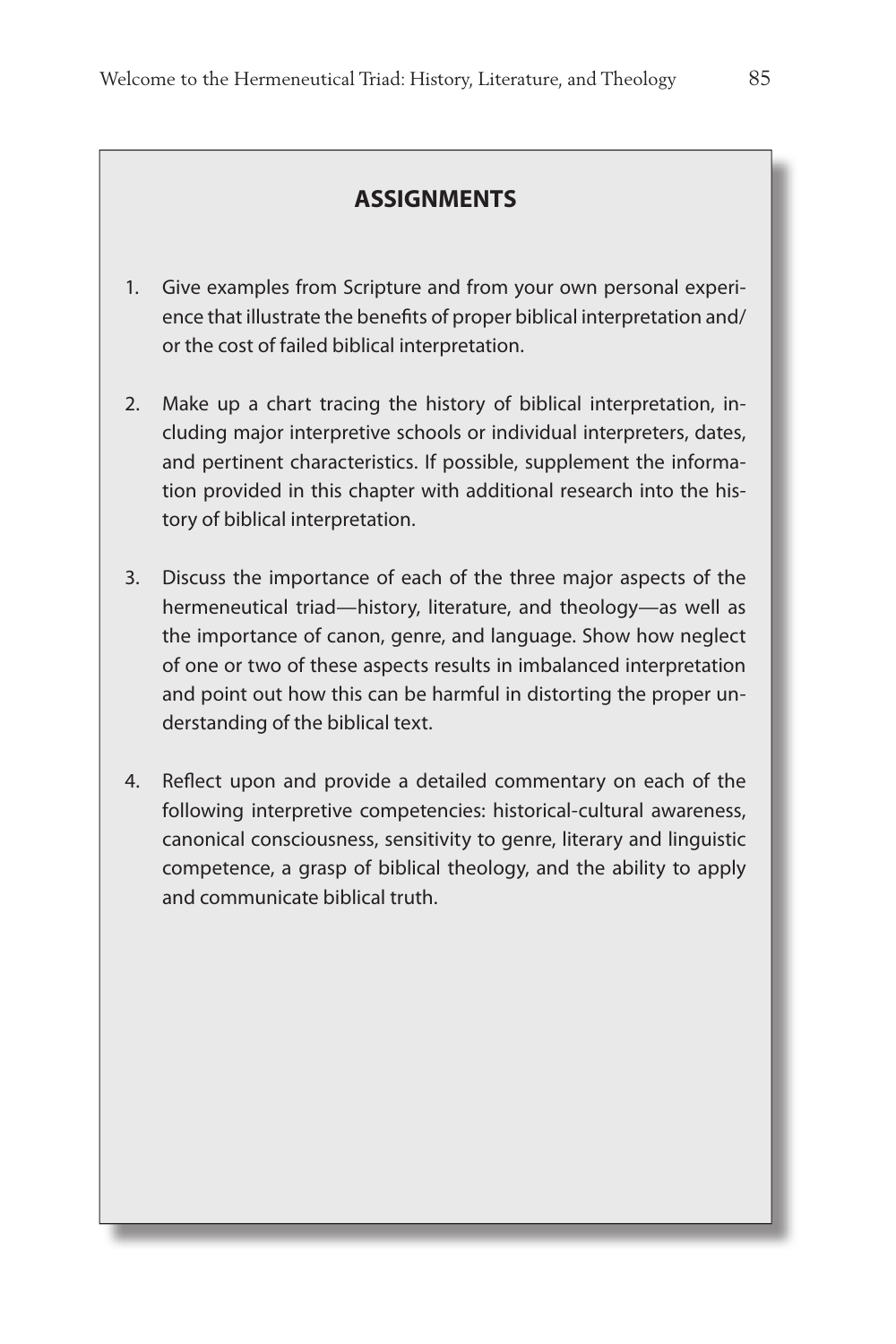#### **CHAPTER BIBLIOGRAPHY**

Carson, D. A. Exegetical Fallacies. 2d ed. Grand Rapids: Baker, 1996. Grudem, Wayne A., gen. ed. The ESV Study Bible. Wheaton: Crossway, 2008.

- Klein, William W. Handbook for Personal Bible Study: Enriching Your Experience with God's Word. The Navigators Reference Library. Colorado Springs: NavPress, 2008.
- Klein, William W., Craig L. Blomberg, and Robert L. Hubbard, Jr Introduction to Biblical Interpretation. Rev. ed. Nashville: Thomas Nelson, 2004.
- Osborne, Grant R. The Hermeneutical Spiral: A Comprehensive Introduction to Biblical Interpretation. 2d ed. Downers Grove: InterVarsity, 2006.
- Plummer, Robert L. 40 Questions about Understanding the Bible. Grand Rapids: Kregel, 2009.
- Schlatter, Adolf. The History of the Christ: The Foundation of New Testament Theology. Translated by Andreas J. Köstenberger. Grand Rapids: Baker, 1997.

Tenney, Merrill C., gen. ed.; Moisés Silva, rev. ed. The Zondervan Encyclopedia of the Bible. 5 vols. Grand Rapids: Zondervan, 2009.

Vanhoozer, Kevin J. Is There a Meaning in This Text? The Bible, the Reader, and the Morality of Literary Knowledge. Grand Rapids: Zondervan, 1998.

 . The Drama of Doctrine: A Canonical-Linguistic Approach to Christian Theology. Louisville: Westminster John Knox, 2005.

Wright, N. T. The New Testament and the People of God. Christian Origins and the Question of God 1. Philadelphia: Fortress, 1996.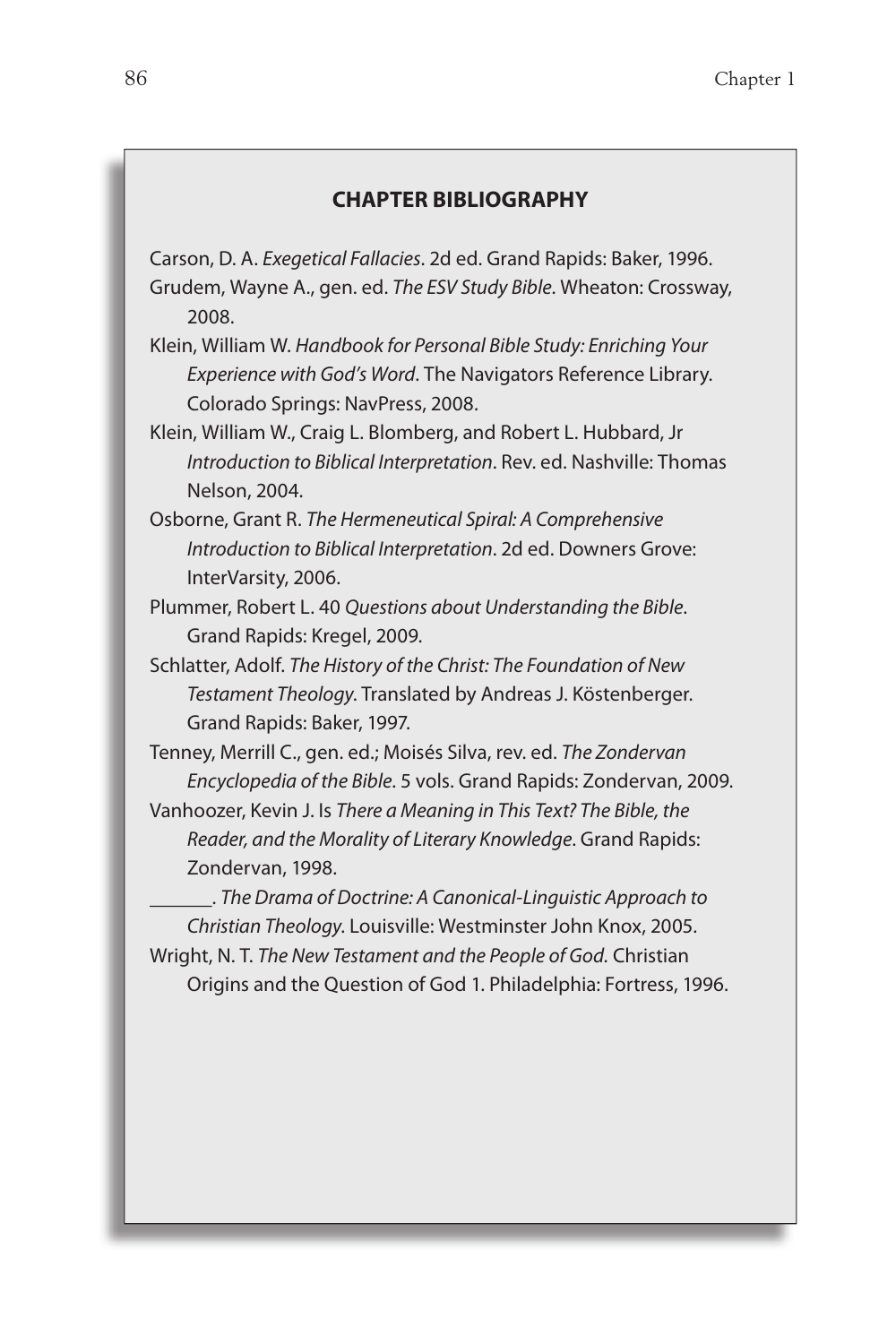# **INTERPRETATION: The Hermeneutical Triad**

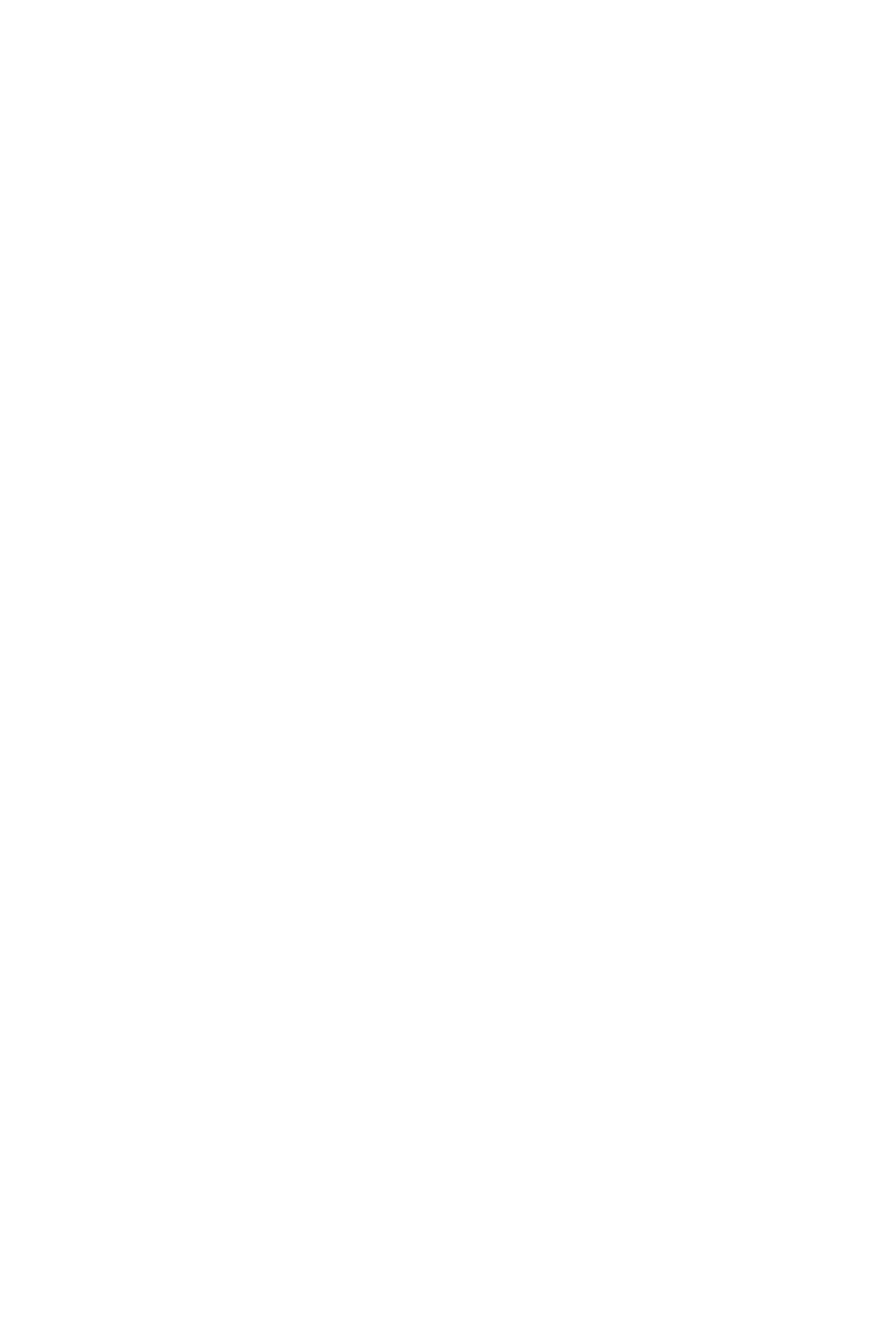## **PART 1**

# **THE CONTEXT OF SCRIPTURE: HISTORY**

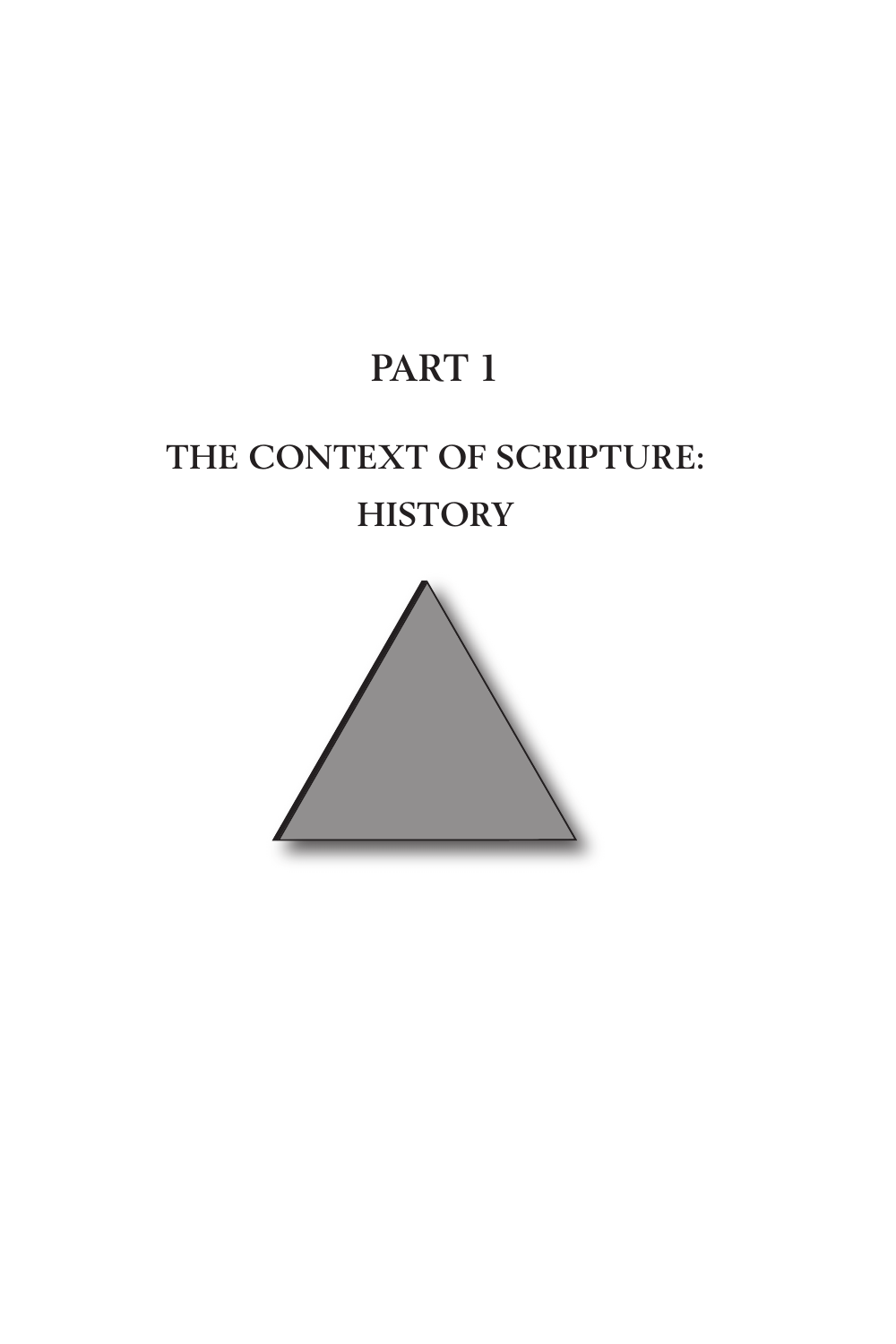#### **CHAPTER 2 OBJECTIVES**

- 1. To impress upon the student the crucial importance of understanding the historical-cultural background of a given biblical passage.
- 2. To assure the student of the trustworthiness of the biblical record.
- 3. To direct the student's attention to the need for determining the author's purpose regarding the specific details he has chosen to record.
- 4. To provide a set of interpretive guidelines for applying the principles embedded in the historical-cultural data of the Bible to contemporary social and political problems.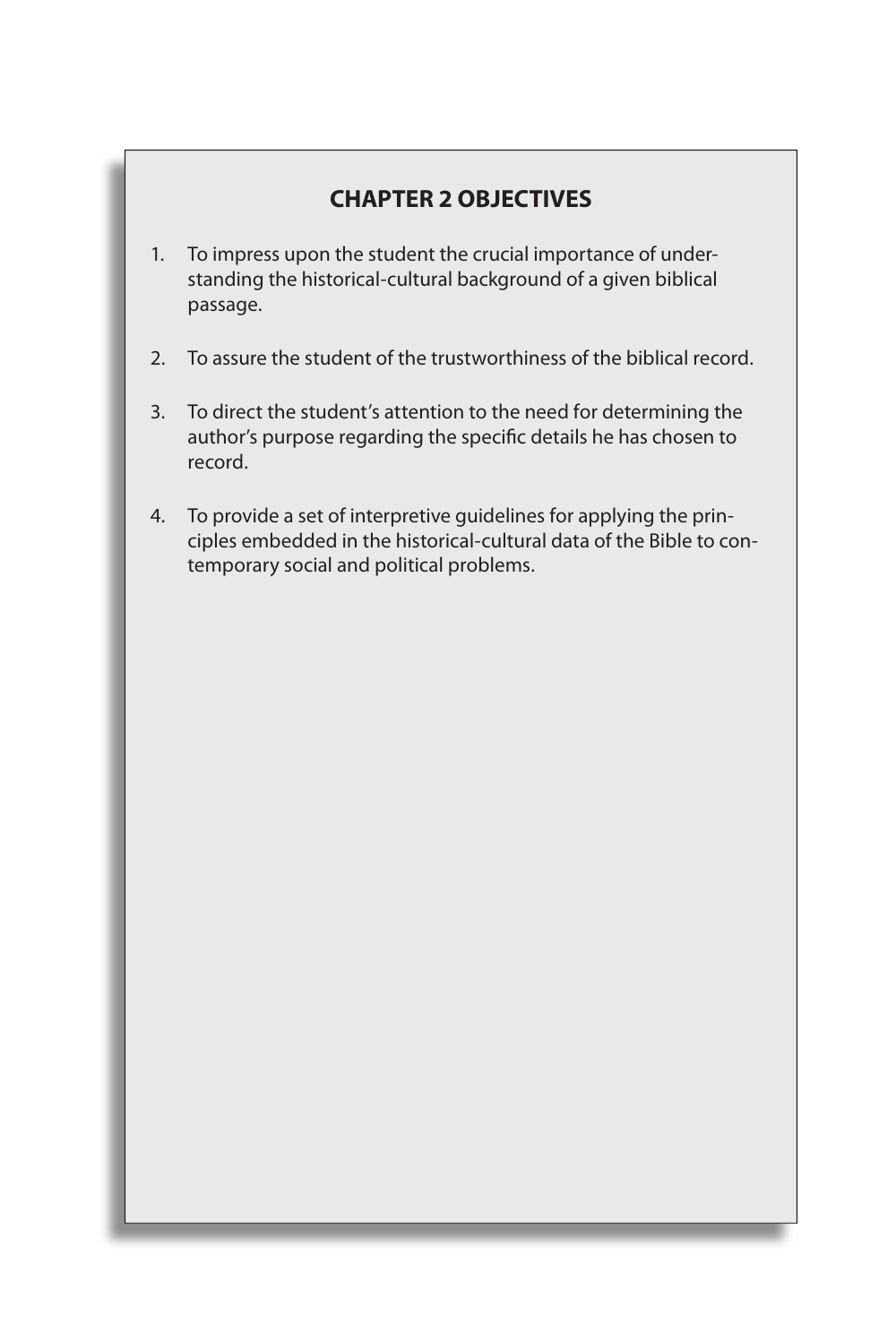## **CHAPTER 2 OUTLINE**

- A. Chapter 2 Objectives
- B. Chapter 2 Outline
- C. Introduction: History and Hermeneutics
- D. Chronology
	- 1. Old Testament Period
		- a. Primeval Period
		- b. Patriarchal Period
		- c. From the Exodus to the United Monarchy
		- d. Divided Monarchy
		- e. Exile and Return
	- 2. Second Temple Period
		- a. Babylonian and Persian Periods
		- b. Hellenistic Period
		- c. Maccabean Period
		- d. Roman Period
	- 3. New Testament Period
		- a. Jesus
		- b. Early Church and Paul
		- c. Rest of the New Testament
- E. Archaeology
	- 1. Old Testament
	- 2. New Testament
- F. Historical-Cultural Background
	- 1. Primary Sources
		- a. Ancient Near Eastern Literature
		- b. Old and New Testament Apocrypha
		- c. Old Testament Pseudepigrapha
		- d. Dead Sea Scrolls
		- e. Other Relevant Primary Sources
	- 2. Secondary Sources
- G. Conclusion
- H. Sample Exegesis (Old Testament): 1 Kings 17–18
- I. Sample Exegesis (New Testament): Luke 2:1–20
- J. Guidelines for Interpreting Biblical Historical-Cultural Backgrounds
- K. Key Words
- L. Study Questions
- M. Assignments
- N. Chapter Bibliography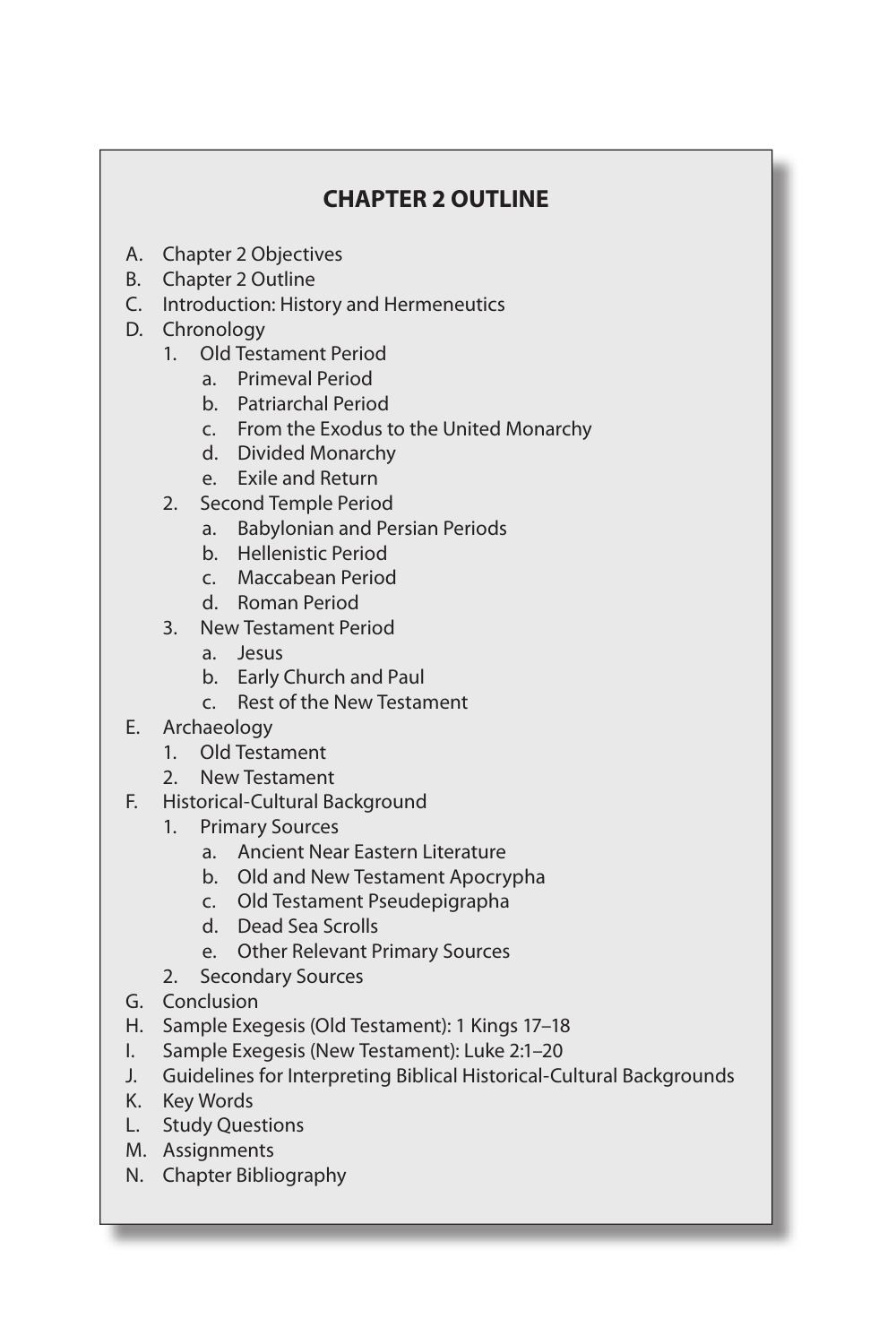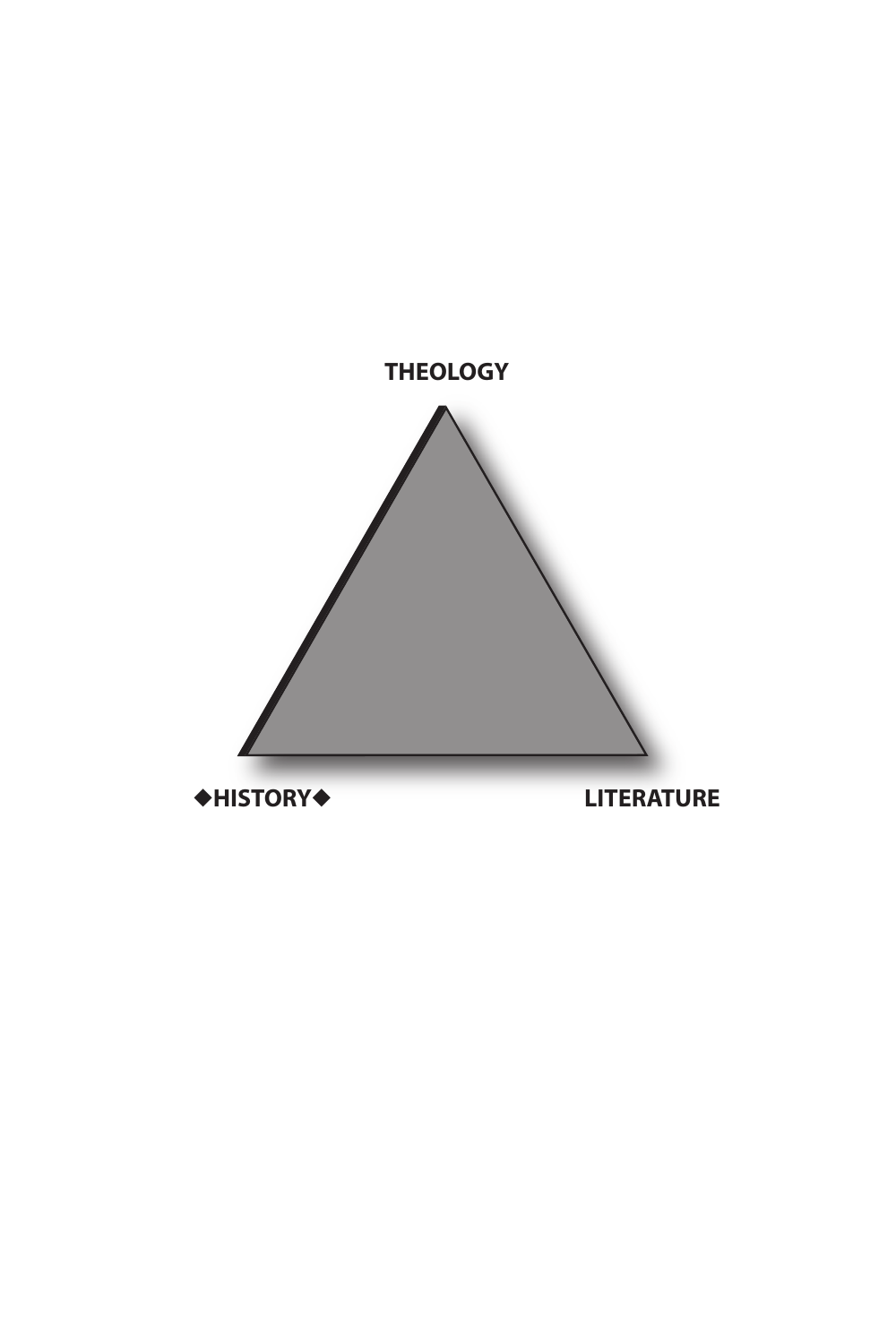## **Chapter 2**

# **SETTING THE STAGE: HISTORICAL-CULTURAL BACKGROUND**

#### **INTRODUCTION: HISTORY AND HERMENEUTICS**

IN ORDER FOR THE INTERPRETATION of Scripture to be properly grounded, it is vital to explore the historical setting of a scriptural passage, including any cultural background features. An informed knowledge of the historic **n order for the interpretation** of Scripture to be properly grounded, it is vital to explore the historical setting of a scriptural passage, including any cultural background features. An informed applying the message of Scripture. J. Scott Duvall and J. Daniel Hays put the issue well:

Since we live in a very different context, we must recapture God's original intended meaning as reflected in the text and framed by the ancient historical-cultural context. Once we understand the meaning of the text in its original context, we can apply it to our lives in ways that will be just as relevant.<sup>1</sup>

<sup>1.</sup> J. Scott Duvall and J. Daniel Hays, Grasping God's Word, 2d ed. (Grand Rapids: Zondervan, 2005), 100.